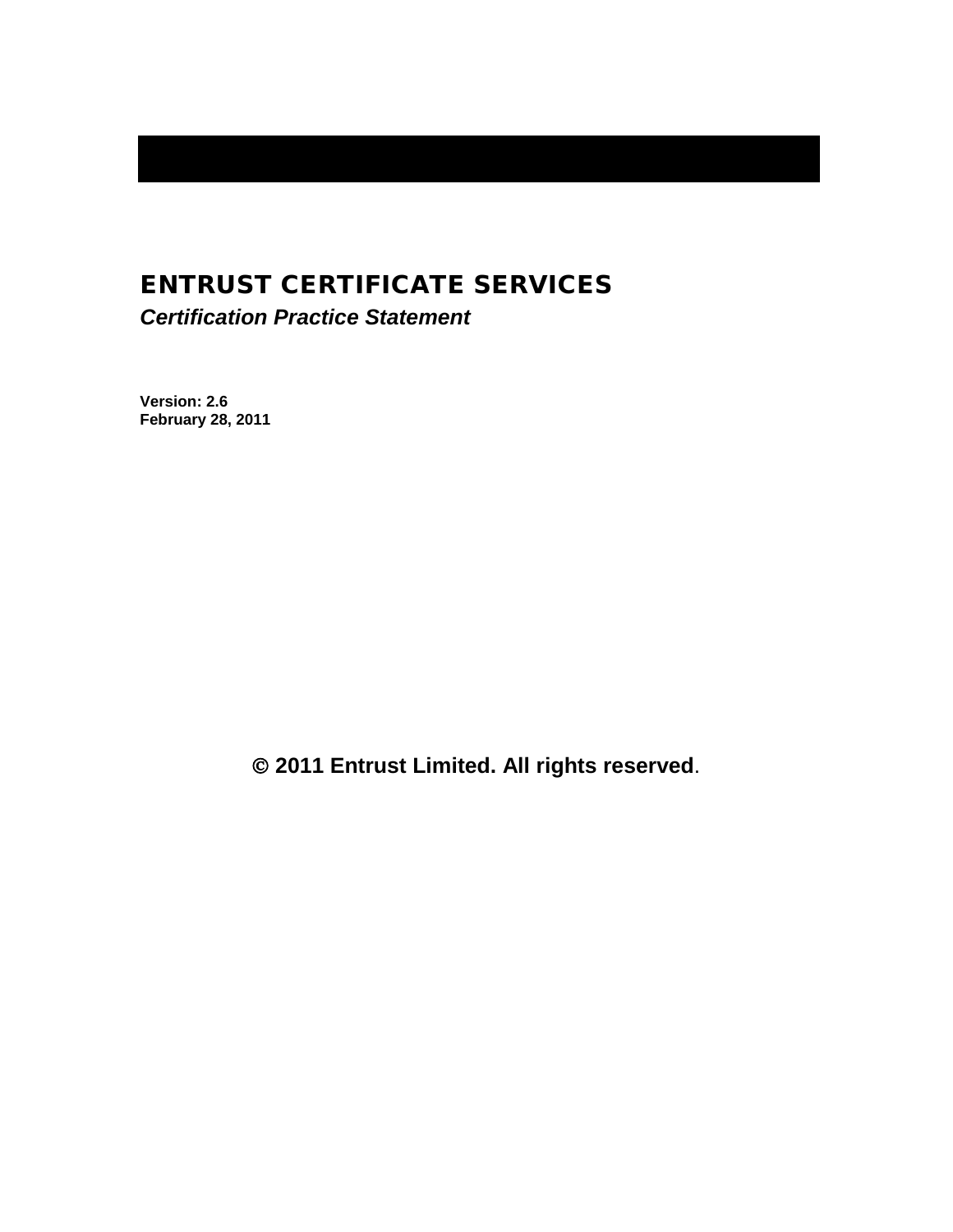# **Revision History**

| Issue | Date                   | Changes in this Revision                          |
|-------|------------------------|---------------------------------------------------|
| 1.0   | May 26, 1999           | Initial version.                                  |
| 2.0   | July 1, 2000           | Addition of provisions dealing with subordinate   |
|       |                        | entities (such as third party registration        |
|       |                        | authorities) in the Entrust.net SSL Web Server    |
|       |                        | public key infrastructure. Revision of numerous   |
|       |                        | other terms and conditions.                       |
|       |                        |                                                   |
| 2.01  | May 30, 2001           | Minor revisions having no substantive impact.     |
| 2.02  | January 1, 2002        | Minor revisions related to replacement Cross      |
|       |                        | Certificate.                                      |
| 2.03  | January 1, 2003        | Entrust legal name change.                        |
| 2.04  | <b>August 20, 2003</b> | Minor revisions related to use of certificates on |
|       |                        | more than one server; permitting use of asterisk  |
|       |                        | in Subject name                                   |
| 2.05  | November 28, 2003      | Minor revisions to language to handle licensing   |
|       |                        | issues.                                           |
| 2.06  | May 14, 2004           | Minor revisions to language for export            |
|       |                        | requirements.                                     |
| 2.1   | August 1, 2007         | Minor revisions to ensure consistency with the    |
|       |                        | CPS for EV SSL Certificates and to add OCSP       |
|       |                        | references.                                       |
| 2.2   | <b>August 11, 2008</b> | Minor revisions to terminology to replace         |
|       |                        | references to Entrust SSL Web Server Certificates |
|       |                        | with Entrust SSL Certificates. Revision to        |
|       |                        | authentication of individuals, routine rekey and  |
|       |                        | key changeover. Other minor revisions having no   |
|       |                        | substantive impact.                               |
| 2.3   | September 8, 2009      | Updates for Code Signing and Client Certificates. |
|       |                        | Added Appendix A with Certificate Profiles.       |
|       |                        | Revisions to add additional application software  |
|       |                        | vendors and relying parties as third party        |
|       |                        | beneficiaries. Deleted Subscriber notice          |
|       |                        | requirements.                                     |
| 2.4   | August 16, 2010        | Updates for Class 1 and 2 Client Certificates and |
|       |                        | <b>Document Signing Certificates</b>              |
| 2.5   | December 1, 2010       | Updates for Time-Stamp Certificates and end       |
|       |                        | entity certificate key sizes                      |
| 2.6   | February 28, 2011      | Update disaster recovery, time-stamp authority    |
|       |                        | and code signing certificate requirements         |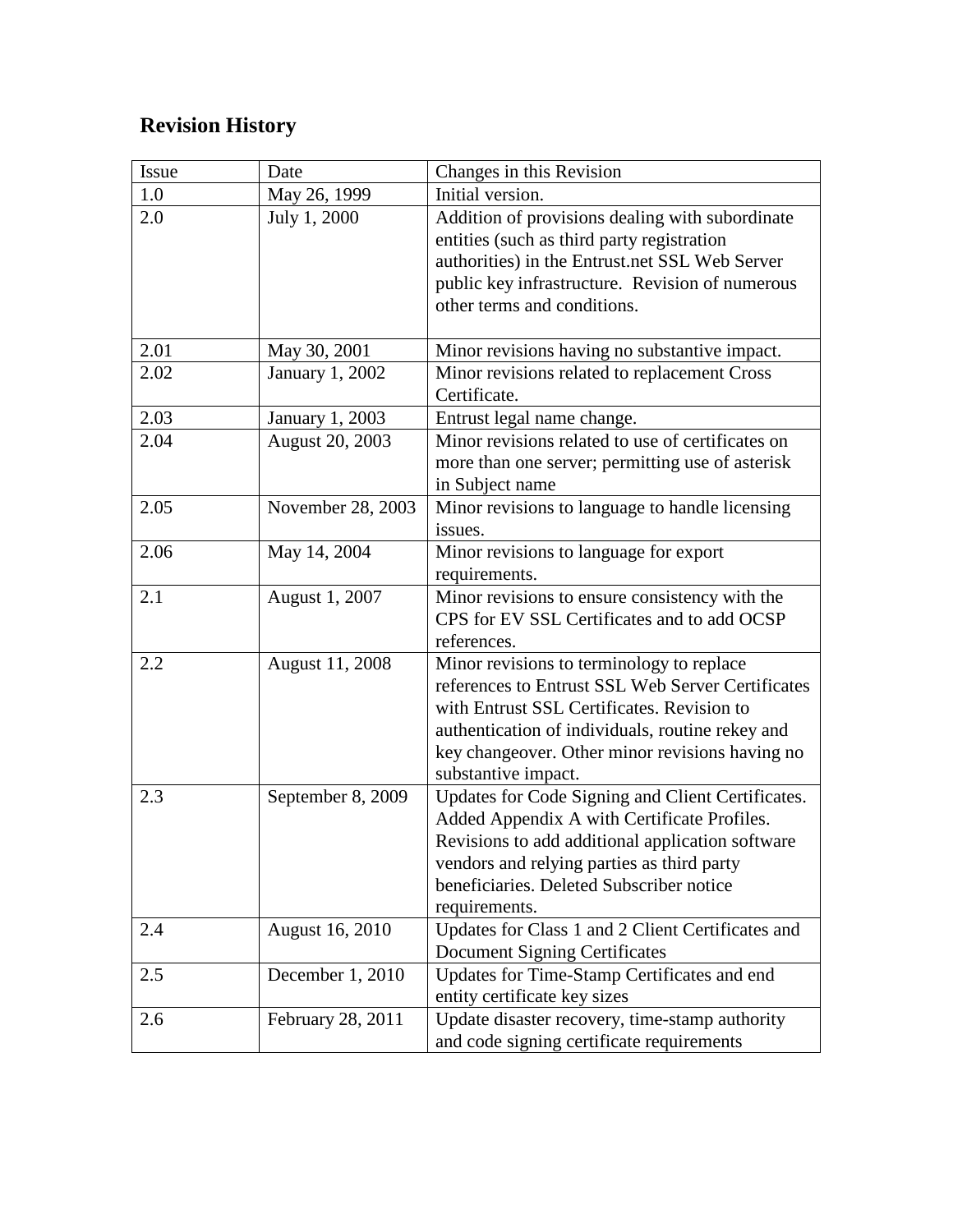# **TABLE OF CONTENTS**

|    | 1.1                                                     |  |  |  |
|----|---------------------------------------------------------|--|--|--|
|    | 1.2                                                     |  |  |  |
|    | 1.3<br>1.3.1<br>1.3.2<br>1.3.3<br>1.3.4                 |  |  |  |
|    | 1.4<br>1.4.1<br>1.4.2<br>1.4.3<br>1.5<br>1.5.1<br>1.5.2 |  |  |  |
| 2. |                                                         |  |  |  |
|    | 2.1<br>2.1.1<br>2.1.2<br>2.1.3<br>2.1.4<br>2.1.5        |  |  |  |
|    | $2.2\phantom{0}$<br>2.2.1<br>2.2.2                      |  |  |  |
|    | 2.3<br>2.3.1<br>2.3.2<br>2.3.3                          |  |  |  |
|    | 2.4<br>2.4.1<br>2.4.2<br>2.4.3                          |  |  |  |
|    | 2.5<br>2.5.1<br>2.5.2<br>2.5.3<br>2.5.4<br>2.5.5        |  |  |  |
|    | 2.6<br>2.6.1<br>2.6.2<br>2.6.3<br>2.6.4                 |  |  |  |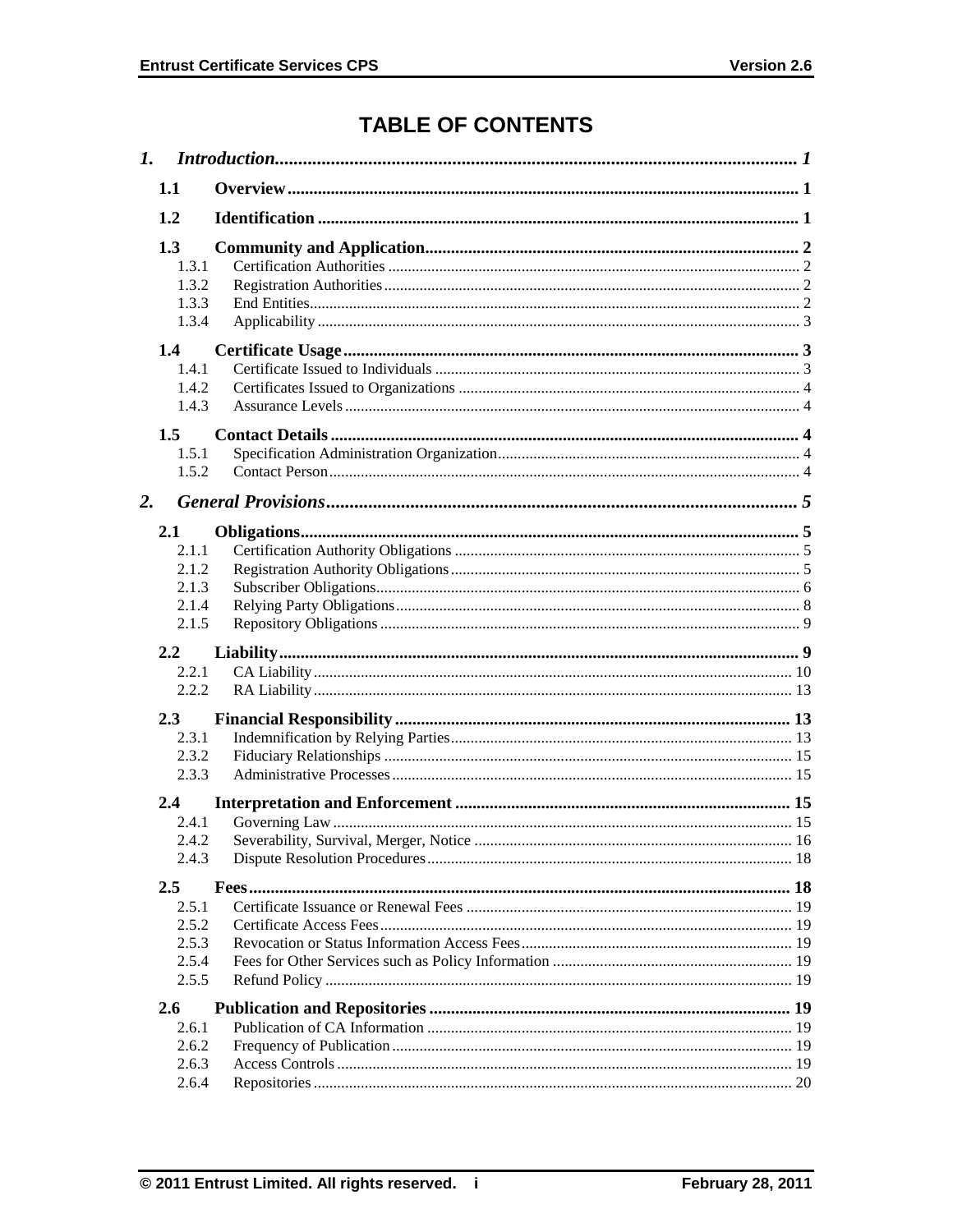|                      | 2.7            |    |
|----------------------|----------------|----|
|                      | 2.7.1          |    |
|                      | 2.7.2          |    |
| 2.7.3                |                |    |
|                      | 2.7.4          |    |
|                      | 2.7.5          |    |
|                      | 2.7.6          |    |
|                      | 2.8            |    |
|                      | 2.8.1          |    |
|                      | 2.8.2          |    |
|                      | 2.8.3          |    |
|                      | 2.8.4          |    |
|                      | 2.8.5          |    |
|                      | 2.8.6          |    |
|                      | 2.8.7          |    |
|                      | 2.9            |    |
| $\boldsymbol{\beta}$ |                |    |
|                      | 3.1            |    |
|                      | 3.1.1          |    |
|                      | 3.1.2          |    |
|                      | 3.1.3          |    |
|                      | 3.1.4          |    |
|                      | 3.1.5          |    |
|                      | 3.1.6          |    |
|                      | 3.1.7          |    |
|                      | 3.1.8          |    |
|                      | 3.1.9          |    |
|                      | 3.1.10         |    |
|                      | 3.2            |    |
|                      | 3.3            |    |
|                      | 3.4            |    |
| $\boldsymbol{4}$     |                |    |
|                      | 4.1            | 29 |
|                      | 4.2            |    |
|                      | 4.3            |    |
|                      | 4.4            |    |
|                      | 4.4.1          |    |
|                      | 4.4.2          |    |
|                      | 4.4.3          |    |
|                      | 4.4.4          |    |
|                      | 4.4.5          |    |
|                      | 4.4.6<br>4.4.7 |    |
|                      | 4.4.8          |    |
|                      | 4.4.9          |    |
|                      | 4.4.10         |    |
|                      | 4.4.11         |    |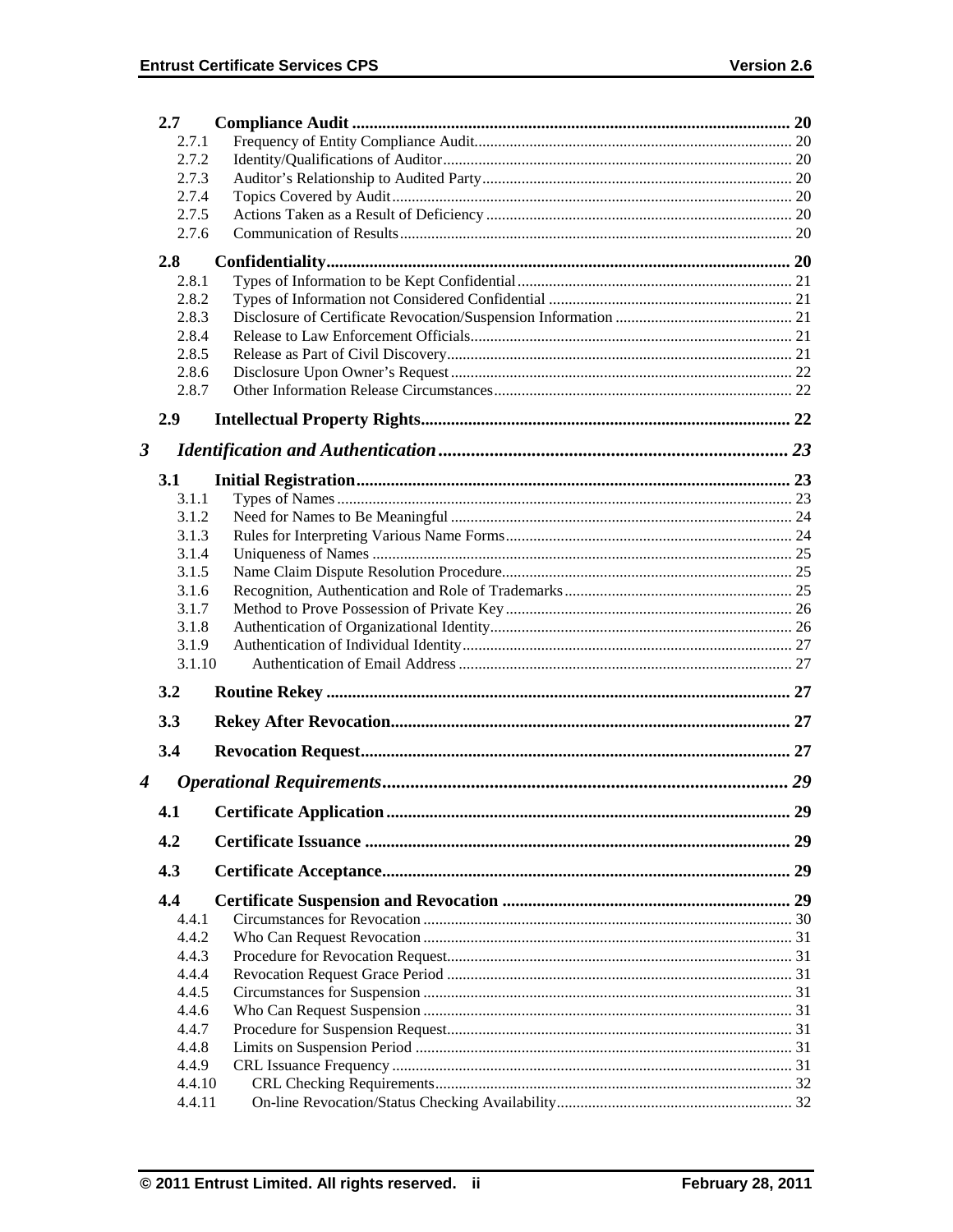|   | 4.4.12<br>4.4.13 |                                                                       |  |
|---|------------------|-----------------------------------------------------------------------|--|
|   | 4.4.14<br>4.4.15 | Checking Requirements For Other Forms of Revocation Advertisements 32 |  |
|   |                  |                                                                       |  |
|   | 4.5              |                                                                       |  |
|   | 4.6              |                                                                       |  |
|   | 4.7              |                                                                       |  |
|   | 4.8              |                                                                       |  |
|   | 4.9              |                                                                       |  |
| 5 |                  |                                                                       |  |
|   | 5.1              |                                                                       |  |
|   | 5.1.1            |                                                                       |  |
|   | 5.1.2            |                                                                       |  |
|   | 5.1.3            |                                                                       |  |
|   | 5.1.4            |                                                                       |  |
|   | 5.1.5            |                                                                       |  |
|   | 5.1.6            |                                                                       |  |
|   | 5.1.7            |                                                                       |  |
|   |                  |                                                                       |  |
|   | 5.2              |                                                                       |  |
|   | 5.3              |                                                                       |  |
| 6 |                  |                                                                       |  |
|   | 6.1              |                                                                       |  |
|   | 6.1.1            |                                                                       |  |
|   | 6.1.2            |                                                                       |  |
|   | 6.1.3            |                                                                       |  |
|   | 6.1.4            |                                                                       |  |
|   | 6.1.5            |                                                                       |  |
|   |                  |                                                                       |  |
|   | 6.1.6            |                                                                       |  |
|   | 6.1.7            |                                                                       |  |
|   | 6.1.8            |                                                                       |  |
|   | 6.1.9            |                                                                       |  |
|   | 6.2              |                                                                       |  |
|   | 6.3              |                                                                       |  |
|   | 6.4              |                                                                       |  |
|   | 6.5              |                                                                       |  |
|   |                  |                                                                       |  |
|   | 6.6              |                                                                       |  |
|   | 6.6.1            |                                                                       |  |
|   | 6.6.2            |                                                                       |  |
|   | 6.6.3<br>6.7     |                                                                       |  |
|   |                  |                                                                       |  |
|   | 6.8<br>6.9       |                                                                       |  |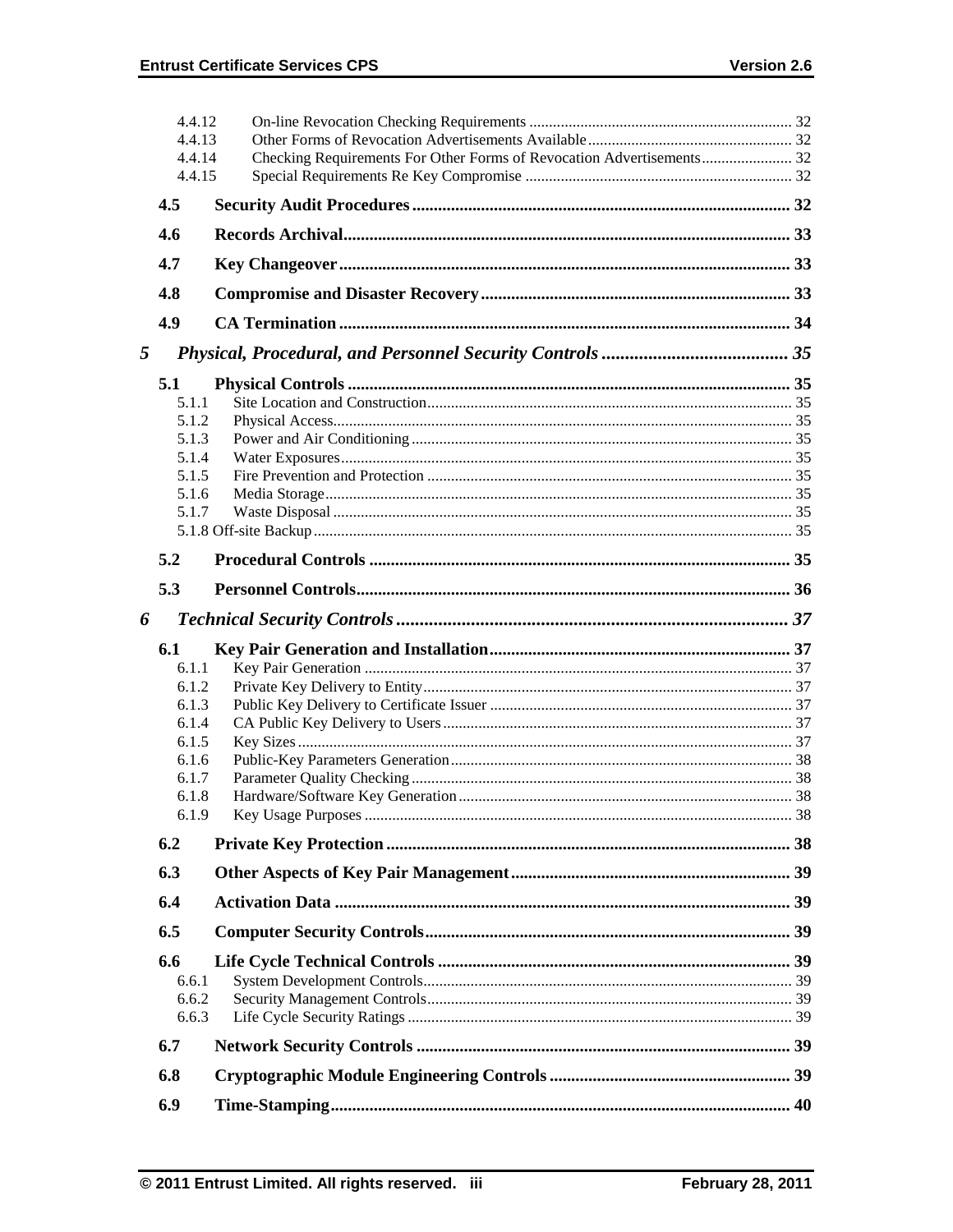| 7         |                                                                         |                                                                             |  |  |  |  |
|-----------|-------------------------------------------------------------------------|-----------------------------------------------------------------------------|--|--|--|--|
|           | 7.1                                                                     |                                                                             |  |  |  |  |
|           |                                                                         |                                                                             |  |  |  |  |
|           |                                                                         |                                                                             |  |  |  |  |
|           |                                                                         |                                                                             |  |  |  |  |
|           |                                                                         |                                                                             |  |  |  |  |
|           |                                                                         |                                                                             |  |  |  |  |
|           |                                                                         |                                                                             |  |  |  |  |
|           |                                                                         |                                                                             |  |  |  |  |
|           |                                                                         |                                                                             |  |  |  |  |
|           | 7.2                                                                     |                                                                             |  |  |  |  |
|           | 7.3                                                                     |                                                                             |  |  |  |  |
| 8         |                                                                         |                                                                             |  |  |  |  |
|           | 8.1                                                                     |                                                                             |  |  |  |  |
|           | 8.2                                                                     |                                                                             |  |  |  |  |
|           | 8.3                                                                     |                                                                             |  |  |  |  |
| 9         |                                                                         |                                                                             |  |  |  |  |
| <i>10</i> |                                                                         |                                                                             |  |  |  |  |
|           |                                                                         |                                                                             |  |  |  |  |
|           | Root Certificate: Entrust.net Secure Server Certification Authority  48 |                                                                             |  |  |  |  |
|           |                                                                         |                                                                             |  |  |  |  |
|           |                                                                         | Root Certificate: Entrust.net Certification Authority (2048) - (Updated) 50 |  |  |  |  |
|           |                                                                         |                                                                             |  |  |  |  |
|           |                                                                         |                                                                             |  |  |  |  |
|           |                                                                         |                                                                             |  |  |  |  |
|           |                                                                         |                                                                             |  |  |  |  |
|           |                                                                         |                                                                             |  |  |  |  |
|           |                                                                         |                                                                             |  |  |  |  |
|           |                                                                         |                                                                             |  |  |  |  |
|           |                                                                         |                                                                             |  |  |  |  |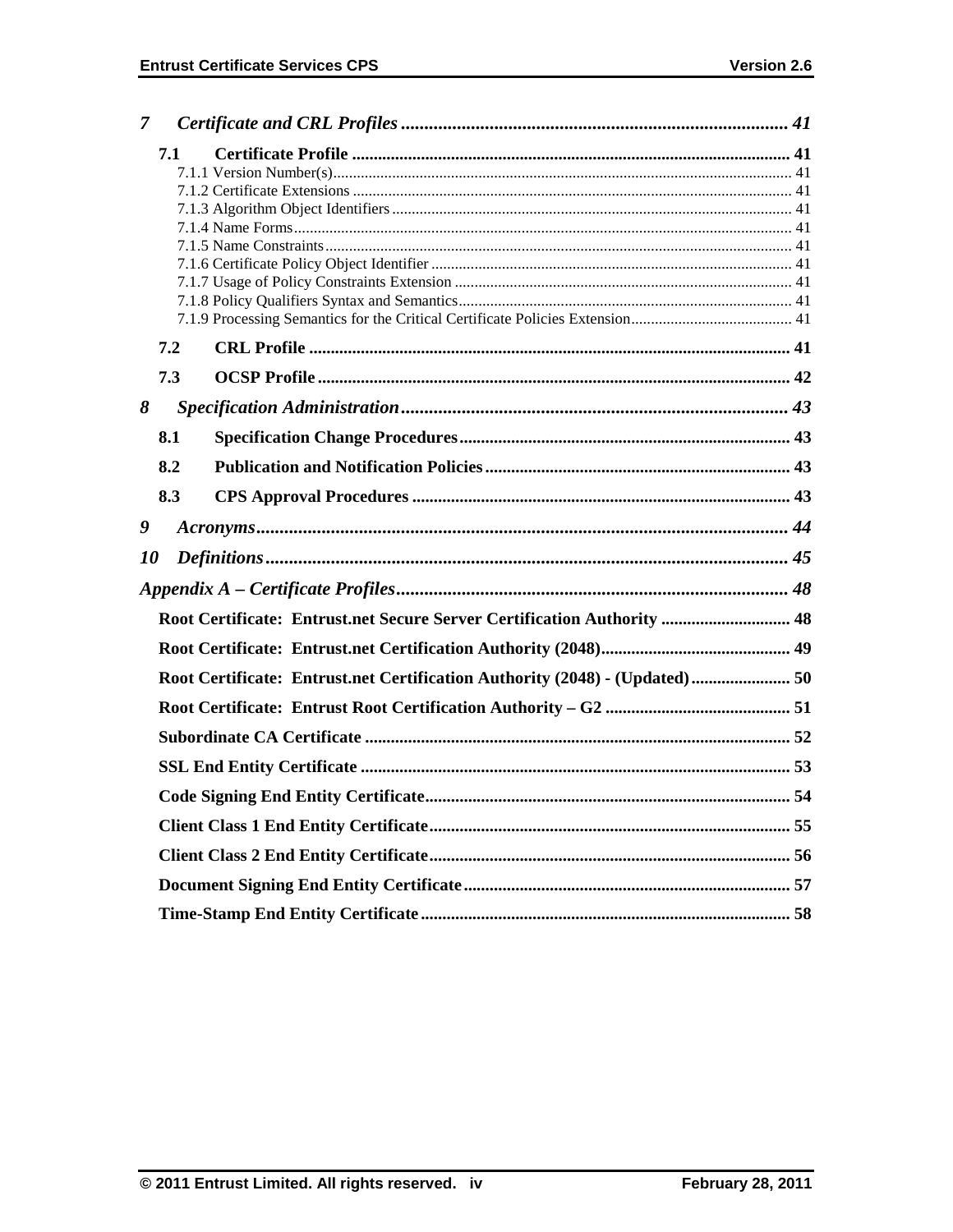# **1. Introduction**

Entrust Limited ("Entrust") uses Entrust's award winning Entrust Authority family of software products to provide standards-compliant digital certificates that enable more secure on-line communications.

The Entrust Certificate Services Certification Authorities issue Entrust Certificates, as defined in §10, which include the following Certificate Types:

- Extended Validation SSL Certificate(s) ("EV SSL Certificate(s)")
- WAP server Certificate(s) ("Entrust WAP Server Certificate(s)"),
- SSL Certificate(s) ("Entrust SSL Certificate(s)" and "Entrust SSL Web Server Certificate(s)")
- CDS Certificate(s) ("Entrust Certificate(s) for Adobe CDS")
- Code Signing Certificate(s) ("Entrust Code Signing Certificate(s)")
- Client Certificate(s) ("Entrust Client Certificate(s)")
- Document Signing Certificate(s) ("Entrust Document Signing Certificate(s)")
- Time-Stamp Certificates(s) ("Entrust Time-Stamp Certificates(s)")

This Certification Practice Statement ("CPS") applies to the following Certificate Types:

- Entrust SSL Certificates and Entrust SSL Web Server Certificates
- Entrust Code Signing Certificates
- Entrust Client Certificates
- Entrust Document Signing Certificates
- Time-Stamp Certificates(s) ("Entrust Time-Stamp Certificates(s)")

This CPS does not apply to the following Certificate Types that are addressed in separate Certification Practice Statements:

- EV SSL Certificates
- Entrust WAP Server Certificates
- Entrust Certificates for Adobe CDS

#### **1.1 Overview**

This Entrust CPS describes the practices and procedures of (i) the Entrust Certification Authorities, and (ii) Registration Authorities operating under the Entrust Certification Authorities. This Entrust CPS also describes the terms and conditions under which Entrust makes Certification Authority and Registration Authority services available in respect to Entrust Certificates. This Entrust CPS is applicable to all persons, entities, and organizations, including, without limitation, all Applicants, Subscribers, Relying Parties, Resellers, Co-marketers and any other persons, entities, or organizations that have a relationship with (i) Entrust in respect to Entrust Certificates and/or any services provided by Entrust in respect to Entrust Certificates, or (ii) any Registration Authorities operating under an Entrust Certification Authorities, or any Resellers or Co-marketers providing any services in respect to Entrust Certificates. This Entrust CPS is incorporated by reference into all Entrust Certificates issued by Entrust Certification Authorities. This Entrust CPS provides Applicants, Subscribers, Relying Parties, Resellers, Co-marketers and other persons, entities, and organizations with a statement of the practices and policies of the Entrust Certification Authorities and also of the Registration Authorities operating under the Entrust Certification Authorities. This Entrust CPS also provides a statement of the rights and obligations of Entrust, any third parties that are operating Registration Authorities under the Entrust Certification Authorities, Applicants, Subscribers, Relying Parties, Resellers, Co-marketers and any other persons, entities, or organizations that may use or rely on Entrust Certificates or have a relationship with an Entrust Certification Authority or a Registration Authority operating under an Entrust Certification Authority in respect to Entrust Certificates and/or any services in respect to Entrust Certificates.

#### **1.2 Identification**

This document is called the Entrust Certificate Services Certification Practice Statement.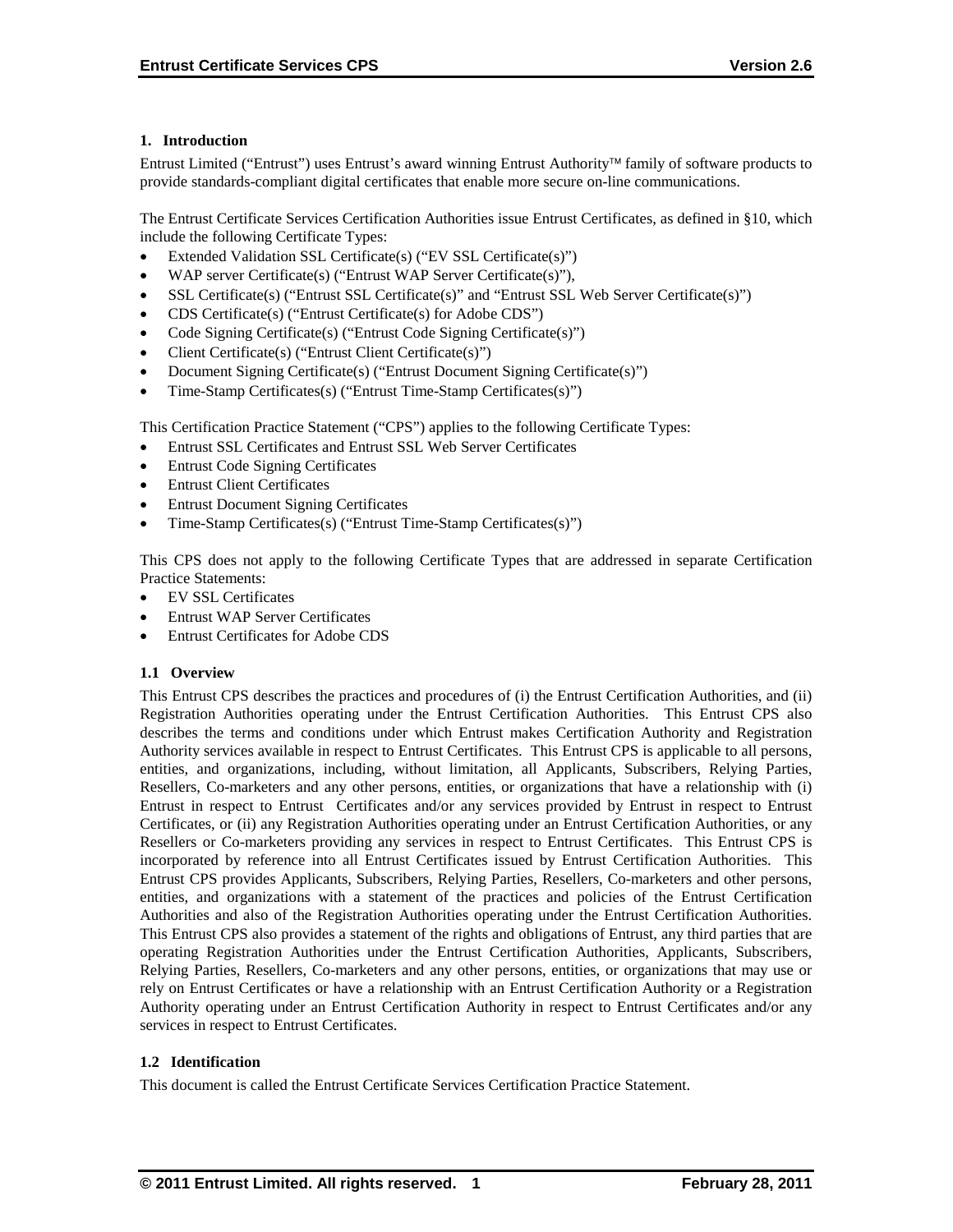Each Certificate issued by the Entrust CA to a Subscriber contains an Object Identifier (OID) defined by the Entrust CA in the certificate's certificatePolicies extension that:

- 1. indicates which Entrust CA policy statement (i.e. this CPS) relates to that certificate, and which
- 2. asserts the Entrust CA's adherence to and compliance with this CPS.

The following OIDs have been registered by the Entrust CA for inclusion in Entrust Certificates:

| <b>Entrust SSL Certificates:</b>              | 1.2.840.113533.7.75.2<br>2.16.840.1.114028.10.1.5 |  |
|-----------------------------------------------|---------------------------------------------------|--|
|                                               |                                                   |  |
| <b>Entrust Code Signing Certificates:</b>     | 2.16.840.1.114028.10.1.3                          |  |
| <b>Entrust Client Certificates:</b>           |                                                   |  |
| Class 1:                                      | 2.16.840.1.114028.10.1.4.1                        |  |
| Class 2:                                      | 2.16.840.1.114028.10.1.4.2                        |  |
| <b>Entrust Document Signing Certificates:</b> | 2.16.840.1.114028.10.1.6                          |  |
| <b>Entrust Time-Stamp Certificates:</b>       | 2.16.840.1.114028.10.1.7                          |  |

#### **1.3 Community and Application**

# **1.3.1 Certification Authorities**

In the Entrust public-key infrastructure, Certification Authorities may accept Certificate Signing Requests (CSRs) and Public Keys from Applicants whose identity has been verified as provided herein by an Entrustoperated Registration Authority or by an independent third-party Registration Authority operating under an Entrust Certification Authority. If an Entrust Certificate Application is verified, the verifying Registration Authority will send a request to an Entrust Certification Authority for the issuance of an Entrust Certificate. The Entrust Certification Authority will create an Entrust Certificate containing the Public Key and identification information contained in the request sent by the Registration Authority to that Entrust Certification Authority. The Entrust Certificate created in response to the request will be digitally signed by the Entrust Certification Authority.

Only Certification Authorities authorized by Entrust are permitted to issue Entrust Certificates. In the event that more than one Certification Authority is authorized to issue Entrust Certificates, Entrust will post a list of authorized Certification Authorities in the Entrust Repository.

#### **1.3.2 Registration Authorities**

In the Entrust public-key infrastructure, Registration Authorities under the Entrust Certification Authorities may accept Entrust Certificate Applications from Applicants and perform a limited verification of the information contained in such Entrust Certificate Applications. The information provided is verified according to the procedures established by the Entrust Policy Authority. A Registration Authority operating under an Entrust Certification Authority may send a request to such Entrust Certification Authority to issue an Entrust Certificate to the Applicant.

Only Registration Authorities authorized by Entrust are permitted to submit requests to an Entrust Certification Authority for the issuance of Entrust Certificates.

# **1.3.3 End Entities**

End entities for the Entrust public-key infrastructure consist of: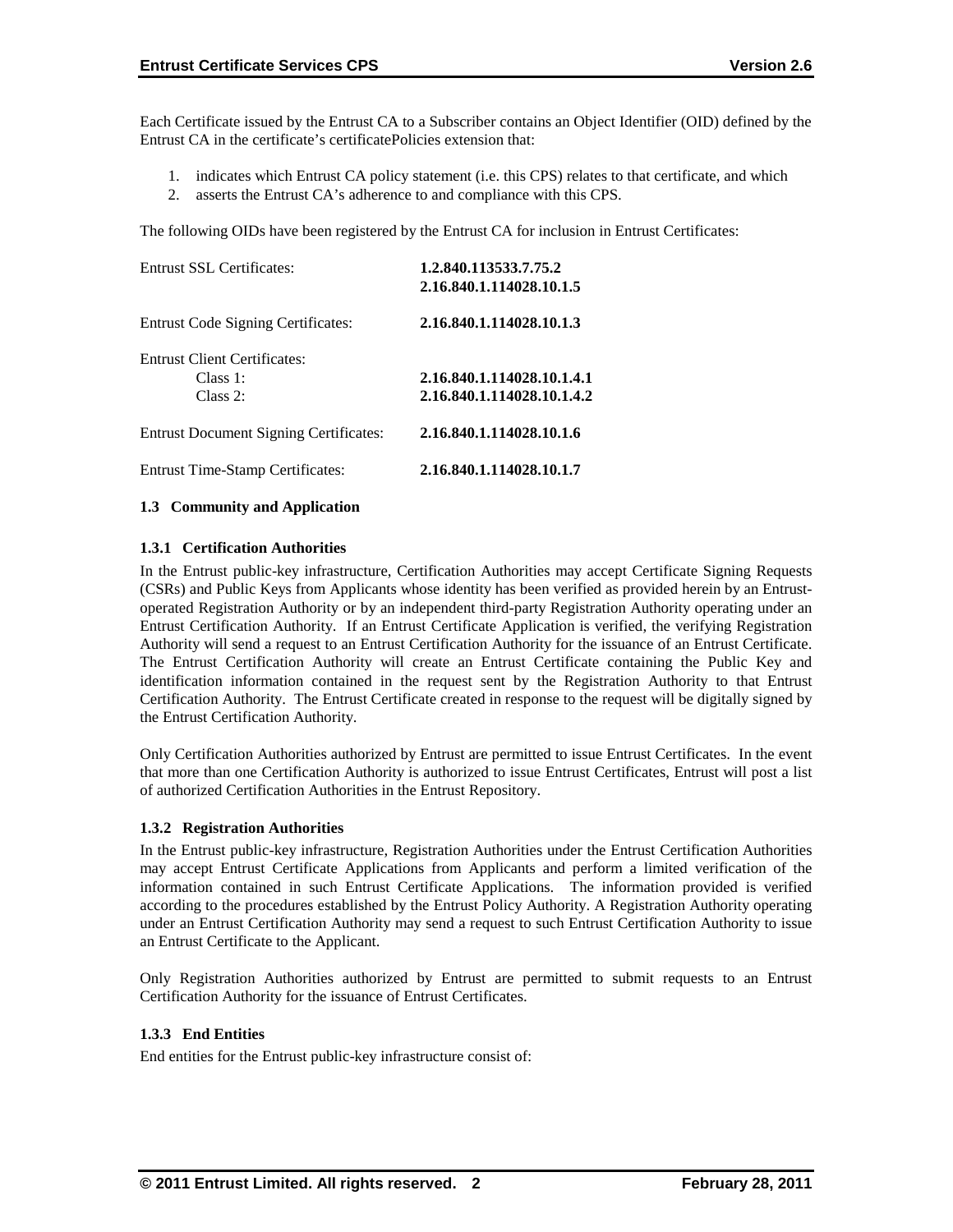- 1. **Applicants** An Applicant is a person, entity, or organization that has applied for, but has not yet been issued an Entrust Certificate.
- 2. **Subscribers**  A Subscriber is a person, entity, or organization that has been issued an Entrust Certificate.
- 3. **Relying Parties**  A Relying Party is a person, entity, or organization that relies on or uses an Entrust Certificate and/or any other information provided in an Entrust Repository to verify the identity and Public Key of a Subscriber and/or use such Public Key to send or receive encrypted communications to or from a Subscriber.

Additionally, Certificate Beneficiaries are express third party beneficiaries of this CPS and all agreements into which it is incorporated.

# **1.3.4 Applicability**

This Entrust CPS is applicable to the following Certificate Types issued by Entrust Certification Authorities.

#### Entrust SSL Certificates

SSL Certificates are intended for use in establishing web-based data communication conduits via TLS/SSL protocols. Entrust SSL Certificates conform to the requirements of the ITU-T X.509 v3 standard. The primary purpose of an SSL Certificate is to facilitate the exchange of encryption keys in order to enable the encrypted communication of information over the Internet between the user of an Internet browser and a secure server.

#### Entrust Code Signing Certificates

Code Signing Certificates are used by content and software developers and publishers to digitally sign executables and other content. Entrust Code Signing Certificates conform to the requirements of the ITU-T X.509 v3 standard. The primary purpose of a Code Signing Certificate is to provide a method of ensuring that an executable object has come from an identifiable software publisher and has not been altered since signing.

#### Entrust Client Certificates

Client Certificates are used by individuals to digitally sign and encrypt electronic messages via an S/MIME compliant application. Entrust Client Certificates conform to the requirements of the ITU-T X.509 v3 standard. The primary purpose of a Client Certificate is to provide authentication, message integrity and non-repudiation of origin (using digital signatures) and privacy (using encryption).

#### Entrust Document Signing Certificates

Document Signing Certificates are used by individuals to digitally sign and encrypt electronic documents. Entrust Document Signing Certificates conform to the requirements of the ITU-T X.509 v3 standard. Document Signing Certificates help to provide authentication and document integrity.

#### Entrust Time-Stamp Certificates

Time-Stamp Certificates are used by individuals to digitally sign time-stamp responses. Entrust Time-Stamp Certificates conform to the requirements of the ITU-T X.509 v3 standard. Time-Stamp Certificates help to provide authentication and time-stamp token integrity.

#### **1.4 Certificate Usage**

#### **1.4.1 Certificate Issued to Individuals**

Entrust Certificates issued to individuals are typically used to sign and encrypt e-mail and to authenticate to applications (client authentication).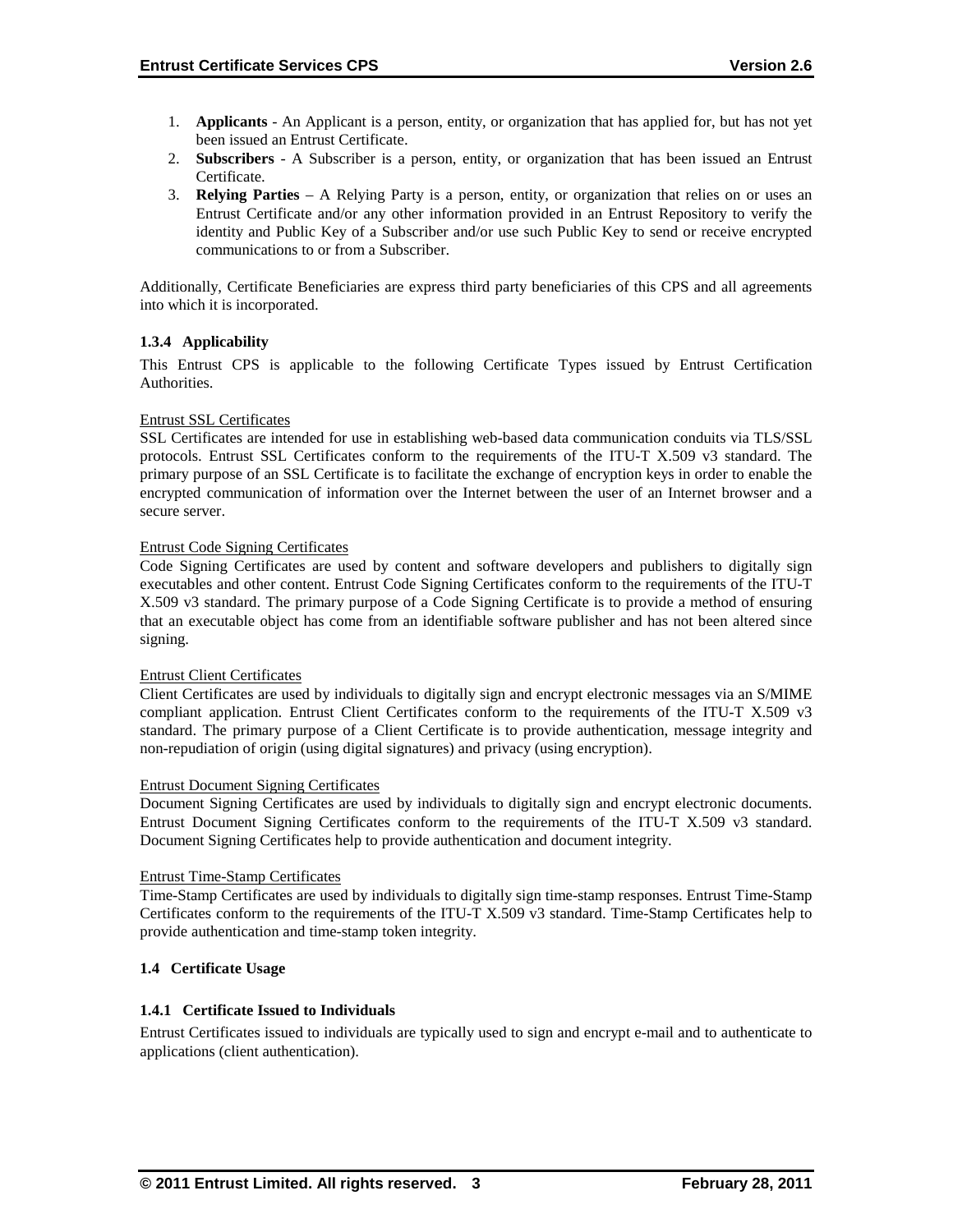# **1.4.2 Certificates Issued to Organizations**

Entrust Certificates issued to organizations are typically used for server authentication, SSL/TLS secure sessions, and code signing.

# **1.4.3 Assurance Levels**

**Class 1 Certificates** is considered to be low assurance, as the verification method simply confirms that the Subscriber controls the asserted email address. No verification checks of the Subscriber's identity are performed.

**Class 2 Certificates** provide a greater level of assurance over Class 1 Certificates, because in addition to email address control, basic verification steps are performed to confirm the identity of the Subscriber.

# **1.5 Contact Details**

# **1.5.1 Specification Administration Organization**

The Entrust CPS is administered by the Entrust Policy Authority; it is based on the policies established by Entrust Limited.

# **1.5.2 Contact Person**

The contact information for questions about Entrust Certificates is:

Entrust Limited 1000 Innovation Drive Ottawa, Ontario Canada K2K 3E7 Attn: Entrust Certificate Services

Tel: 1-866-267-9297 or 1-613-270-2680 Fax: 1-877-839-3538 or 1-613-270-3260

Email: ssl@Entrust.com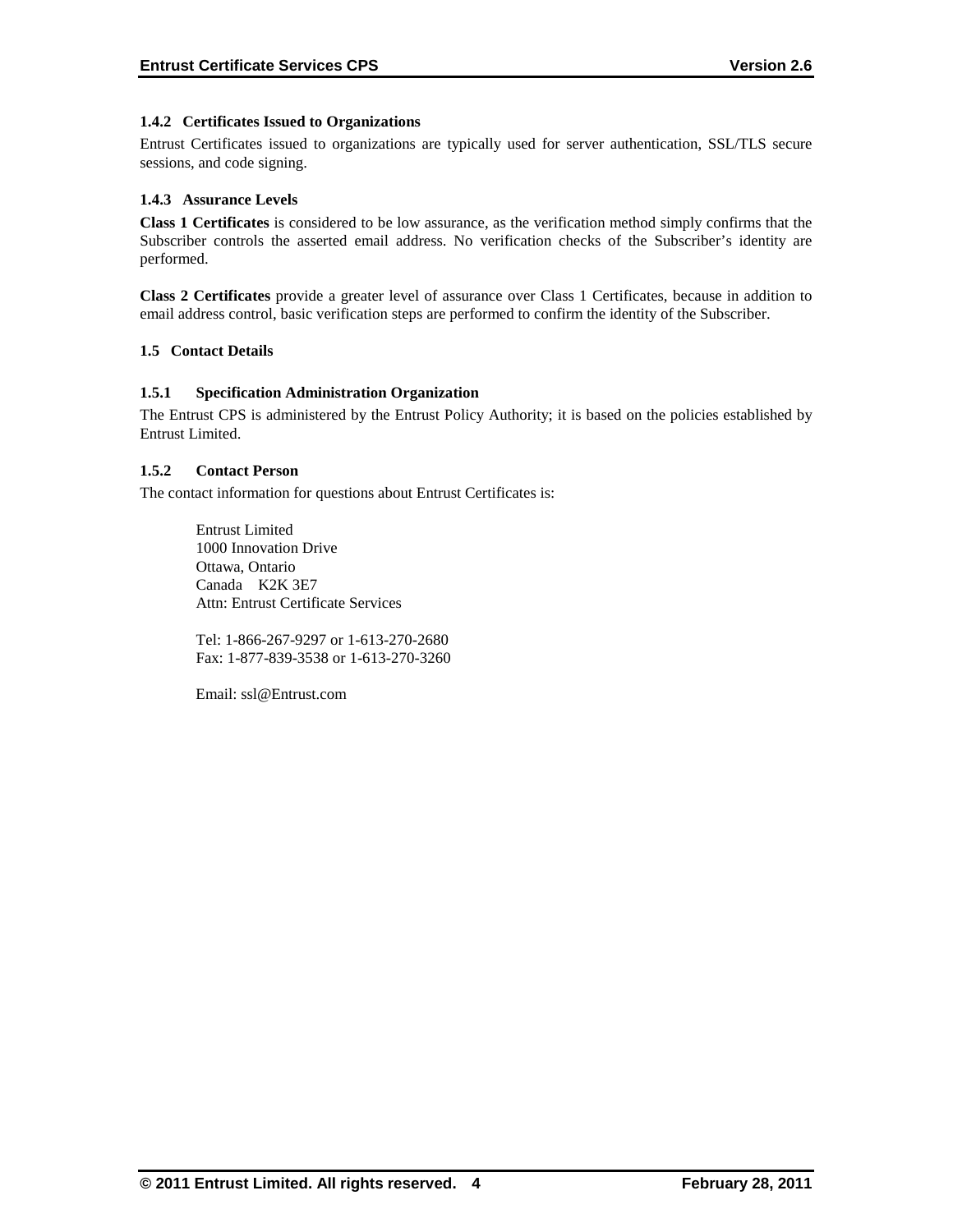# **2. General Provisions**

# **2.1 Obligations**

# **2.1.1 Certification Authority Obligations**

An Entrust Certification Authority shall:

- (i) provide Certification Authority services in accordance with the terms and conditions of the Entrust CPS;
- (ii) upon receipt of a request from a Registration Authority operating under such Entrust Authority, issue an Entrust Certificate in accordance with the terms and conditions of the Entrust CPS;
- (iii) make available Entrust Certificate revocation information by issuing Entrust Certificates and by issuing and making available Entrust Certificate CRLs in an Entrust Repository in accordance with the terms and conditions of the Entrust CPS;
- (iv) issue and publish Entrust Certificate CRLs on a regular schedule in accordance with the terms and conditions of the Entrust CPS; and
- (v) upon receipt of a revocation request from a Registration Authority operating under such Entrust Certification Authority, revoke the specified Entrust Certificate in accordance with the terms and conditions of the Entrust CPS.

In operating the Entrust Certification Authorities, Entrust may use one or more representatives or agents to perform its obligations under the Entrust CPS, any Subscription Agreements, or any Relying Party Agreements, provided that Entrust shall remain responsible for its performance.

# **2.1.2 Registration Authority Obligations**

A Registration Authority operating under an Entrust Certification Authority shall:

- (i) receive Entrust Certificate Applications in accordance with the terms and conditions of the Entrust CPS;
- (ii) perform limited verification of information submitted by Applicants when applying for Entrust Certificates, and if such verification is successful, submit a request to an Entrust Certification Authority for the issuance of an Entrust Certificate, all in accordance with the terms and conditions of the Entrust CPS;
- (iii) receive and verify requests from Subscribers for the revocation of Entrust Certificates, and if the verification of a revocation request is successful, submit a request to an Entrust Certification Authority for the revocation of such Entrust Certificate, all in accordance with the terms and conditions of the Entrust CPS;
- (iv) notify Subscribers, in accordance with the terms and conditions of the Entrust CPS, that an Entrust Certificate has been issued to them; and
- (v) notify Subscribers, in accordance with the terms and conditions of the Entrust CPS, that an Entrust Certificate issued to them has been revoked or will soon expire.

Entrust may use one or more representatives or agents to perform its obligations in respect of an Entrustoperated Registration Authority under the Entrust CPS, any Subscription Agreements, or any Relying Party Agreements, provided that Entrust shall remain responsible for the performance of such representatives or agents under the Entrust CPS, any Subscription Agreements, or any Relying Party Agreements. Entrust may appoint independent third parties to act as Registration Authorities under an Entrust Certification Authority. Such independent third-party Registration Authorities shall be responsible for their performance under the Entrust CPS, any Subscription Agreements, or any Relying Party Agreements. Entrust shall not be responsible for the performance of such independent third-party Registration Authorities. Independent third-party Registration Authorities may use one or more representatives or agents to perform their obligations when acting as a Registration Authority under an Entrust Certification Authority. Independent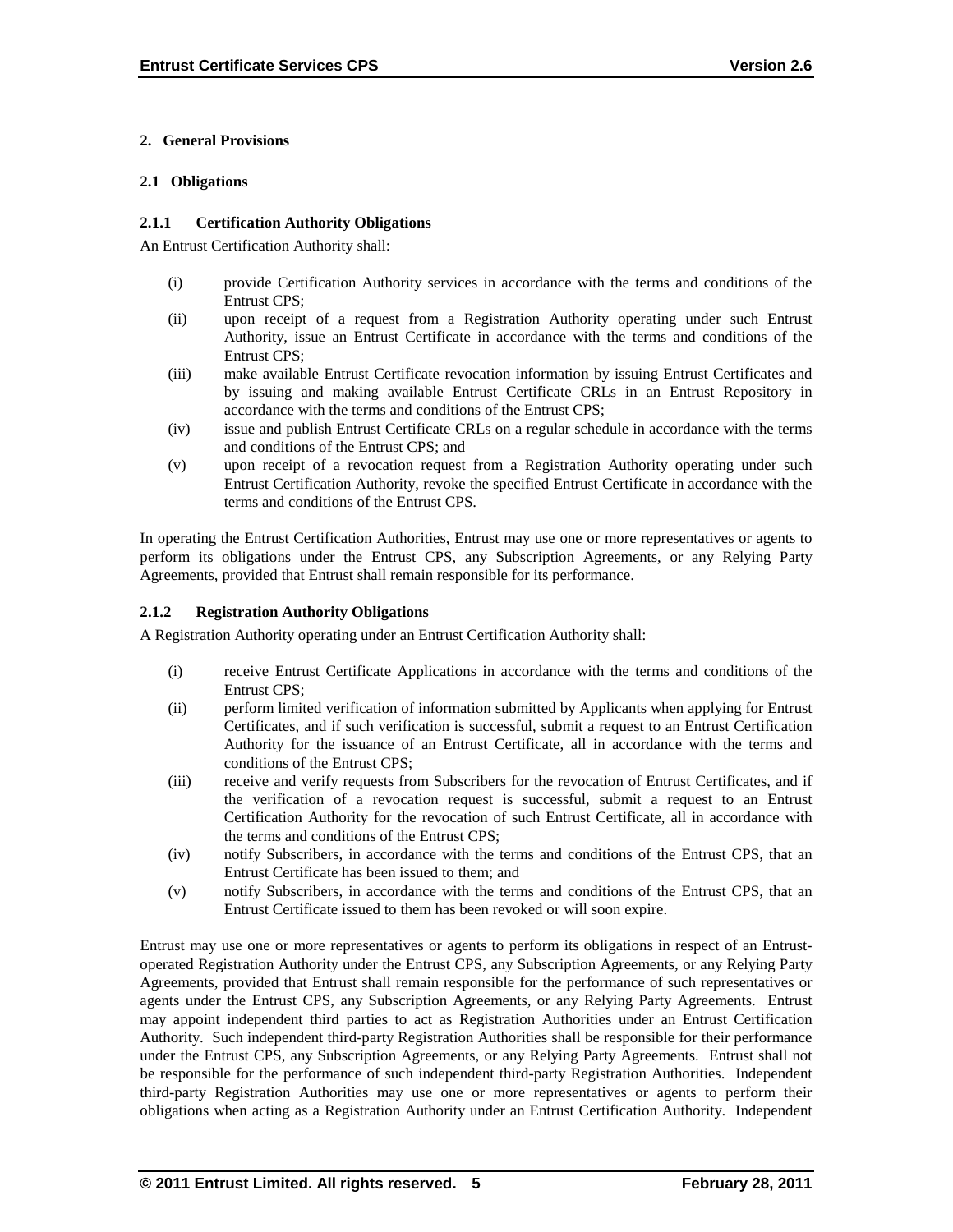third-party Registration Authorities shall remain responsible for the performance of such representatives or agents under the Entrust CPS, any Subscription Agreements, or any Relying Party Agreements. Entrust may appoint Resellers and Co-marketers for (i) Entrust Certificates, and (ii) services provided in respect to Entrust Certificates. Such Resellers and Co-marketers shall be responsible for their performance under the Entrust CPS, any Subscription Agreements, or any Relying Party Agreements. Entrust shall not be responsible for the performance of any such Resellers and Co-marketers. Resellers and Co-marketers may use one or more representatives or agents to perform their obligations under the Entrust CPS, any Subscription Agreements, or any Relying Party Agreements. Resellers and Co-marketers shall remain responsible for the performance of such representatives or agents under the Entrust CPS, any Subscription Agreements, or any Relying Party Agreements. Independent third-party Registration Authorities, Resellers, and Co-marketers shall be entitled to receive all of the benefit of all (i) disclaimers of representations, warranties, and conditions, (ii) limitations of liability, (iii) representations and warranties from Applicants, Subscribers, and Relying Parties, and (iv) indemnities from Applicants, Subscribers, and Relying Parties, set forth in this Entrust CPS, any Subscription Agreements, and any Relying Party Agreements.

#### **2.1.3 Subscriber Obligations**

Subscribers and Applicants shall:

- (i) understand and, if necessary, receive proper education in the use of Public-Key cryptography and Certificates including Entrust Certificates;
- (ii) provide, in any communications with Entrust or an independent third-party Registration Authority, correct information with no errors, misrepresentations, or omissions;
- (iii) generate a new, secure, and cryptographically sound Key Pair to be used in association with the Subscriber's Entrust Certificate or Applicant's Entrust Certificate Application, if not generated by an Entrust Certification Authority;
- (iv) understand and accept the risk of using a Key Pair that is less than 2048 bit RSA;
- (v) read and agree to all terms and conditions of the Entrust CPS and Subscription Agreement;
- (vi) refrain from modifying the contents of an Entrust Certificate;
- (vii) use Entrust Certificates exclusively for legal and authorized purposes in accordance with the terms and conditions of the Entrust CPS and applicable laws;
- (viii) only use an Entrust Certificate on behalf of the person, entity, or organization listed as the Subject in such Entrust Certificate;
- (ix) keep confidential and properly protect the Subscriber's or Applicant's Private Keys;
- (x) notify Entrust or, if Applicant submitted its Entrust Certificate Application to an independent thirdparty Registration Authority, such independent third-party Registration Authority, as soon as reasonably practicable of any change to any information included in the Applicant's Entrust Certificate Application or any change in any circumstances that would make the information in the Applicant's Entrust Certificate Application misleading or inaccurate;
- (xi) notify Entrust or, if Subscriber received its Entrust Certificate through an independent third-party Registration Authority, such independent third-party Registration Authority, as soon as reasonably practicable of any change to any information included in the Subscriber's Entrust Certificate or any change in any circumstances that would make the information in the Subscriber's Entrust Certificate misleading or inaccurate;
- (xii) immediately cease to use an Entrust Certificate if any information included in the Subscriber's Entrust Certificate or if a change in circumstances would make the information in the Subscriber's Entrust Certificate misleading or inaccurate;
- (xiii) notify Entrust or, if Subscriber received its Entrust Certificate from an independent third-party Registration Authority, such independent third-party Registration Authority, immediately of any suspected or actual Compromise of the Subscriber's or Applicant's Private Keys and request the revocation of such Entrust Certificate;
- (xiv) immediately cease to use the Subscriber's Entrust Certificate upon (a) expiration or revocation of such Entrust Certificate, or (b) any suspected or actual Compromise of the Private Key corresponding to the Public Key in such Entrust Certificate, and remove such Entrust Certificate from the devices and/or software in which it has been installed, where applicable;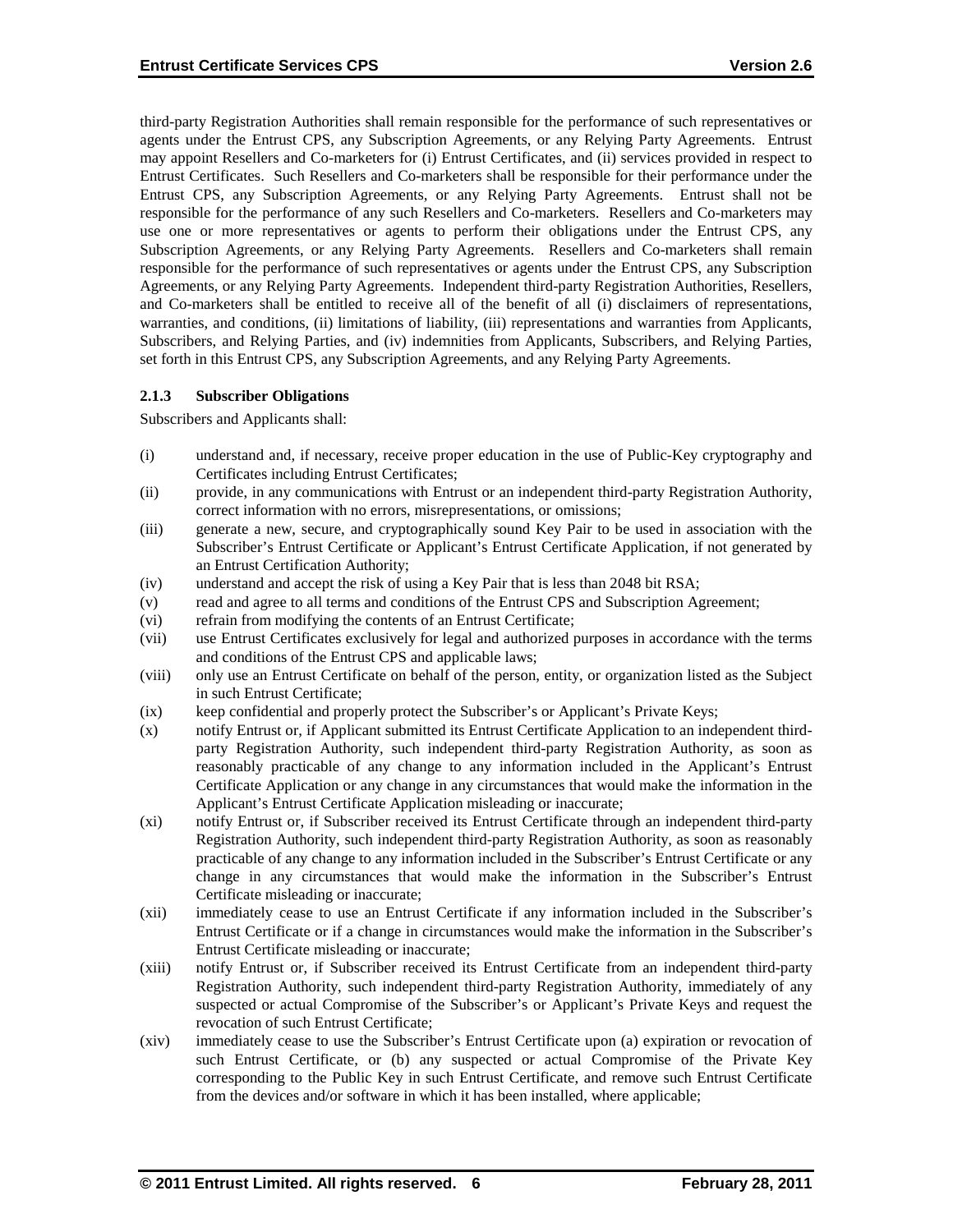- (xv) only install the Entrust SSL Certificate on one (1) of Subscriber's devices and only use such Entrust Certificate in connection with such device unless, otherwise expressly permitted by Entrust;
- (xvi) refrain from using the Subscriber's Private Key corresponding to the Public Key in the Subscriber's Entrust Certificate to sign other Certificates; and
- (xvii) use the Subscriber's or Applicant's own judgment about whether it is appropriate, given the level of security and trust provided by an Entrust Certificate, to use an Entrust Certificate in any given circumstance.

Entrust Certificates and related information may be subject to export, import, and/or use restrictions. Subscribers shall comply with all laws and regulations applicable to a Subscriber's right to export, import, and/or use Entrust Certificates and/or related information, including, without limitation, all laws and regulations in respect to nuclear, chemical or biological weapons proliferation. Subscribers shall be responsible for procuring all required licenses and permissions for any export, import, and/or use of Entrust Certificates and/or related information. Certain cryptographic techniques, software, hardware, and firmware ("Technology") that may be used in processing or in conjunction with Entrust Certificates may be subject to export, import, and/or use restrictions. Subscribers shall comply with all laws and regulations applicable to a Subscriber's right to export, import, and/or use such Technology or related information. Subscribers shall be responsible for procuring all required licenses and permissions for any export, import, and/or use of such Technology or related information.

#### **2.1.3.1 Subscriber and Applicant Representations and Warranties**

Subscribers and Applicants represent and warrant to Entrust and to all Certificate Beneficiaries, that:

- (i) all information provided, and all representations made, by Subscriber in relation to any Entrust Certificates are and will be complete and accurate (and Subscriber shall promptly update such information and representations from time to time as necessary to maintain such completeness and accuracy);
- (ii) the Private Key corresponding to the Public Key submitted to Entrust in connection with an Entrust Certificate Application was created using sound cryptographic techniques, if not generated by an Entrust Certification Authority;
- (iii) all measures necessary have been taken to maintain sole control of, keep confidential, and properly protect the Private Key (and any associated access information or device  $-$  e.g., password or token) at all times;
- (iv) any information provided to Entrust or to any independent third-party Registration Authorities in connection with an Entrust Certificate Application does not infringe, misappropriate, dilute, unfairly compete with, or otherwise violate the intellectual property, or other rights of any person, entity, or organization in any jurisdiction;
- (v) the Entrust Certificate(s) shall not be installed or used until it has reviewed and verified the accuracy of the data in each Certificate;
- (vi) Entrust shall be immediately notified if any information included in the Entrust Certificate Application changes or if a change in circumstances would make the information in the Entrust Certificate Application misleading or inaccurate;
- (vii) all use of the Entrust Certificate and its associated Private Key shall cease immediately, and the Subscriber shall promptly notify Entrust and request the revocation of the Entrust Certificate, if (1) any information included in the Entrust Certificate changes, is or becomes incorrect or inaccurate, or if a change in circumstances would make the information in the Entrust Certificate incorrect, misleading or inaccurate; or (2) there is any actual or suspected misuse or compromise of the Private Key associated with the Public Key in the Entrust Certificate;
- (viii) all use of the (1) Entrust Certificate and (2) Private Key associated with the Public Key in such Entrust Certificate shall cease upon expiration or revocation of such Entrust Certificate and such Entrust Certificate shall be removed from the devices and/or software in which it has been installed;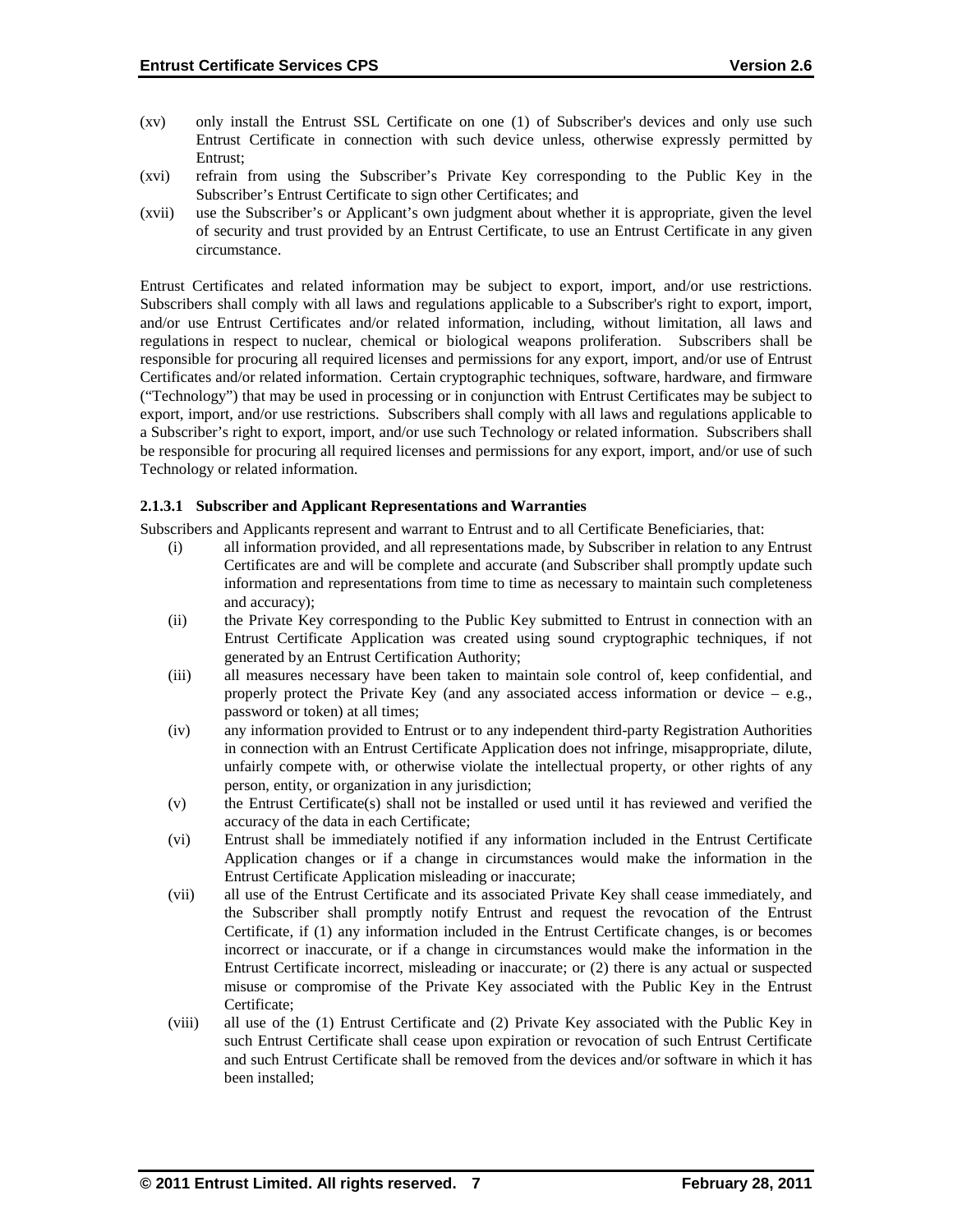- (ix) the Entrust Certificates will not be used for any hazardous or unlawful (including tortious) activities; and
- (x) the subject named in the Entrust Certificate corresponds to the Subscriber, and that it legally exists as a valid entity in the jurisdiction of incorporation specified in the Entrust Certificates;

Entrust SSL Certificates

Subscribers and Applicants represent and warrant to Entrust and to all Certificate Beneficiaries, that:

- (xi) the Entrust Certificate shall be installed only on the server accessible at the domain name listed in the Entrust Certificate, and will only be used in compliance with all applicable laws, solely for authorized company business, and solely in accordance with the Subscription Agreement and the CPS;
- (xii) the Subscriber has the exclusive right to use the domain name listed in the Entrust Certificate;

Entrust Code Signing Certificates

Subscribers and Applicants represent and warrant to Entrust and to all Certificate Beneficiaries, that:

- (xiii) The information provided for applications signed using an Entrust Certificate such as, but not limited to, application name, information URL, and application description, shall be truthful, accurate and non misleading; and,
- (xiv) Subscriber shall not use the Certificate to digitally sign hostile code, including spyware or other malicious software (malware) downloaded without user consent.

Entrust Time-Stamp Certificates

Subscribers and Applicants represent and warrant to Entrust and to all Certificate Beneficiaries, that:

(xv) Subscriber shall use the Time-Stamp Certificate for time-stamping services only. All timestamps must be accurate and the Subscriber accepts responsibility for any inaccuracies.

#### **2.1.3.2 Subscriber Notice Requirements**

No stipulation.

#### **2.1.4 Relying Party Obligations**

Relying Parties shall:

- (i) understand and, if necessary, receive proper education in the use of Public-Key cryptography and Certificates including Entrust Certificates;
- (ii) read and agree to all terms and conditions of the Entrust CPS and the Relying Party Agreement;
- (iii) verify Entrust Certificates, including use of CRLs, in accordance with the certification path validation procedure specified in ITU-T Rec. X.509:2005 | ISO/IEC 9594-8 (2005), taking into account any critical extensions and approved technical corrigenda as appropriate;
- (iv) understand and accept the risk of connecting to a secure server whose Key Pair is less than 2048 bits RSA; and
- (iv) make their own judgment and rely on an Entrust Certificate only if such reliance is reasonable in the circumstances, including determining whether such reliance is reasonable given the nature of the security and trust provided by an Entrust Certificate and the value of any transaction that may involve the use of an Entrust Certificate.

#### Entrust SSL Certificates

Relying Parties shall:

(v) trust and make use of an Entrust SSL Certificate only if the Entrust SSL Certificate has not expired or been revoked and if a proper chain of trust can be established to a trustworthy root.

#### Entrust Code Signing, Client and Document Signing Certificates

Relying Parties shall:

(vi) trust and make use of a digital signature created using the Private Key corresponding to the Public Key listed in the Entrust Certificate only if the Entrust Certificate was not expired or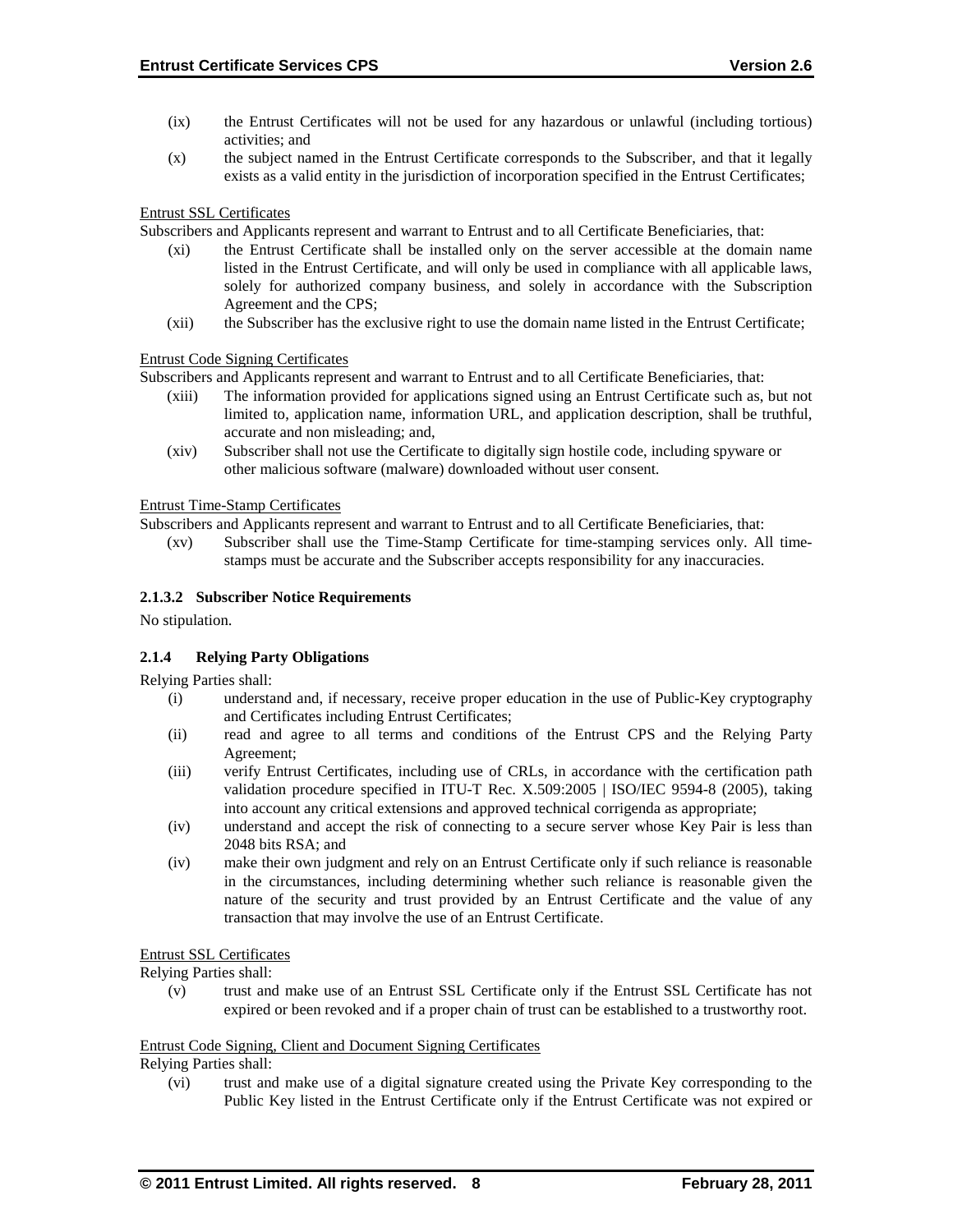revoked at the time the digital signature was created and if a proper chain of trust can be established to a trustworthy root.

Entrust Certificates and related information may be subject to export, import, and/or use restrictions. Relying Parties shall comply with all laws and regulations applicable to a Relying Party's right to use Entrust Certificates and/or related information, including, without limitation, all laws and regulations in respect to nuclear, chemical or biological weapons proliferation. Relying Parties shall be responsible for procuring all required licenses and permissions for any export, import, and/or use of Entrust Certificates and/or related information. Certain cryptographic techniques, software, hardware, and firmware ("Technology") that may be used in processing or in conjunction with Entrust Certificates may be subject to export, import, and/or use restrictions. Relying Parties shall comply with all laws and regulations applicable to a Relying Party's right to export, import, and/or use such Technology or related information. Relying Parties shall be responsible for procuring all required licenses and permissions for any export, import, and/or use of such Technology or related information.

# **2.1.4.1 Relying Party Representations and Warranties**

Relying Parties represent and warrant to Entrust that:

- (i) the Relying Party shall properly validate an Entrust Certificate before making a determination about whether to rely on such Entrust Certificate, including confirmation that the Entrust Certificate has not expired or been revoked and that a proper chain of trust can be established to a trustworthy root;
- (ii) the Relying Party shall not rely on an Entrust Certificate that cannot be validated back to a trustworthy root;
- (iii) the Relying Party shall exercise its own judgment in determining whether it is reasonable under the circumstances to rely on an Entrust Certificate, including determining whether such reliance is reasonable given the nature of the security and trust provided by an Entrust Certificate and the value of any transaction that may involve the use of an Entrust Certificate; and
- (iv) the Relying Party shall not use an Entrust Certificate for any hazardous or unlawful (including tortious) activities.

Entrust SSL Certificates

Relying Parties represent and warrant to Entrust that:

(v) the Relying Party shall not rely on a revoked or expired Entrust SSL Certificate;

Entrust Code Signing, Client, Document Signing, and Time-Stamp Certificates

Relying Parties represent and warrant to Entrust that:

(vi) the Relying Party shall not rely on a digital signature created using the Private Key corresponding to the Public Key listed in the Entrust Certificate if the Entrust Certificate was expired at the time the digital signature was created or if the Certificate is revoked.

# **2.1.5 Repository Obligations**

An Entrust Repository shall:

- (i) make available, in accordance with the terms and conditions of the Entrust CPS, Entrust Certificate revocation information published by an Entrust Certification Authority; and
- (ii) make available a copy of the Entrust CPS and other information related to the products and services provided by Entrust Certification Authorities and any Registration Authorities operating under the Entrust Certification Authorities.

#### **2.2 Liability**

THE MAXIMUM CUMULATIVE LIABILITY OF ENTRUST, ANY INDEPENDENT THIRD-<br>PARTY REGISTRATION AUTHORITIES OPERATING UNDER AN ENTRUST **PARTY REGISTRATION AUTHORITIES OPERATING UNDER AN ENTRUST CERTIFICATION AUTHORITY, RESELLERS, CO-MARKETERS OR ANY SUBCONTRACTORS, DISTRIBUTORS, AGENTS, SUPPLIERS, EMPLOYEES OR DIRECTORS**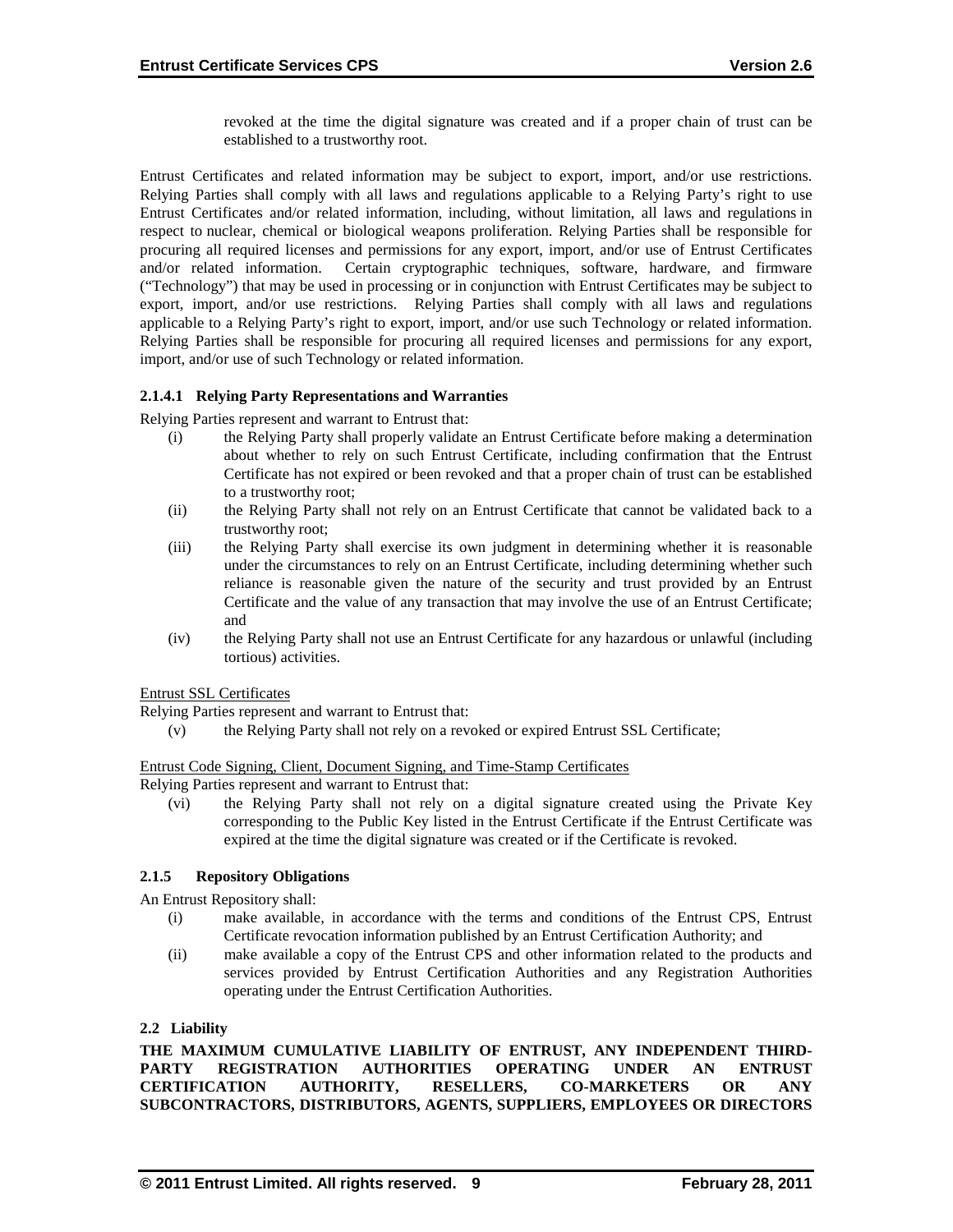**OF ANY OF THE FOREGOING TO ANY APPLICANTS, SUBSCRIBERS, RELYING PARTIES OR ANY OTHER PERSONS, ENTITIES, OR ORGANIZATIONS FOR ANY LOSSES, COSTS, EXPENSES, LIABILITIES, DAMAGES, CLAIMS, OR SETTLEMENT AMOUNTS ARISING OUT OF OR RELATING TO USE OF AN ENTRUST CERTIFICATE OR ANY SERVICES PROVIDED IN RESPECT TO ANY ENTRUST CERTIFICATES IS LIMITED BY THIS ENTRUST CPS. THIS ENTRUST CPS ALSO CONTAINS LIMITED WARRANTIES, LIMITATIONS ON LIABILITY, AND DISCLAIMERS OF REPRESENTATIONS, WARRANTIES AND CONDITIONS.**

# **2.2.1 CA Liability**

#### **2.2.1.1 Warranties and Limitations on Warranties**

Entrust makes the following limited warranties to Subscribers with respect to the operation of Entrust Certification Authorities:

- (i) Entrust Certification Authorities shall provide Repository services consistent with the practices and procedures set forth in this Entrust CPS;
- (ii) Entrust Certification Authorities shall perform Entrust Certificate issuance consistent with the procedures set forth in this Entrust CPS; and
- (iii) Entrust Certification Authorities shall provide revocation services consistent with the procedures set forth in this Entrust CPS.

Notwithstanding the foregoing, in no event does Entrust, any independent third-party Registration Authority operating under an Entrust Certification Authority, or any Resellers, Co-marketers, or any subcontractors, distributors, agents, suppliers, employees, or directors of any of the foregoing make any representations, or provide any warranties, or conditions to any Applicants, Subscribers, Relying Parties, or any other persons, entities, or organizations with respect to (i) the techniques used in the generation and storage of the Private Key corresponding to the Public Key in an Entrust Certificate, including, whether such Private Key has been Compromised or was generated using sound cryptographic techniques, (ii) the reliability of any cryptographic techniques or methods used in conducting any act, transaction, or process involving or utilizing an Entrust Certificate, (iii) any software whatsoever, or (iv) non-repudiation of any Entrust Certificate or any transaction facilitated through the use of an Entrust Certificate, since such determination is a matter of applicable law.

Applicants, Subscribers, and Relying Parties acknowledge and agree that operations in relation to Entrust Certificates and Entrust Certificate Applications are dependent on the transmission of information over communication infrastructures such as, without limitation, the Internet, telephone and telecommunications lines and networks, servers, firewalls, proxies, routers, switches, and bridges ("Telecommunication Equipment") and that this Telecommunication Equipment is not under the control of Entrust or any independent third-party Registration Authority operating under an Entrust Certification Authority, or any Resellers, Co-marketers, or any subcontractors, distributors, agents, suppliers, employees, or directors of any of the foregoing. Neither Entrust nor any independent third-party Registration Authority operating under an Entrust Certification Authority, or any Resellers, Co-marketers, or any subcontractors, distributors, agents, suppliers, employees, or directors of any of the foregoing shall be liable for any error, failure, delay, interruption, defect, or corruption in relation to an Entrust Certificate, an Entrust Certificate CRL, Entrust OCSP message, or an Entrust Certificate Application to the extent that such error, failure, delay, interruption, defect, or corruption is caused by such Telecommunication Equipment.

#### **2.2.1.2 Disclaimers**

**EXCEPT AS SPECIFICALLY PROVIDED IN SECTION 2.2.1.1, NEITHER ENTRUST NOR ANY INDEPENDENT THIRD-PARTY REGISTRATION AUTHORITY OPERATING UNDER AN ENTRUST CERTIFICATION AUTHORITY, NOR ANY RESELLERS, CO-MARKETERS, OR ANY SUBCONTRACTORS, DISTRIBUTORS, AGENTS, SUPPLIERS, EMPLOYEES, OR DIRECTORS OF ANY OF THE FOREGOING MAKE ANY REPRESENTATIONS OR GIVE ANY WARRANTIES OR CONDITIONS, WHETHER EXPRESS, IMPLIED, STATUTORY, BY USAGE**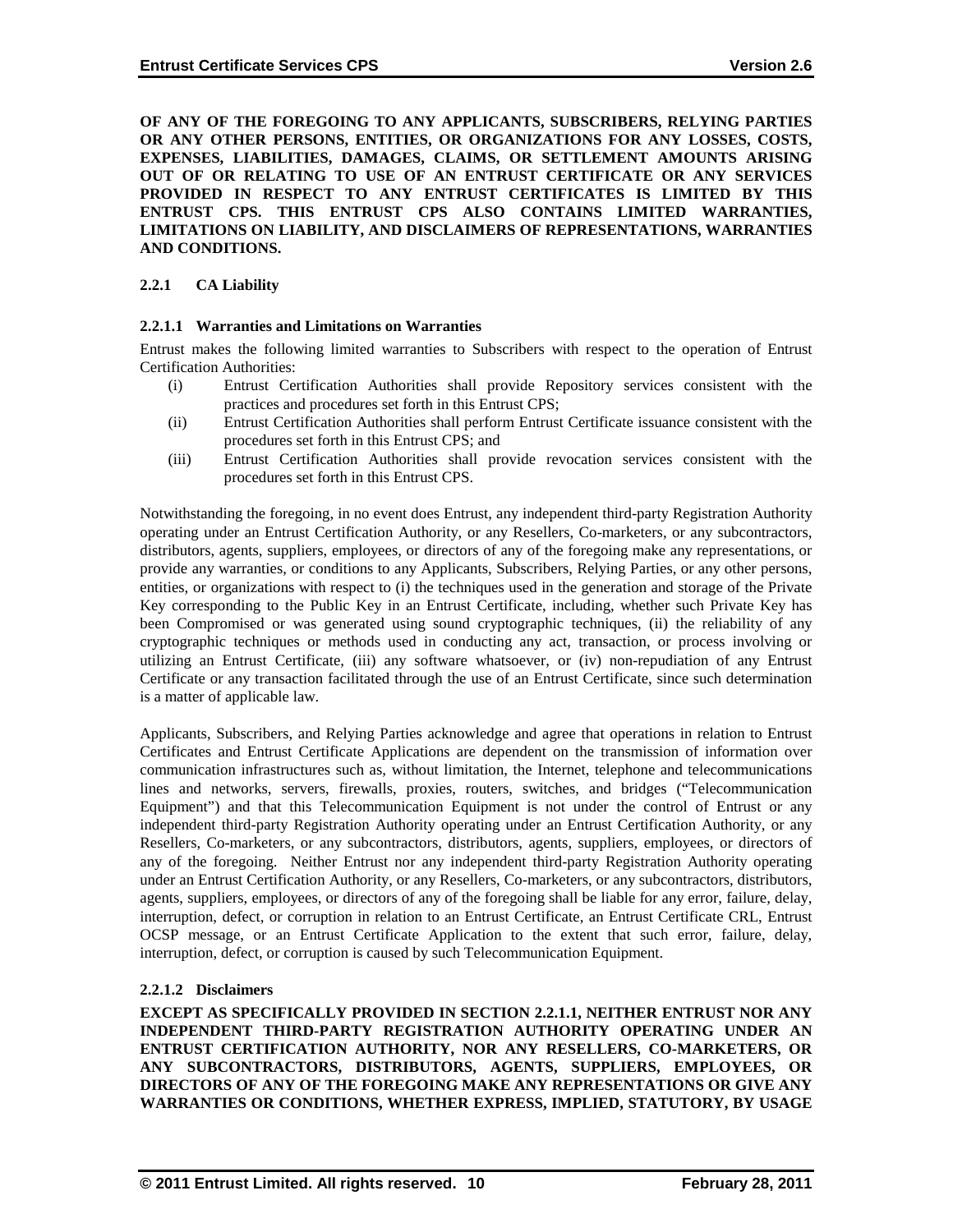**OF TRADE, OR OTHERWISE, AND ENTRUST AND ALL INDEPENDENT THIRD-PARTY REGISTRATION AUTHORITIES OPERATING UNDER AN ENTRUST CERTIFICATION AUTHORITY, AND ALL RESELLERS, CO-MARKETERS, AND ALL SUBCONTRACTORS, DISTRIBUTORS, AGENTS, SUPPLIERS, EMPLOYEES, AND DIRECTORS OF ANY OF THE FOREGOING SPECIFICALLY DISCLAIM ANY AND ALL REPRESENTATIONS, WARRANTIES, AND CONDITIONS OF MERCHANTABILITY, NON-INFRINGEMENT, TITLE, SATISFACTORY QUALITY, AND/OR FITNESS FOR A PARTICULAR PURPOSE.**

# **2.2.1.3 Loss Limitations**

**IN NO EVENT SHALL THE TOTAL CUMULATIVE LIABILITY OF ENTRUST, ANY INDEPENDENT THIRD-PARTY REGISTRATION AUTHORITY OPERATING UNDER AN ENTRUST CERTIFICATION AUTHORITY, ANY RESELLERS, OR CO-MARKETERS, OR ANY SUBCONTRACTORS, DISTRIBUTORS, AGENTS, SUPPLIERS, EMPLOYEES, OR DIRECTORS OF ANY OF THE FOREGOING TO ANY APPLICANT, SUBSCRIBER, RELYING PARTY OR ANY OTHER PERSON, ENTITY, OR ORGANIZATION ARISING OUT OF OR RELATING TO ANY ENTRUST CERTIFICATE OR ANY SERVICES PROVIDED IN RESPECT TO ENTRUST CERTIFICATES, INCLUDING ANY USE OR RELIANCE ON ANY ENTRUST CERTIFICATE, EXCEED THE GREATER OF (1) TEN THOUSAND UNITED STATES DOLLARS (\$10,000.00 U.S.); AND (2) TEN TIMES THE FEES PAID BY THE APPLICABLE SUBSCRIBER TO ENTRUST DURING THE TWELVE MONTHS PRIOR TO THE INITIATION OF THE CLAIM TO A MAXIMUM OF ONE MILLION DOLLARS (\$1,000,000) (SUCH GREATER NUMBER REFERRED TO AS THE "CUMULATIVE DAMAGE CAP"). THIS LIMITATION SHALL APPLY ON A PER ENTRUST CERTIFICATE BASIS REGARDLESS OF THE NUMBER OF TRANSACTIONS OR CAUSES OF ACTION ARISING OUT OF OR RELATED TO SUCH ENTRUST CERTIFICATE OR ANY SERVICES PROVIDED IN RESPECT TO SUCH ENTRUST CERTIFICATE. THE FOREGOING LIMITATIONS SHALL APPLY TO ANY LIABILITY WHETHER BASED IN CONTRACT (INCLUDING FUNDAMENTAL BREACH), TORT (INCLUDING NEGLIGENCE), LEGISLATION OR ANY OTHER THEORY OF LIABILITY, INCLUDING ANY DIRECT, INDIRECT, SPECIAL, STATUTORY, PUNITIVE, EXEMPLARY, CONSEQUENTIAL, RELIANCE, OR INCIDENTAL DAMAGES.**

**IN THE EVENT THAT LIABILITY ARISING OUT OF OR RELATING TO AN ENTRUST CERTIFICATE OR ANY SERVICES PROVIDED IN RESPECT TO AN ENTRUST CERTIFICATE EXCEEDS THE CUMULATIVE DAMAGE CAP SET FORTH IN THIS SECTION ABOVE, THE AMOUNTS AVAILABLE UNDER THE CUMULATIVE DAMAGE CAP SHALL BE APPORTIONED FIRST TO THE EARLIEST CLAIMS TO ACHIEVE FINAL DISPUTE RESOLUTION UNLESS OTHERWISE ORDERED BY A COURT OF COMPETENT JURISDICTION. IN NO EVENT SHALL ENTRUST OR ANY INDEPENDENT THIRD-PARTY REGISTRATION AUTHORITY OPERATING UNDER AN ENTRUST CERTIFICATION AUTHORITY, OR ANY RESELLERS, CO-MARKETERS, OR ANY SUBCONTRACTORS, DISTRIBUTORS, AGENTS, SUPPLIERS, EMPLOYEES, OR DIRECTORS OF ANY OF THE FOREGOING BE OBLIGATED TO PAY MORE THAN THE CUMULATIVE DAMAGE CAP FOR ANY ENTRUST CERTIFICATE OR ANY SERVICES PROVIDED IN RESPECT TO AN ENTRUST CERTIFICATE REGARDLESS OF APPORTIONMENT AMONG CLAIMANTS.**

**IN NO EVENT SHALL ENTRUST OR ANY INDEPENDENT THIRD-PARTY REGISTRATION AUTHORITY OPERATING UNDER AN ENTRUST CERTIFICATION AUTHORITY, OR ANY RESELLERS, CO-MARKETERS, OR ANY SUBCONTRACTORS, DISTRIBUTORS, AGENTS, SUPPLIERS, EMPLOYEES, OR DIRECTORS OF ANY OF THE FOREGOING BE LIABLE FOR ANY INCIDENTAL, SPECIAL, STATUTORY, PUNITIVE, EXEMPLARY, INDIRECT, RELIANCE, OR CONSEQUENTIAL DAMAGES (INCLUDING, WITHOUT LIMITATION, DAMAGES FOR LOSS OF BUSINESS, LOSS OF BUSINESS OPPORTUNITIES, LOSS OF GOODWILL, LOSS OF PROFITS, BUSINESS INTERRUPTION, LOSS OF DATA, LOST SAVINGS OR OTHER SIMILAR PECUNIARY LOSS) WHETHER ARISING FROM**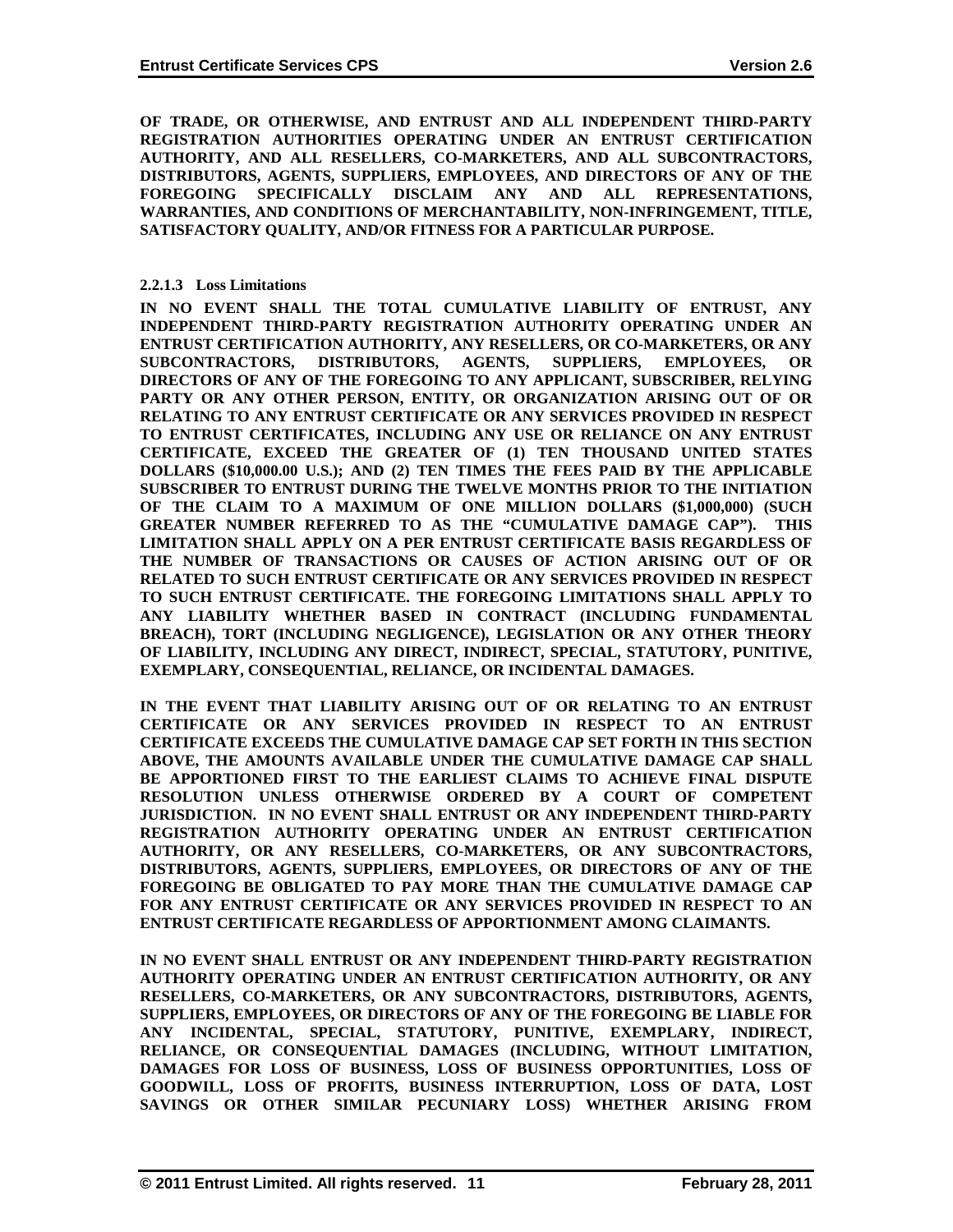**CONTRACT (INCLUDING FUNDAMENTAL BREACH), TORT (INCLUDING NEGLIGENCE), LEGISLATION OR ANY OTHER THEORY OF LIABILITY.** 

**THE FOREGOING LIMITATIONS SHALL APPLY NOTWITHSTANDING THE FAILURE OF ESSENTIAL PURPOSE OF ANY LIMITED REMEDY STATED HEREIN AND EVEN IF ENTRUST OR ANY INDEPENDENT THIRD-PARTY REGISTRATION AUTHORITY OPERATING UNDER AN ENTRUST CERTIFICATION AUTHORITY, OR ANY RESELLERS, CO-MARKETERS, OR ANY SUBCONTRACTORS, DISTRIBUTORS, AGENTS, SUPPLIERS, EMPLOYEES, OR DIRECTORS OF ANY OF THE FOREGOING HAVE BEEN ADVISED OF THE POSSIBILITY OF THOSE DAMAGES.**

**SOME JURISDICTIONS DO NOT ALLOW THE EXCLUSION OR LIMITATION OF LIABILITY FOR CONSEQUENTIAL OR INCIDENTAL DAMAGES, SO THESE LIMITATIONS SET FORTH ABOVE MAY NOT APPLY TO CERTAIN APPLICANTS, SUBSCRIBERS, RELYING PARTIES, OR OTHER PERSONS, ENTITIES, OR ORGANIZATIONS. THE DISCLAIMERS OF REPRESENTATIONS, WARRANTIES, AND CONDITIONS AND THE LIMITATIONS OF LIABILITY IN THIS ENTRUST CPS CONSTITUTE AN ESSENTIAL PART OF THE ENTRUST CPS, ANY SUBSCRIPTION AGREEMENTS, AND ANY RELYING PARTY AGREEMENTS. ALL APPLICANTS, SUBSCRIBERS, RELYING PARTIES, AND OTHER PERSONS, ENTITIES, AND ORGANIZATIONS ACKNOWLEDGE THAT BUT FOR THESE DISCLAIMERS OF REPRESENTATIONS, WARRANTIES, AND CONDITIONS AND LIMITATIONS OF LIABILITY, ENTRUST WOULD NOT ISSUE ENTRUST CERTIFICATES TO SUBSCRIBERS AND NEITHER ENTRUST NOR ANY INDEPENDENT THIRD-PARTY REGISTRATION AUTHORITIES OPERATING UNDER AN ENTRUST CERTIFICATION AUTHORITY, NOR ANY RESELLERS, CO-MARKETERS, OR ANY SUBCONTRACTORS, DISTRIBUTORS, AGENTS, SUPPLIERS, EMPLOYEES, OR DIRECTORS OF ANY OF THE FOREGOING WOULD PROVIDE SERVICES IN RESPECT TO ENTRUST CERTIFICATES AND THAT THESE PROVISIONS PROVIDE FOR A REASONABLE ALLOCATION OF RISK.**

#### **2.2.1.4 Other Exclusions**

Without limitation, neither Entrust nor any independent third-party Registration Authorities operating under an Entrust Certification Authority, nor any Resellers or Co-marketers, or any subcontractors, distributors, agents, suppliers, employees, or directors of any of the foregoing shall be liable to any Applicants, Subscribers, Relying Parties or any other person, entity, or organization for any losses, costs, expenses, liabilities, damages, claims, or settlement amounts arising out of or relating to use of an Entrust Certificate or any services provided in respect to an Entrust Certificate if:

- (i) the Entrust Certificate was issued as a result of errors, misrepresentations, or other acts or omissions of a Subscriber or of any other person, entity, or organization;
- (ii) the Entrust Certificate has expired or has been revoked;
- (iii) the Entrust Certificate has been modified or otherwise altered;
- (iv) the Subscriber failed to stop using an Entrust Certificate after the information contain in such Entrust Certificate changed or after circumstances changed so that the information contained in such Entrust Certificate became misleading or inaccurate;
- (v) a Subscriber breached the Entrust CPS or the Subscriber's Subscription Agreement, or a Relying Party breached the Entrust CPS or the Relying Party's Relying Party Agreement;
- (vi) the Private Key associated with the Entrust Certificate has been Compromised; or
- (vii) the Entrust Certificate is used other than as permitted by the Entrust CPS or is used in contravention of applicable law.

In no event shall Entrust or any independent third-party Registration Authority operating under an Entrust Certification Authority, or any Resellers, Co-marketers, or any subcontractors, distributors, agents, suppliers, employees, or directors of any of the foregoing be liable to any Applicant, Subscriber, or any other person, entity, or organization for any losses, costs, liabilities, expenses, damages, claims, or settlement amounts arising out of or relating to the refusal by Entrust or any independent third-party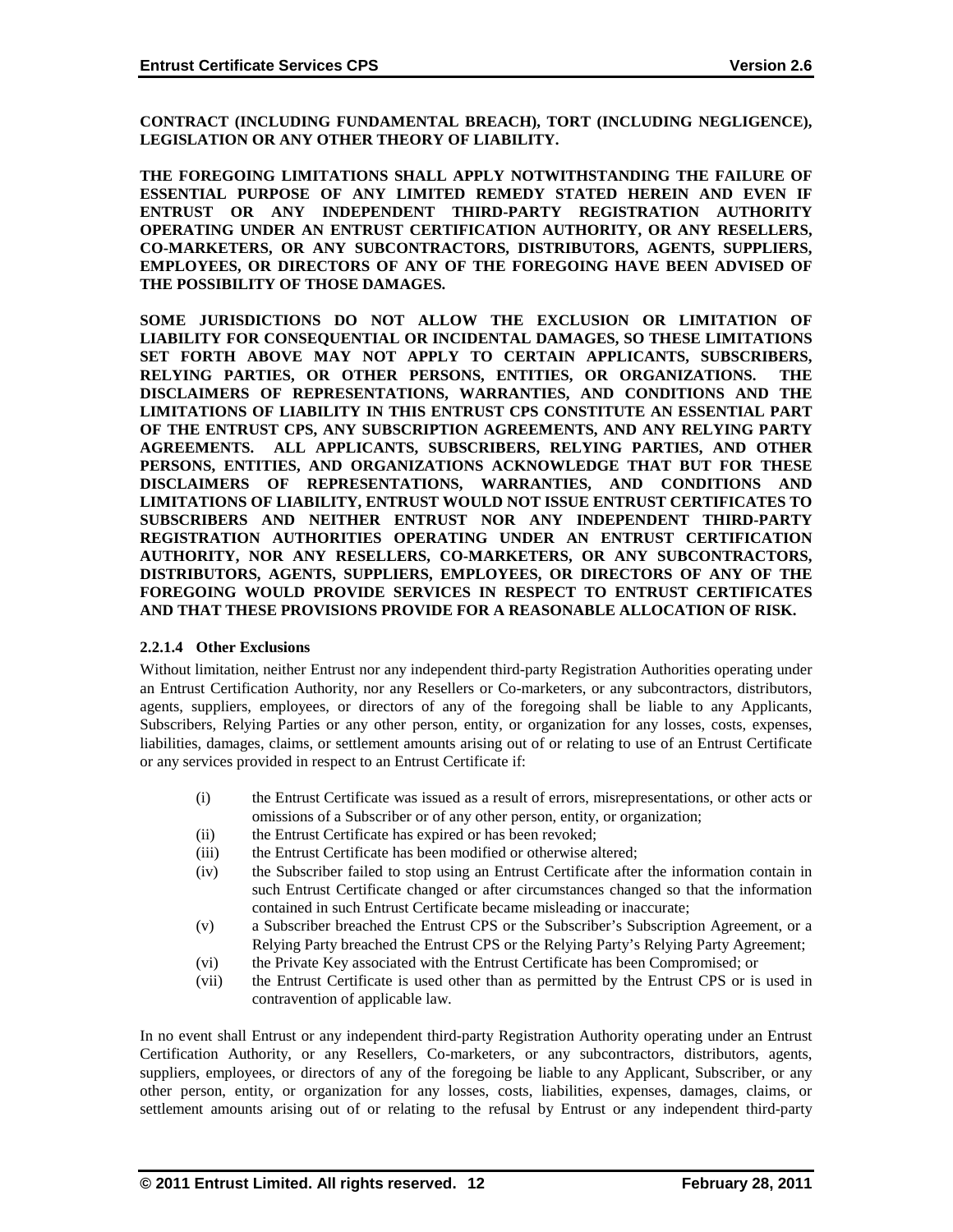Registration Authority operating under an Entrust Certification Authority, or any Resellers, Co-marketers, or any subcontractors, distributors, agents, suppliers, employees, or directors of any of the foregoing to issue or request the issuance of an Entrust Certificate. In no event shall Entrust or any independent thirdparty Registration Authority operating under an Entrust Certification Authority, or any Resellers, Comarketers, or any subcontractors, distributors, agents, suppliers, employees, or directors of any of the foregoing be liable to any Applicant, Subscriber, or any other person, entity, or organization for any losses, costs, liabilities, expenses, damages, claims, or settlement amounts arising out of or relating to any delay by Entrust or any independent third-party Registration Authority operating under an Entrust Certification Authority, or any Resellers, Co-marketers, or any subcontractors, distributors, agents, suppliers, employees, or directors of any of the foregoing, in issuing or in requesting the issuance of an Entrust Certificate.

In no event shall Entrust or any independent third-party Registration Authority operating under an Entrust Certification Authority, or any Resellers, Co-marketers, or any subcontractors, distributors, agents, suppliers, employees, or directors of any of the foregoing be liable to any Subscriber, Relying Party, or any other person, entity, or organization for any losses, costs, expenses, liabilities, damages, claims, or settlement amounts arising out of or relating to any proceeding or allegation that an Entrust Certificate or any information contained in an Entrust Certificate infringes, misappropriates, dilutes, unfairly competes with, or otherwise violates any patent, trademark, copyright, trade secret, or any other intellectual property right or other right of any person, entity, or organization in any jurisdiction.

# **2.2.1.5 Hazardous Activities**

Entrust Certificates and the services provided by Entrust in respect to Entrust Certificates are not designed, manufactured, or intended for use in or in conjunction with hazardous activities or uses requiring fail-safe performance, including the operation of nuclear facilities, aircraft navigation or communications systems, air traffic control, medical devices or direct life support machines. Entrust and any independent third-party Registration Authority operating under an Entrust Certification Authority, and any Resellers, Co-marketers, and any subcontractors, distributors, agents, suppliers, employees, or directors of any of the foregoing specifically disclaim any and all representations, warranties, and conditions with respect to such uses, whether express, implied, statutory, by usage of trade, or otherwise.

# **2.2.2 RA Liability**

The same liability provisions that apply in §2.2.1 with respect to Entrust Certification Authorities shall apply with respect to Entrust-operated Registration Authorities and independent third-party Registration Authorities operating under Entrust Certification Authorities and all Resellers, Co-marketers and all subcontractors, distributors, agents, suppliers, employees, and directors of any of the foregoing.

# **2.3 Financial Responsibility**

Subscribers and Relying Parties shall be responsible for the financial consequences to such Subscribers, Relying Parties, and to any other persons, entities, or organizations for any transactions in which such Subscribers or Relying Parties participate and which use Entrust Certificates or any services provided in respect to Entrust Certificates. Entrust makes no representations and gives no warranties or conditions regarding the financial efficacy of any transaction completed utilizing an Entrust Certificate or any services provided in respect to Entrust Certificates and neither Entrust nor any independent third-party Registration Authority operating under an Entrust Certification Authority, nor any Resellers, Co-marketers, nor any subcontractors, distributors, agents, suppliers, employees, or directors of any of the foregoing shall have any liability except as explicitly set forth herein in respect to the use of or reliance on an Entrust Certificate or any services provided in respect to Entrust Certificates.

# **2.3.1 Indemnification by Relying Parties**

RELYING PARTIES SHALL INDEMNIFY AND HOLD ENTRUST AND ALL INDEPENDENT THIRD-PARTY REGISTRATION AUTHORITIES OPERATING UNDER AN ENTRUST CERTIFICATION AUTHORITY, AND ALL RESELLERS, CO-MARKETERS, AND ALL SUBCONTRACTORS, DISTRIBUTORS, AGENTS, SUPPLIERS, EMPLOYEES, AND DIRECTORS OF ANY OF THE FOREGOING (COLLECTIVELY, THE "INDEMNIFIED PARTIES") HARMLESS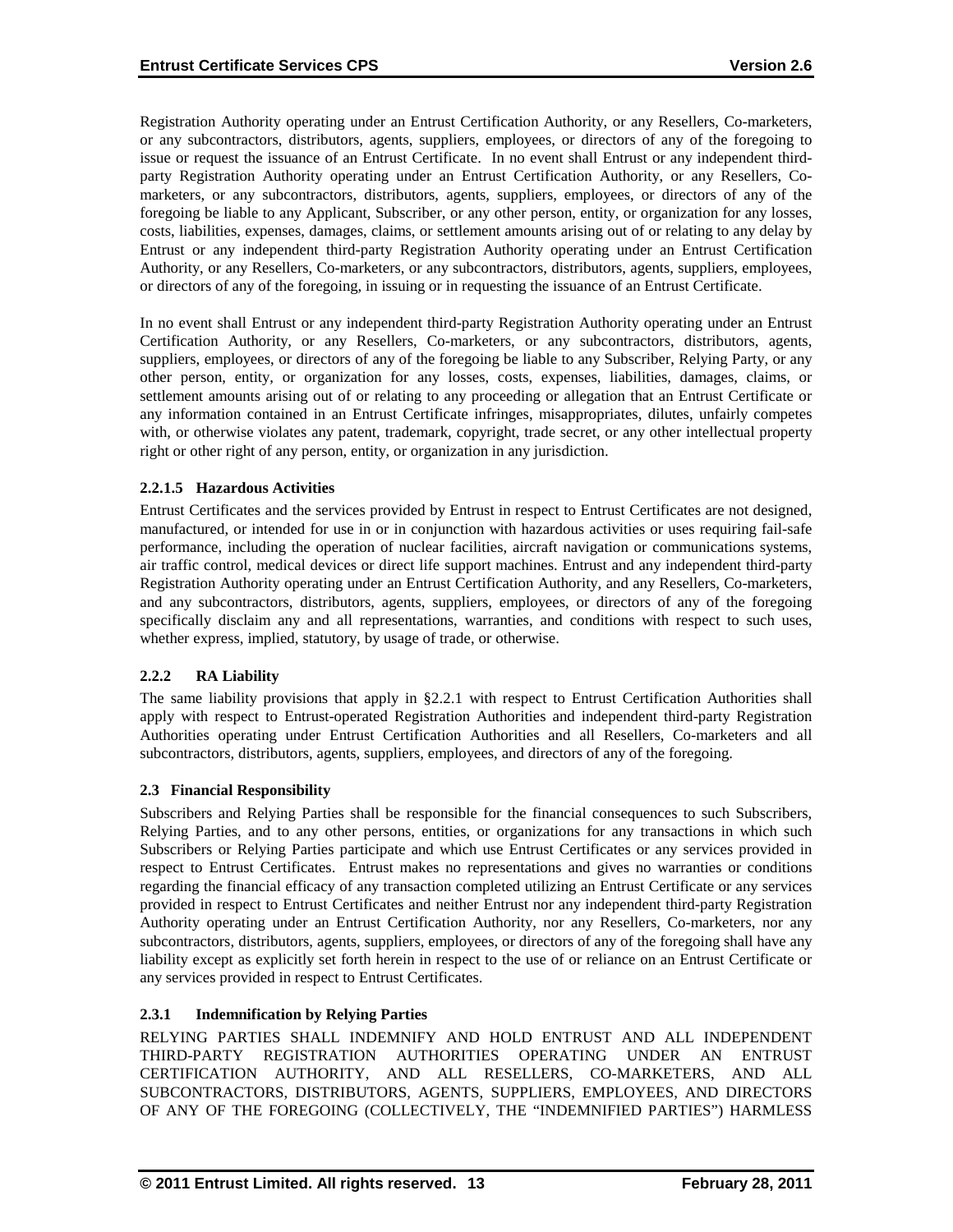FROM AND AGAINST ANY AND ALL LIABILITIES, LOSSES, COSTS, EXPENSES, DAMAGES, CLAIMS, AND SETTLEMENT AMOUNTS (INCLUDING REASONABLE ATTORNEY'S FEES, COURT COSTS, AND EXPERT'S FEES) ARISING OUT OF OR RELATING TO ANY USE OR RELIANCE BY A RELYING PARTY ON ANY ENTRUST CERTIFICATE OR ANY SERVICE PROVIDED IN RESPECT TO ENTRUST CERTIFICATES, INCLUDING (I) LACK OF PROPER VALIDATION OF AN ENTRUST CERTIFICATE BY A RELYING PARTY, (II) RELIANCE BY THE RELYING PARTY ON AN EXPIRED OR REVOKED ENTRUST CERTIFICATE, (III) USE OF AN ENTRUST CERTIFICATE OTHER THAN AS PERMITTED BY THE ENTRUST CPS, THE SUBSCRIPTION AGREEMENT, ANY RELYING PARTY AGREEMENT, AND APPLICABLE LAW, (IV) FAILURE BY A RELYING PARTY TO EXERCISE REASONABLE JUDGMENT IN THE CIRCUMSTANCES IN RELYING ON AN ENTRUST CERTIFICATE, OR (V) ANY CLAIM OR ALLEGATION THAT THE RELIANCE BY A RELYING PARTY ON AN ENTRUST CERTIFICATE OR THE INFORMATION CONTAINED IN AN ENTRUST CERTIFICATE INFRINGES, MISAPPROPRIATES, DILUTES, UNFAIRLY COMPETES WITH, OR OTHERWISE VIOLATES THE RIGHTS INCLUDING INTELLECTUAL PROPERTY RIGHTS OR ANY OTHER RIGHTS OF ANYONE IN ANY JURISDICTION. NOTWITHSTANDING THE FOREGOING, RELYING PARTIES SHALL NOT BE OBLIGATED TO PROVIDE ANY INDEMNIFICATION TO AN INDEMNIFIED PARTY IN RESPECT TO ANY LIABILITIES, LOSSES, COSTS, EXPENSES, DAMAGES, CLAIMS, AND SETTLEMENT AMOUNTS (INCLUDING REASONABLE ATTORNEY'S FEES, COURT COSTS AND EXPERT'S FEES) TO THE EXTENT THAT SUCH LIABILITIES, LOSSES, COSTS, EXPENSES, DAMAGES, CLAIMS, AND SETTLEMENT AMOUNTS (INCLUDING REASONABLE ATTORNEY'S FEES, COURT COSTS, AND EXPERT'S FEES) ARISE OUT OF OR RELATE TO ANY WILLFUL MISCONDUCT BY SUCH INDEMNIFIED PARTY.

# **2.3.1.1 Indemnification by Subscribers**

SUBSCRIBERS SHALL INDEMNIFY AND HOLD ENTRUST AND ALL INDEPENDENT THIRD-PARTY REGISTRATION AUTHORITIES OPERATING UNDER AN ENTRUST CERTIFICATION AUTHORITY, AND ALL RESELLERS, CO-MARKETERS, AND ALL SUBCONTRACTORS, DISTRIBUTORS, AGENTS, SUPPLIERS, EMPLOYEES, OR DIRECTORS OF ANY OF THE FOREGOING (COLLECTIVELY, THE "INDEMNIFIED PARTIES") HARMLESS FROM AND AGAINST ANY AND ALL LIABILITIES, LOSSES, COSTS, EXPENSES, DAMAGES, CLAIMS, AND SETTLEMENT AMOUNTS (INCLUDING REASONABLE ATTORNEY'S FEES, COURT COSTS, AND EXPERT'S FEES) ARISING OUT OF OR RELATING TO ANY RELIANCE BY A RELYING PARTY ON ANY ENTRUST CERTIFICATE OR ANY SERVICE PROVIDED IN RESPECT TO ENTRUST CERTIFICATES, INCLUDING ANY (I) ERROR, MISREPRESENTATION OR OMISSION MADE BY A SUBSCRIBER IN USING OR APPLYING FOR AN ENTRUST CERTIFICATE, (II) MODIFICATION MADE BY A SUBSCRIBER TO THE INFORMATION CONTAINED IN AN ENTRUST CERTIFICATE, (III) USE OF AN ENTRUST CERTIFICATE OTHER THAN AS PERMITTED BY THE ENTRUST CPS, THE SUBSCRIPTION AGREEMENT, ANY RELYING PARTY AGREEMENT, AND APPLICABLE LAW, (IV) FAILURE BY A SUBSCRIBER TO TAKE THE NECESSARY PRECAUTIONS TO PREVENT LOSS, DISCLOSURE, COMPROMISE OR UNAUTHORIZED USE OF THE PRIVATE KEY CORRESPONDING TO THE PUBLIC KEY IN SUCH SUBSCRIBER'S ENTRUST CERTIFICATE, OR (V) ALLEGATION THAT THE USE OF A SUBSCRIBER'S ENTRUST CERTIFICATE OR THE INFORMATION CONTAINED IN A SUBSCRIBER'S ENTRUST CERTIFICATE INFRINGES, MISAPPROPRIATES, DILUTES, UNFAIRLY COMPETES WITH, OR OTHERWISE VIOLATES THE RIGHTS INCLUDING INTELLECTUAL PROPERTY RIGHTS OR ANY OTHER RIGHTS OF ANYONE IN ANY JURISDICTION. NOTWITHSTANDING THE FOREGOING, A SUBSCRIBER SHALL NOT BE OBLIGATED TO PROVIDE ANY INDEMNIFICATION TO AN INDEMNIFIED PARTY IN RESPECT TO ANY LIABILITIES, LOSSES, COSTS, EXPENSES, DAMAGES, CLAIMS, AND SETTLEMENT AMOUNTS (INCLUDING REASONABLE ATTORNEY'S FEES, COURT COSTS AND EXPERTS FEES) TO THE EXTENT THAT SUCH LIABILITIES, LOSSES, COSTS, EXPENSES, DAMAGES, CLAIMS, AND SETTLEMENT AMOUNTS (INCLUDING REASONABLE ATTORNEY'S FEES,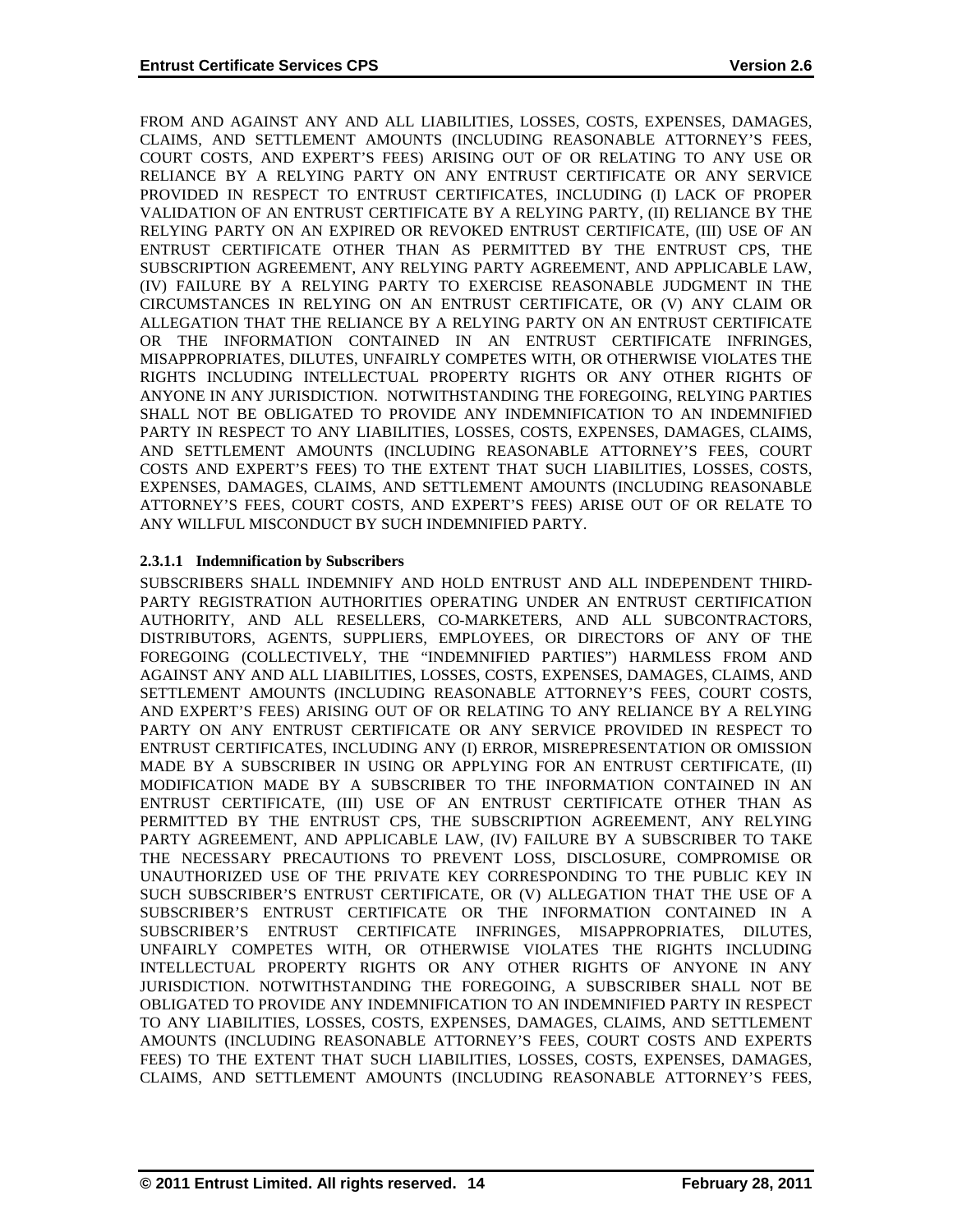COURT COSTS, AND EXPERT'S FEES) ARISE OUT OF OR RELATE TO ANY WILLFUL MISCONDUCT BY SUCH INDEMNIFIED PARTY.

#### **2.3.2 Fiduciary Relationships**

Nothing contained in this Entrust CPS, or in any Subscription Agreement, or any Relying Party Agreement shall be deemed to constitute either Entrust or any independent third-party Registration Authority operating under an Entrust Certification Authority, or any Resellers, Co-marketers, or any subcontractors, distributors, agents, suppliers, employees, or directors of any of the foregoing, the fiduciary, partner, agent, trustee, or legal representative of any Applicant, Subscriber, Relying Party or any other person, entity, or organization or to create any fiduciary relationship between either Entrust or any independent third-party Registration Authority operating under an Entrust Certification Authority, or any Resellers, Co-marketers, or any subcontractors, distributors, agents, suppliers, employees, or directors of any of the foregoing and any Subscriber, Applicant, Relying Party or any other person, entity, or organization, for any purpose whatsoever. Nothing in the Entrust CPS, or in any Subscription Agreement or any Relying Party Agreement shall confer on any Subscriber, Applicant, Relying Party, or any other third party, any authority to act for, bind, or create or assume any obligation or responsibility, or make any representation on behalf of Entrust or any independent third-party Registration Authority operating under an Entrust Certification Authority, or any Resellers, Co-marketers, or any subcontractors, distributors, agents, suppliers, employees, or directors of any of the foregoing.

#### **2.3.3 Administrative Processes**

No Stipulation.

#### **2.4 Interpretation and Enforcement**

#### **2.4.1 Governing Law**

The laws of the Province of Ontario, Canada, excluding its conflict of laws rules, shall govern the construction, validity, interpretation, enforceability and performance of the Entrust CPS, all Subscription Agreements and all Relying Party Agreements. The application of the United Nations Convention on Contracts for the International Sale of Goods to the Entrust CPS, any Subscription Agreements, and any Relying Party Agreements is expressly excluded. Any dispute arising out of or in respect to the Entrust CPS, any Subscription Agreement, any Relying Party Agreement, or in respect to any Entrust Certificates or any services provided in respect to any Entrust Certificates that is not resolved by alternative dispute resolution, shall be brought in the provincial or federal courts sitting in Ottawa, Ontario, and each person, entity, or organization hereby agrees that such courts shall have personal and exclusive jurisdiction over such disputes. In the event that any matter is brought in a provincial or federal court, Applicants, Subscribers, and Relying Parties waive any right that such Applicants, Subscribers, and Relying Parties may have to a jury trial.

#### **2.4.1.1 Force Majeure**

Neither Entrust nor any independent third-party Registration Authority operating under an Entrust Certification Authority, nor any Resellers, Co-marketers, nor any subcontractors, distributors, agents, suppliers, employees, or directors of any of the foregoing shall be in default hereunder or liable for any losses, costs, expenses, liabilities, damages, claims, or settlement amounts arising out of or related to delays in performance or from failure to perform or comply with the terms of the Entrust CPS, any Subscription Agreement, or any Relying Party Agreement due to any causes beyond its reasonable control, which causes include acts of God or the public enemy, riots and insurrections, war, accidents, fire, strikes and other labor difficulties (whether or not Entrust is in a position to concede to such demands), embargoes, judicial action, failure or default of any superior certification authority, lack of or inability to obtain export permits or approvals, necessary labor, materials, energy, utilities, components or machinery, acts of civil or military authorities.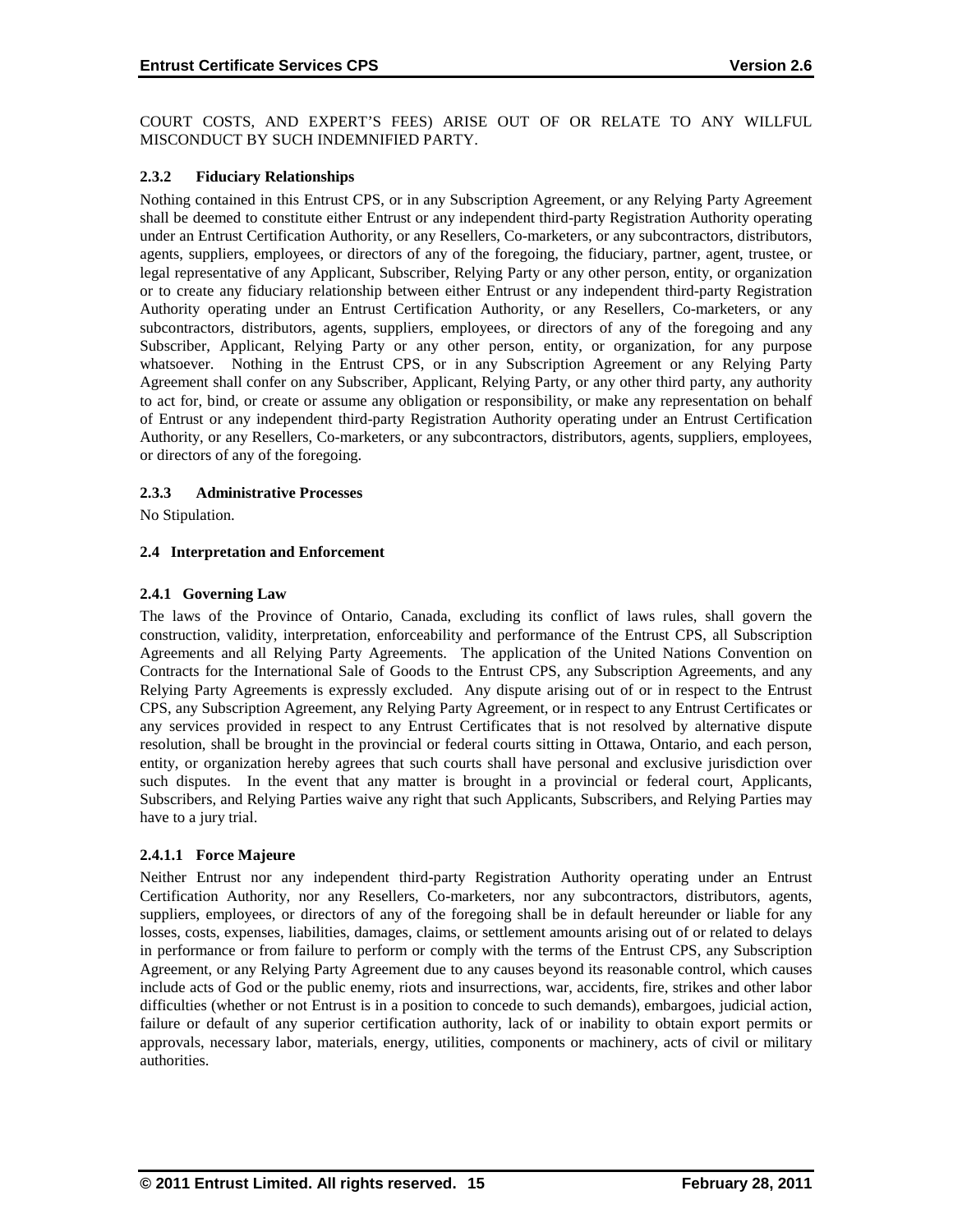# **2.4.1.2 Interpretation**

All references in this Entrust CPS to "Sections" refer to the sections of this Entrust CPS. As used in this Entrust CPS, neutral pronouns and any variations thereof shall be deemed to include the feminine and masculine and all terms used in the singular shall be deemed to include the plural, and vice versa, as the context may require. The words "hereof", "herein", and "hereunder" and other words of similar import refer to this Entrust CPS as a whole, as the same may from time to time be amended or supplemented, and not to any subdivision contained in this Entrust CPS. The word "including" when used herein is not intended to be exclusive and means "including, without limitation."

# **2.4.2 Severability, Survival, Merger, Notice**

# **2.4.2.1 Severability**

Whenever possible, each provision of the Entrust CPS, any Subscription Agreements, and any Relying Party Agreements shall be interpreted in such a manner as to be effective and valid under applicable law. If the application of any provision of the Entrust CPS, any Subscription Agreements, or any Relying Party Agreements or any portion thereof to any particular facts or circumstances shall be held to be invalid or unenforceable by an arbitrator or court of competent jurisdiction, then (i) the validity and enforceability of such provision as applied to any other particular facts or circumstances and the validity of other provisions of the Entrust CPS, any Subscription Agreements, or any Relying Party Agreements shall not in any way be affected or impaired thereby, and (ii) such provision shall be enforced to the maximum extent possible so as to effect its intent and it shall be reformed without further action to the extent necessary to make such provision valid and enforceable.

**FOR GREATER CERTAINTY, IT IS EXPRESSLY UNDERSTOOD AND AGREED THAT EVERY PROVISION OF THE ENTRUST CPS, ANY SUBSCRIPTION AGREEMENTS, OR ANY RELYING PARTY AGREEMENTS THAT DEAL WITH (I) LIMITATION OF LIABILITY OR DAMAGES, (II) DISCLAIMERS OF REPRESENTATIONS, WARRANTIES, CONDITIONS, OR LIABILITIES, OR (III) INDEMNIFICATION, IS EXPRESSLY INTENDED TO BE SEVERABLE FROM ANY OTHER PROVISIONS OF THE ENTRUST CPS, ANY SUBSCRIPTION AGREEMENTS, OR ANY RELYING PARTY AGREEMENTS AND SHALL BE SO INTERPRETED AND ENFORCED.**

#### **2.4.2.2 Survival**

The provisions of the section entitled "Definitions" and sections 2.1.3.1, 2.1.4.1, 2.2, 2.3, 2.4, 2.8, 2.9, 3.1.5, 3.1.6, 4.6 and 8.1 shall survive termination or expiration of the Entrust CPS, any Subscription Agreements, and any Relying Party Agreements. All references to sections that survive termination of the Entrust CPS, any Subscription Agreements, and any Relying Party Agreements, shall include all subsections of such sections. All payment obligations shall survive any termination or expiration of the Entrust CPS, any Subscription Agreements, and any Relying Party Agreements.

#### **2.4.2.3 Merger**

The Entrust CPS, the Subscription Agreements, and the Relying Party Agreements state all of the rights and obligations of Entrust, any independent third-party Registration Authorities operating under an Entrust Certification Authority, any Resellers, Co-marketers, and any subcontractors, distributors, agents, suppliers, employees, or directors of any of the foregoing, and any Applicant, Subscriber, or Relying Party and any other persons, entities, or organizations in respect to the subject matter hereof and thereof and such rights and obligations shall not be augmented or derogated by any prior agreements, communications, or understandings of any nature whatsoever whether oral or written. The rights and obligations of Entrust, any independent third-party Registration Authorities operating under an Entrust Certification Authority, any Resellers, Co-marketers, and any subcontractors, distributors, agents, suppliers, employees, and directors of any of the foregoing may not be modified or waived orally and may be modified only in a writing signed or authenticated by a duly authorized representative of Entrust.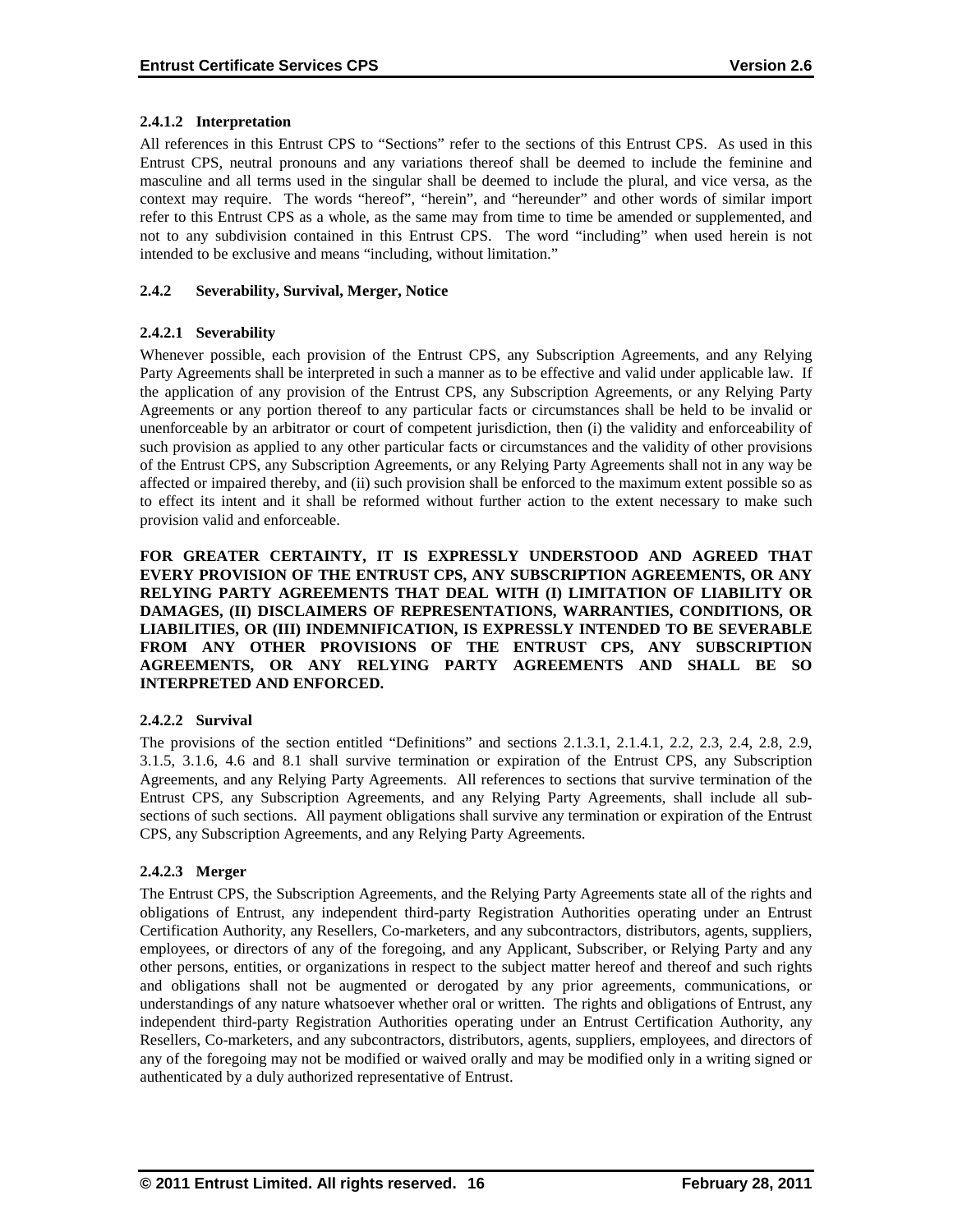# **2.4.2.4 Conflict of Provisions**

In the event of a conflict between the provisions of the Entrust CPS and any express written agreement between Entrust or an independent third-party Registration Authority operating under an Entrust Certification Authority and a Subscriber or Relying Party, with respect to Entrust Certificates or any services provided in respect to Entrust Certificates, such other express written agreement shall take precedence. In the event of any inconsistency between the provisions of this Entrust CPS and the provisions of any Subscription Agreement or any Relying Party Agreement, the terms and conditions of this Entrust CPS shall govern.

# **2.4.2.5 Waiver**

The failure of Entrust to enforce, at any time, any of the provisions of this Entrust CPS, a Subscription Agreement with Entrust, or a Relying Party Agreement with Entrust or the failure of Entrust to require, at any time, performance by any Applicant, Subscriber, Relying Party or any other person, entity, or organization of any of the provisions of this Entrust CPS, a Subscription Agreement with Entrust, or a Relying Party Agreement with Entrust, shall in no way be construed to be a present or future waiver of such provisions, nor in any way affect the ability of Entrust to enforce each and every such provision thereafter. The express waiver by Entrust of any provision, condition, or requirement of this Entrust CPS, a Subscription Agreement with Entrust, or a Relying Party Agreement with Entrust shall not constitute a waiver of any future obligation to comply with such provision, condition, or requirement. The failure of an independent third-party Registration Authority or Reseller operating under an Entrust Certification Authority ("Registration Authority") to enforce, at any time, any of the provisions of a this Entrust CPS, any Subscription Agreement with such Registration Authority, or any Relying Party Agreement with such Registration Authority or the failure to require by such Registration Authority, at any time, performance by any Applicant, Subscriber, Relying Party or any other person, entity, or organization of this Entrust CPS, any Subscription Agreement with such Registration Authority, or any Relying Party Agreement with such Registration Authority shall in no way be construed to be a present or future waiver of such provisions, nor in any way affect the ability of such Registration Authority to enforce each and every such provision thereafter. The express waiver by a Registration Authority of any provision, condition, or requirement of a Subscription Agreement with such Registration Authority or a Relying Party Agreement with such Registration Authority shall not constitute a waiver of any future obligation to comply with such provision, condition, or requirement.

# **2.4.2.6 Notice**

Any notice to be given by a Subscriber, Applicant, or Relying Party to Entrust under this Entrust CPS, a Subscription Agreement, or a Relying Party Agreement shall be given in writing to the address specified in §1.4 by prepaid receipted mail, facsimile, or overnight courier, and shall be effective as follows (i) in the case of facsimile or courier, on the next Business Day, and (ii) in the case of receipted mail, five (5) Business Days following the date of deposit in the mail. Any notice to be given by Entrust under the Entrust CPS, any Subscription Agreement, or any Relying Party Agreement shall be given by email or by facsimile or courier to the last address, email address or facsimile number for the Subscriber on file with Entrust. In the event of notice by email, the notice shall become effective on the next Business Day. In the event of notice by prepaid receipted mail, facsimile, or overnight courier, notice shall become effective as specified in (i) or (ii), depending on the means of notice utilized.

# **2.4.2.7 Assignment**

Entrust Certificates and the rights granted under the Entrust CPS, any Subscription Agreement, or any Relying Party Agreement are personal to the Applicant, Subscriber, or Relying Party that entered into the Subscription Agreement or Relying Party Agreement and cannot be assigned, sold, transferred, or otherwise disposed of, whether voluntarily, involuntarily, by operation of law, or otherwise, without the prior written consent of Entrust or the Registration Authority under an Entrust Certification Authority with which such Applicant, Subscriber, or Relying Party has contracted. Any attempted assignment or transfer without such consent shall be void and shall automatically terminate such Applicant's, Subscriber's or Relying Party's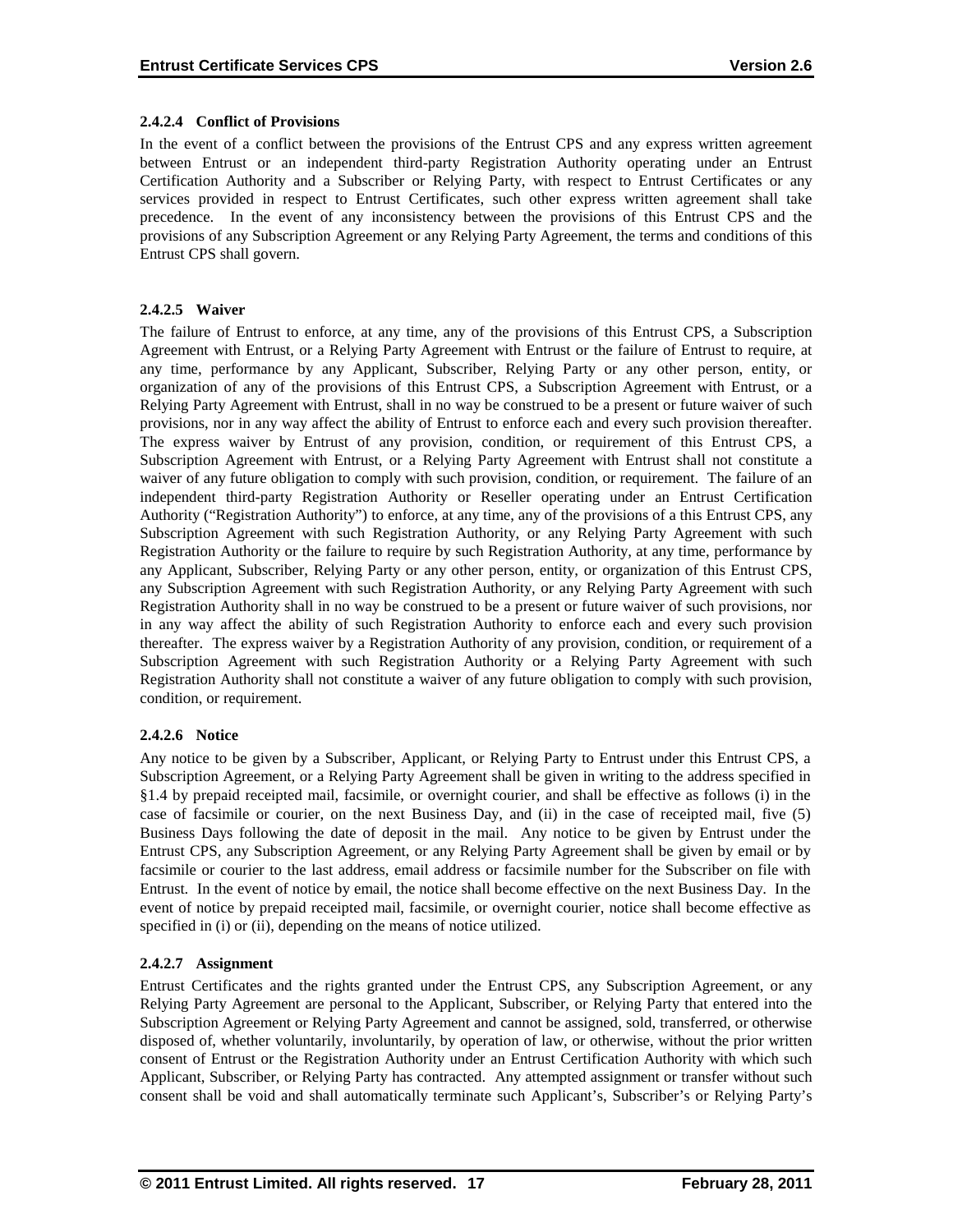rights under the Entrust CPS, any Subscription Agreement, or any Relying Party Agreement. Entrust may assign, sell, transfer, or otherwise dispose of the Entrust CPS, any Subscription Agreements, or any Relying Party Agreements together with all of its rights and obligations under the Entrust CPS, any Subscription Agreements, and any Relying Party Agreements (i) to an Affiliate, or (ii) as part of a sale, merger, or other transfer of all or substantially all the assets or stock of the business of Entrust to which the Entrust CPS, the Subscription Agreements, and Relying Party Agreements relate. Subject to the foregoing limits, this Agreement shall be binding upon and shall inure to the benefit of permitted successors and assigns of Entrust, any third-party Registration Authorities operating under the Entrust Certification Authorities, Applicants, Subscribers, and Relying Parties, as the case may be.

# **2.4.3 Dispute Resolution Procedures**

Any disputes between a Subscriber or an Applicant and Entrust or any third-party Registration Authorities operating under the Entrust Certification Authorities, or a Relying Party and Entrust or any third-party Registration Authorities operating under the Entrust Certification Authorities, shall be submitted to mediation in accordance with the Commercial Mediation Rules of the American Arbitration Association which shall take place in English in Ottawa, Ontario. In the event that a resolution to such dispute cannot be achieved through mediation within thirty (30) days, the dispute shall be submitted to binding arbitration. The arbitrator shall have the right to decide all questions of arbitrability. The dispute shall be finally settled by arbitration in accordance with the rules of the American Arbitration Association, as modified by this provision. Such arbitration shall take place in English in Ottawa, Ontario, before a sole arbitrator appointed by the American Arbitration Association (AAA) who shall be appointed by the AAA from its Technology Panel and shall be reasonably knowledgeable in electronic commerce disputes. The arbitrator shall apply the laws of the Province of Ontario, without regard to its conflict of laws provisions, and shall render a written decision within thirty (30) days from the date of close of the arbitration hearing, but no more than one (1) year from the date that the matter was submitted for arbitration. The decision of the arbitrator shall be binding and conclusive and may be entered in any court of competent jurisdiction. In each arbitration, the prevailing party shall be entitled to an award of all or a portion of its costs in such arbitration, including reasonable attorney's fees actually incurred. Nothing in the Entrust CPS, or in any Subscription Agreement, or any Relying Party Agreement shall preclude Entrust or any third-party Registration Authorities operating under the Entrust Certification Authorities from applying to any court of competent jurisdiction for temporary or permanent injunctive relief, without breach of this §2.4.3 and without any abridgment of the powers of the arbitrator, with respect to any (i) alleged Compromise that affects the integrity of an Entrust Certificate, or (ii) alleged breach of the terms and conditions of the Entrust CPS, any Subscription Agreement, or any Relying Party Agreement. The institution of any arbitration or any action shall not relieve an Applicant, Subscriber or Relying Party of its obligations under the Entrust CPS, any Subscription Agreement, or any Relying Party Agreement.

#### **2.4.3.1 Limitation Period on Arbitrations and Actions**

Any and all arbitrations or legal actions in respect to a dispute that is related to an Entrust Certificate or any services provided in respect to an Entrust Certificate shall be commenced prior to the end of one (1) year after (i) the expiration or revocation of the Entrust Certificate in dispute, or (ii) the date of provision of the disputed service or services in respect to the Entrust Certificate in dispute, whichever is sooner. If any arbitration or action in respect to a dispute that is related to an Entrust Certificate or any service or services provided in respect to an Entrust Certificate is not commenced prior to such time, any party seeking to institute such an arbitration or action shall be barred from commencing or proceeding with such arbitration or action.

#### **2.5 Fees**

The fees for services provided by Entrust in respect to Entrust Certificates are set forth in the Entrust Repository. These fees are subject to change, and any such changes shall become effective immediately after posting in the Entrust Repository. The fees for services provided by independent third-party Registration Authorities, Resellers and Co-marketers in respect to Entrust Certificates are set forth on the web sites operated by such Registration Authorities, Resellers and Co-marketers. These fees are subject to change, and any such changes shall become effective immediately after posting in such web sites.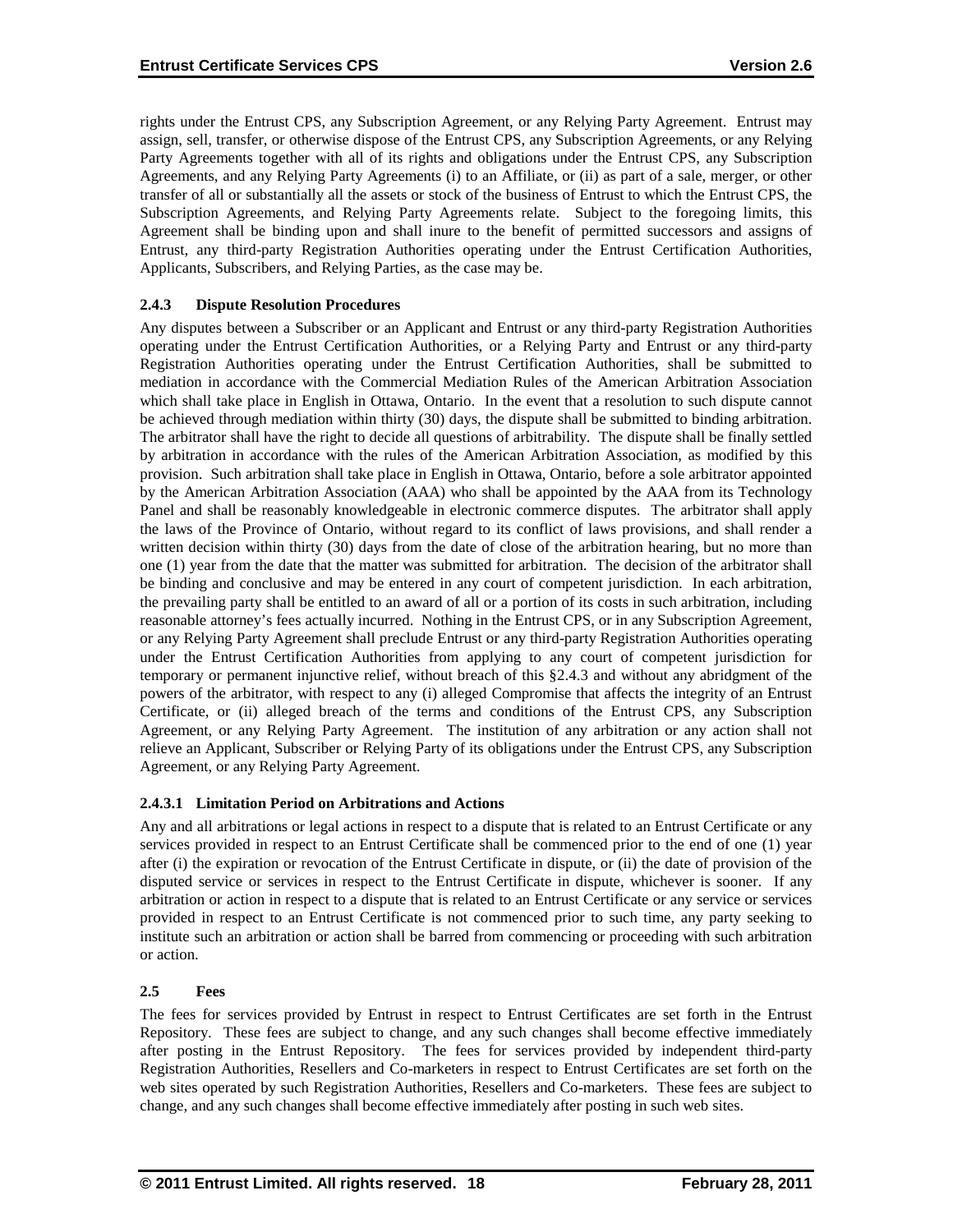# **2.5.1 Certificate Issuance or Renewal Fees**

See the Entrust Repository for the fees charged by Entrust. See the web sites operated by Registration Authorities operating under the Entrust Certification Authorities, Resellers, and Co-marketers for the fees charged by such Registration Authorities, Resellers, and Co-marketers.

# **2.5.2 Certificate Access Fees**

See the Entrust Repository for the fees charged by Entrust. See the web sites operated by Registration Authorities operating under the Entrust Certification Authorities, Resellers, and Co-marketers for the fees charged by such Registration Authorities, Resellers, and Co-marketers.

# **2.5.3 Revocation or Status Information Access Fees**

See the Entrust Repository for the fees charged by Entrust. See the web sites operated by Registration Authorities operating under the Entrust Certification Authorities, Resellers, and Co-marketers for the fees charged by such Registration Authorities, Resellers, and Co-marketers.

# **2.5.4 Fees for Other Services such as Policy Information**

See the Entrust Repository for the fees charged by Entrust. See the web sites operated by Registration Authorities operating under the Entrust Certification Authorities, Resellers, and Co-marketers for the fees charged by such Registration Authorities, Resellers, and Co-marketers.

# **2.5.5 Refund Policy**

Neither Entrust nor any Registration Authorities operating under the Entrust Certification Authorities nor any Resellers or Co-Marketers provide any refunds for Entrust Certificates or services provided in respect to Entrust Certificates.

# **2.6 Publication and Repositories**

Entrust maintains the Entrust Repository to store various information related to Entrust Certificates and the operation of Entrust Certification Authorities, Entrust Registration Authorities, and third-party Registration Authorities operating under the Entrust Certification Authorities. The Entrust CPS and various other related information is published in the Entrust Repository. The Entrust CPS is also available from Entrust in hard copy upon request.

#### **2.6.1 Publication of CA Information**

The following Entrust Certificate information is published in the Entrust Repository:

- (i) the Entrust CPS;
- (ii) information and agreements regarding the subscription for and reliance on Entrust Certificates; and
- (iii) revocations of Entrust Certificates performed by an Entrust Certification Authority, published in a Certificate Revocation List (CRL).

The data formats used for Entrust Certificates and for Certificate Revocation Lists in the Entrust Repository are in accordance with the associated definitions in §7.

#### **2.6.2 Frequency of Publication**

The Entrust CPS may be re-issued and published in accordance with the policy set forth in §8.

#### **2.6.3 Access Controls**

The Entrust CPS is published in the Entrust Repository. The Entrust CPS will be available to all Applicants, Subscribers and Relying Parties, but may only be modified by the Entrust Policy Authority.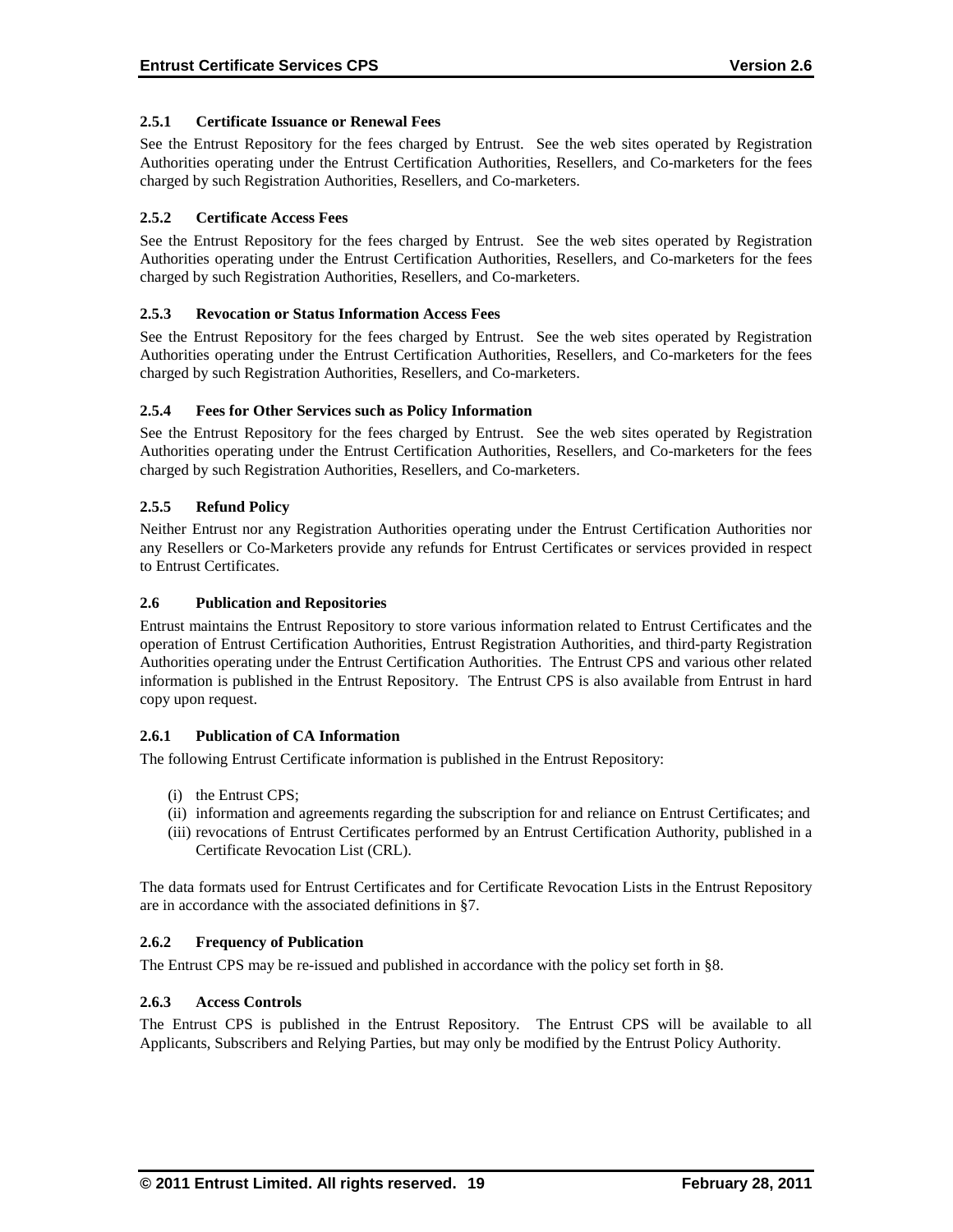# **2.6.4 Repositories**

The Entrust Certification Authorities maintain the Entrust Repositories to allow access to Entrust Certificate-related and CRL information. The information in the Entrust Repositories is accessible through a web interface and is periodically updated as set forth in this Entrust CPS. The Entrust Repositories are the only approved source for CRL and other information about Entrust Certificates.

# **2.7 Compliance Audit**

# **2.7.1 Frequency of Entity Compliance Audit**

Entrust Certification Authorities, Entrust-operated Registration Authorities, and independent third-party Registration Authorities operating under the Entrust Certification Authorities shall be audited once per calendar year for compliance with the practices and procedures set forth in the Entrust CPS. If the results of an audit report recommend remedial action, Entrust or the applicable independent third-party Registration Authority shall initiate corrective action within thirty (30) days of receipt of such audit report.

# **2.7.2 Identity/Qualifications of Auditor**

The compliance audit of Entrust Certification Authorities shall be performed by a certified public accounting firm with a demonstrated competency in the evaluation of Certification Authorities and Registration Authorities.

#### **2.7.3 Auditor's Relationship to Audited Party**

The certified public accounting firm selected to perform the compliance audit for the Entrust Certification Authorities, Entrust-operated Registration Authorities, or independent third-party operated Registration Authorities under the Entrust Certification Authorities shall be independent from the entity being audited.

# **2.7.4 Topics Covered by Audit**

The compliance audit shall test compliance of Entrust Certification Authorities, Entrust-operated Registration Authorities, or independent third-party operated Registration Authorities under the Entrust Certification Authorities against the policies and procedures set forth in:

- i. the Entrust CPS; and
- ii. the WebTrust Program for Certification Authorities.

#### **2.7.5 Actions Taken as a Result of Deficiency**

Upon receipt of a compliance audit that identifies any deficiencies, the audited Entrust Certification Authority, Entrust-operated Registration Authority, or independent third-party operated Registration Authority under an Entrust Certification Authority shall use commercially reasonable efforts to correct any such deficiencies in an expeditious manner.

#### **2.7.6 Communication of Results**

The results of all compliance audits shall be communicated, in the case of Entrust Certification Authorities, to the Entrust Policy Authority, and, in the case of any Entrust-operated Registration Authorities under an Entrust Certification Authorities, to the Entrust Policy Authority, and in the case of third-party Registration Authorities operating under an Entrust Certification Authority, to the operational authority for such Registration Authority.

The results of the most recent compliance audit will be posted to the Repository.

# **2.8 Confidentiality**

Neither Entrust nor any independent third-party Registration Authorities operating under the Entrust Certification Authorities, nor any Resellers or Co-Marketers shall disclose or sell Applicant or Subscriber names (or other information submitted by an Applicant or Subscriber when applying for an Entrust Certificate), except in accordance with this Entrust CPS, a Subscription Agreement, or a Relying Party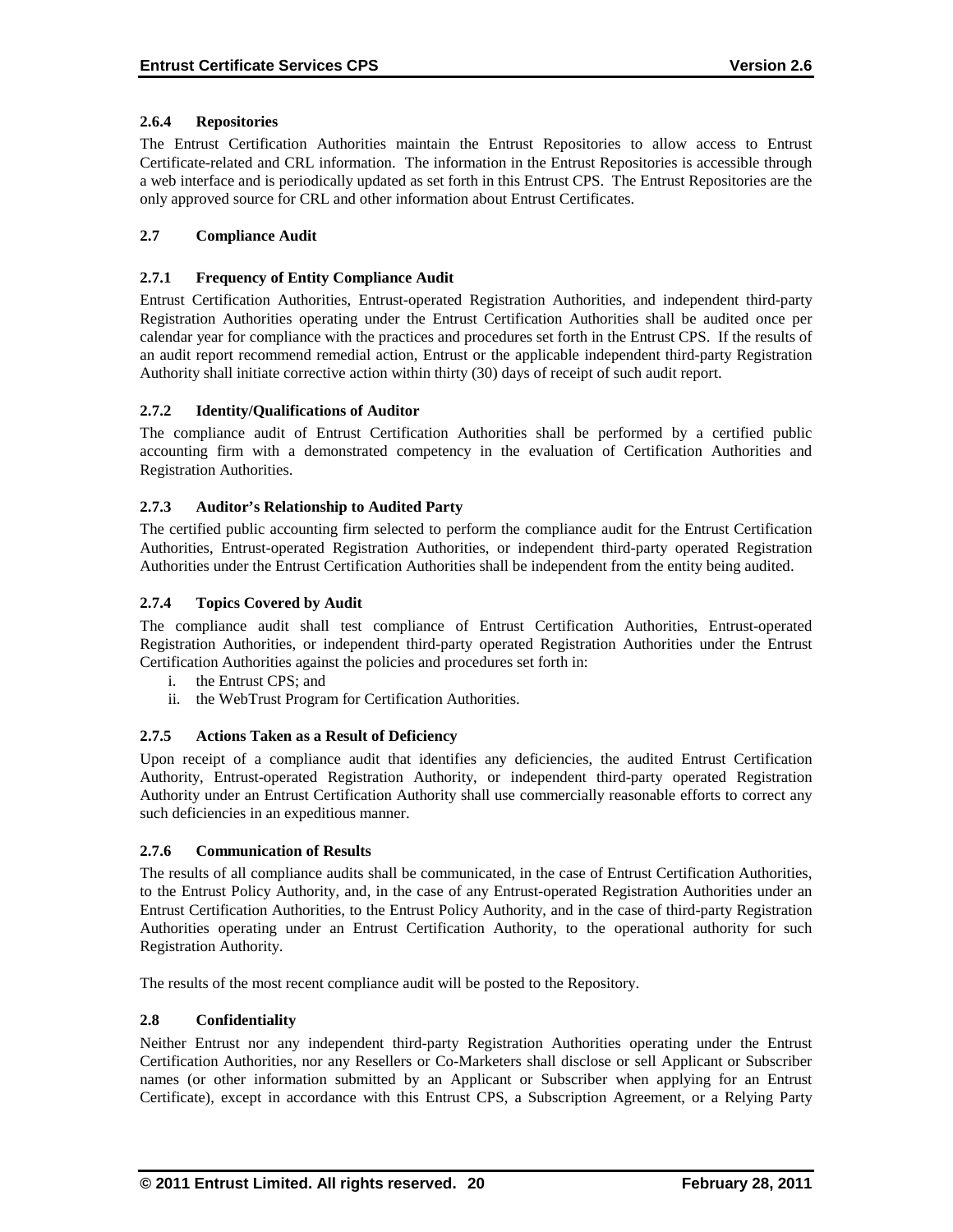Agreement. Entrust and all independent third-party Registration Authorities operating under the Entrust Certification Authorities, and all Resellers and Co-Marketers shall use a commercially reasonable degree of care to prevent such information from being used or disclosed for purposes other than those set forth in the Entrust CPS, a Subscription Agreement, or a Relying Party Agreement. Notwithstanding the foregoing, Applicants and Subscribers acknowledge that some of the information supplied with an Entrust Certificate Application is incorporated into Entrust Certificates and that Entrust and all independent third-party Registration Authorities operating under the Entrust Certification Authorities, and all Resellers and Co-Marketers shall be entitled to make such information publicly available.

# **2.8.1 Types of Information to be Kept Confidential**

Information that is supplied by Applicants, Subscribers, or Relying Parties for the subscription for, use of, or reliance upon an Entrust Certificate, and which is not included in the information described in §2.8.2 below, shall be considered to be confidential. Entrust and independent third-party Registration Authorities under the Entrust Certification Authorities shall be entitled to disclose such information to any subcontractors or agents that are assisting Entrust in the verification of information supplied in Entrust Certificate Applications or that are assisting Entrust in the operation of the Entrust Certification Authorities or Entrust-operated Registration Authorities. Information considered to be confidential shall not be disclosed unless compelled pursuant to legal, judicial, or administrative proceedings, or otherwise required by law. Entrust and independent third-party Registration Authorities under the Entrust Certification Authorities shall be entitled to disclose information that is considered to be confidential to legal and financial advisors assisting in connection with any such legal, judicial, administrative, or other proceedings required by law, and to potential acquirors, legal counsel, accountants, banks and financing sources and their advisors in connection with mergers, acquisitions, or reorganizations.

# **2.8.2 Types of Information not Considered Confidential**

Information that is included in an Entrust Certificate or a Certificate Revocation List shall not be considered confidential. Information contained in the Entrust CPS shall not be considered confidential. Without limiting the foregoing, information that (i) was or becomes known through no fault of Entrust, an independent third-party Registration Authority under an Entrust Certification Authority, a Reseller, or a Comarketer, (ii) was rightfully known or becomes rightfully known to Entrust, an independent third-party Registration Authority under the Entrust Certification Authority, a Reseller, or a Co-marketer without confidential or proprietary restriction from a source other than the Subscriber, (iii) is independently developed by Entrust, an independent third-party Registration Authority under an Entrust Certification Authority, a Reseller, or a Co-marketer, or (iv) is approved by a Subscriber for disclosure, shall not be considered confidential.

# **2.8.3 Disclosure of Certificate Revocation/Suspension Information**

If an Entrust Certificate is revoked by an Entrust Certification Authority, a serial number will be included in the Certificate Revocation List entry for the revoked Entrust Certificate.

# **2.8.4 Release to Law Enforcement Officials**

Entrust, independent third-party Registration Authorities under an Entrust Certification Authority, Resellers, and Co-marketers shall have the right to release information that is considered to be confidential to law enforcement officials in compliance with applicable law.

# **2.8.5 Release as Part of Civil Discovery**

Entrust, independent third-party Registration Authorities under an Entrust Certification Authority, Resellers, and Co-marketers may disclose information that is considered confidential during the course of any arbitration, litigation, or any other legal, judicial, or administrative proceeding relating to such information. Any such disclosures shall be permissible provided that Entrust, the independent third-party Registration Authority, Reseller, or Co-marketer uses commercially reasonable efforts to obtain a court-entered protective order restricting the use and disclosure of any such information to the extent reasonably required for the purposes of such arbitration, litigation, or any other legal, judicial, or administrative proceeding.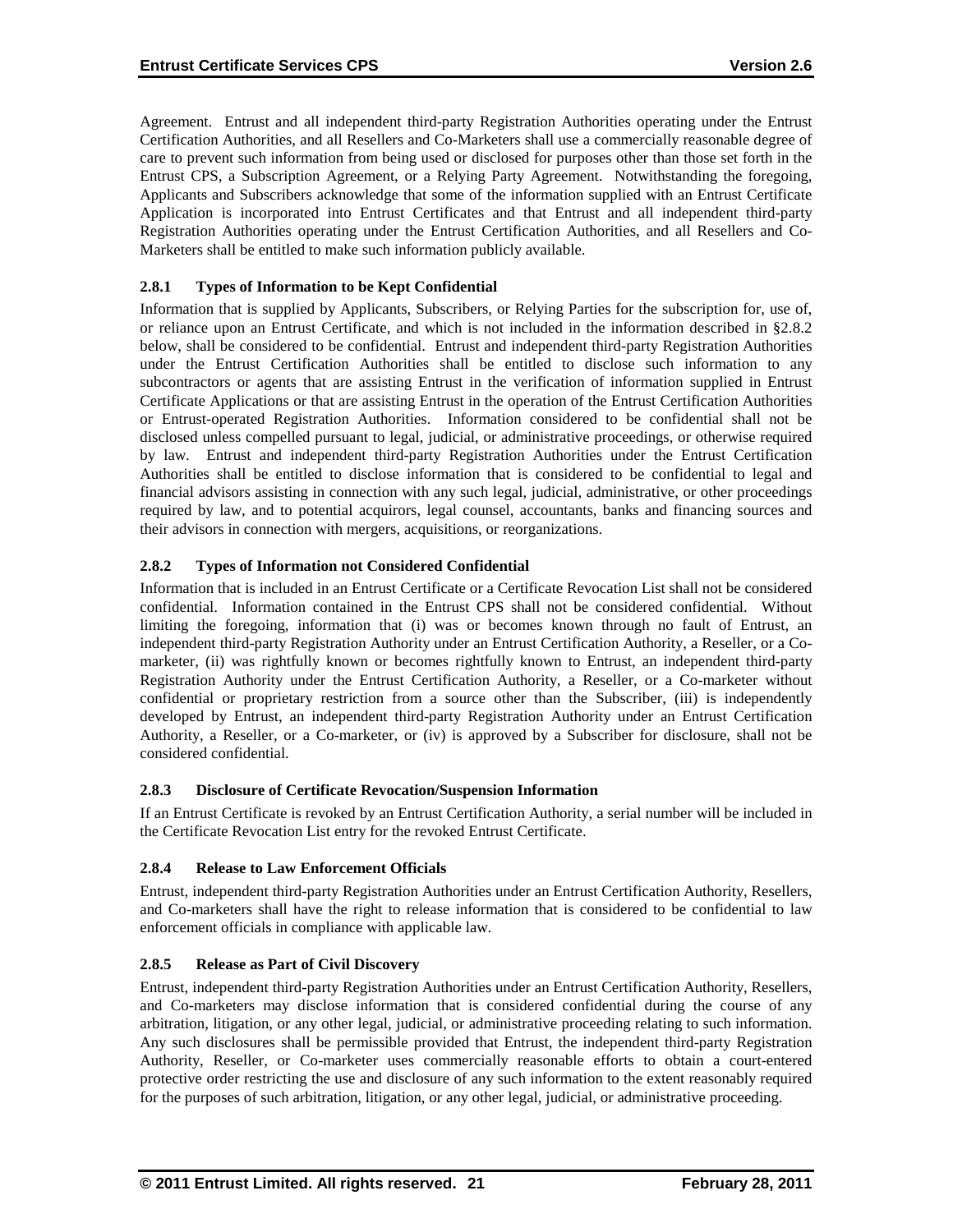# **2.8.6 Disclosure Upon Owner's Request**

Entrust, independent third-party Registration Authorities under an Entrust Certification Authority, Resellers, and Co-marketers may disclose information provided to Entrust, such Registration Authority, Reseller or Co-marketer, by an Applicant, a Subscriber, or a Relying Party upon request of such Applicant, Subscriber, or Relying Party.

# **2.8.7 Other Information Release Circumstances**

No stipulation.

# **2.9 Intellectual Property Rights**

Entrust retains all right, title, and interest (including all intellectual property rights), in, to and under all Entrust Certificates, except for any information that is supplied by an Applicant or a Subscriber and that is included in an Entrust Certificate, which information shall remain the property of the Applicant or Subscriber. All Applicants and Subscribers grant to Entrust and any Registration Authorities operating under the Entrust Certification Authorities a non-exclusive, worldwide, paid-up, royalty-free license to use, copy, modify, publicly display, and distribute such information, by any and all means and through any and all media whether now known or hereafter devised for the purposes contemplated under the Entrust CPS, the Subscriber's Subscription Agreement, and any Relying Party Agreements. Entrust and any Registration Authorities operating under the Entrust Certification Authorities shall be entitled to transfer, convey, or assign this license in conjunction with any transfer, conveyance, or assignment as contemplated in §2.4.2.7. Entrust grants to Subscribers and Relying Parties a non-exclusive, non-transferable license to use, copy, and distribute Entrust Certificates, subject to such Entrust Certificates being used as contemplated under the Entrust CPS, the Subscriber's Subscription Agreement, and any Relying Party Agreements, and further provided that such Entrust Certificates are reproduced fully and accurately and are not published in any publicly available database, repository, or directory without the express written permission of Entrust. Except as expressly set forth herein, no other right is or shall be deemed to be granted, whether by implication, estoppel, inference or otherwise. Subject to availability, Entrust may in its discretion make copies of one or more Cross Certificate(s) available to Subscribers for use solely with the Entrust Certificate issued to such Subscribers. Entrust retains all right, title, and interest (including all intellectual property rights), in, to and under the Cross Certificate(s).

Entrust grants permission to reproduce the Entrust CPS provided that (i) the copyright notice on the first page of this Entrust CPS is retained on any copies of the Entrust CPS, and (ii) the Entrust CPS is reproduced fully and accurately. Entrust retains all right, title, and interest (including all intellectual property rights), in, to and under the Entrust CPS.

In no event shall Entrust or any independent third-party Registration Authority operating under an Entrust Certification Authority, or any Resellers or Co-marketers, or any subcontractors, distributors, agents, suppliers, employees, or directors of any of the foregoing be liable to any Applicants, Subscribers, or Relying Parties or any other third parties for any losses, costs, liabilities, expenses, damages, claims, or settlement amounts arising from or relating to claims of infringement, misappropriation, dilution, unfair competition, or any other violation of any patent, trademark, copyright, trade secret, or any other intellectual property or any other right of person, entity, or organization in any jurisdiction arising from or relating to any Entrust Certificate or arising from or relating to any services provided in relation to any Entrust Certificate.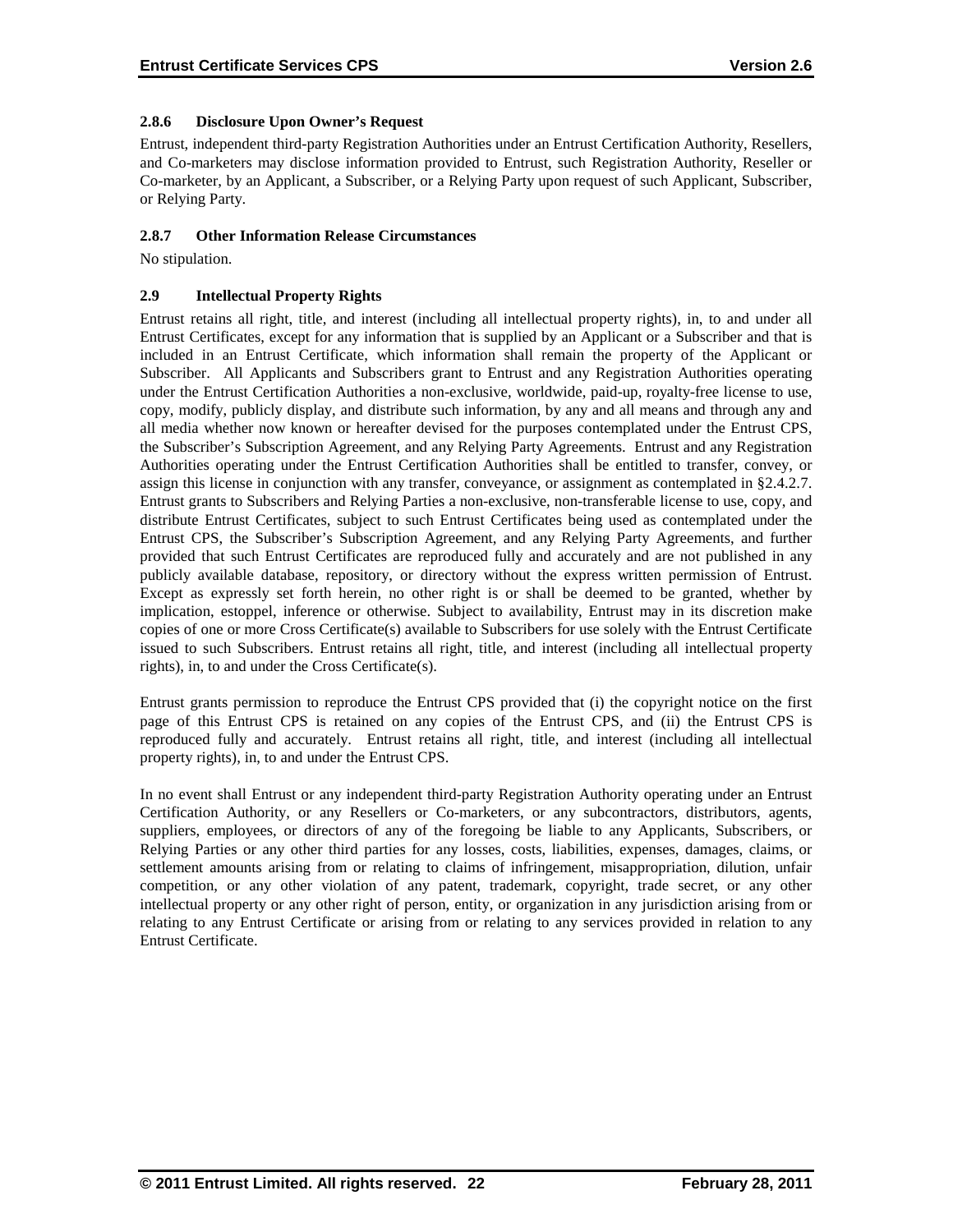#### **3 Identification and Authentication**

#### **3.1 Initial Registration**

Before issuing an Entrust Certificate, the Entrust Certification Authorities ensure that all Subject organization information in the Entrust Certificate conforms to the requirements of, and has been verified in accordance with the procedures prescribed in this CPS and matches the information confirmed and documented by the Registration Authority pursuant to its verification processes.

#### **3.1.1 Types of Names**

#### Entrust SSL Certificates

The Subject names in an Entrust SSL Certificate comply with the X.501 Distinguished Name (DN) form. Entrust Certification Authorities shall use a single naming convention as set forth below. Each Entrust SSL Certificate shall contain the following information:

- (i) the "Country Name" (C) which is the two-letter ISO 3166 code for the country in which the Applicant is located and plans to host the secure server on which the Applicant is intending to install the Entrust SSL Certificate;
- (ii) the "Organization Name" (O) which is the name of the organization in the case of a corporation, partnership, or other entity. In the case of a sole proprietorship, the organization name can be the name of the Applicant;
- (iii) the "Organizational Unit Name" (OU) which is an optional field. The OU field may be used to distinguish between different organizational groups within an organization (for example, to distinguish between human resources, marketing, and development);
- (iv) the "Common Name" (CN) which is the hostname, the fully qualified hostname or path used in the DNS of the secure server on which the Applicant is intending to install the Entrust SSL Certificate;
- (v) the "State" (ST), which is the state or province of the organization's place of business, if applicable; and
- (vi) when applicable, the "Subject Alternative Name" (SAN), which is the hostname, the fully qualified hostname or path used in the DNS of the secure server on which the Applicant is intending to install the Entrust SSL Certificate.

Entrust Code Signing Certificates

- (i) the "Country Name" (C) which is the two-letter ISO 3166 code for the country in which the Applicant is located;
- (ii) the "Organization Name" (O) which is the full legal name of the organization;
- (iii) the "Organizational Unit Name" (OU) which is an optional field;
- (iv) the "Common Name" (CN) which is the same value as the "Organization Name";
- (v) the "Locality" (L), which is the city or locality of the organization's place of business; and
- (vi) the "State" (ST), which is the state or province of the organization's place of business, if applicable

Entrust Class 1 Client Certificates

- (i) the "Common Name" (CN) which is the e-mail address of the Subscriber;
- (ii) the "Email" (E), which is the e-mail address of the Subscriber; and
- (iii) the "Subject Alternative Name" (SAN), which is the e-mail address of the Subscriber.

#### Entrust Class 2 Client Certificates

- (i) the "Country Name" (C) which is the two-letter ISO 3166 code for the country in which the Applicant is located;
- (ii) the "Organization Name" (O) which is the name of the organization in the case of a corporation, partnership, or other entity. In the case of a sole proprietorship or individual, the organization name is not required, but may be the name of the Applicant;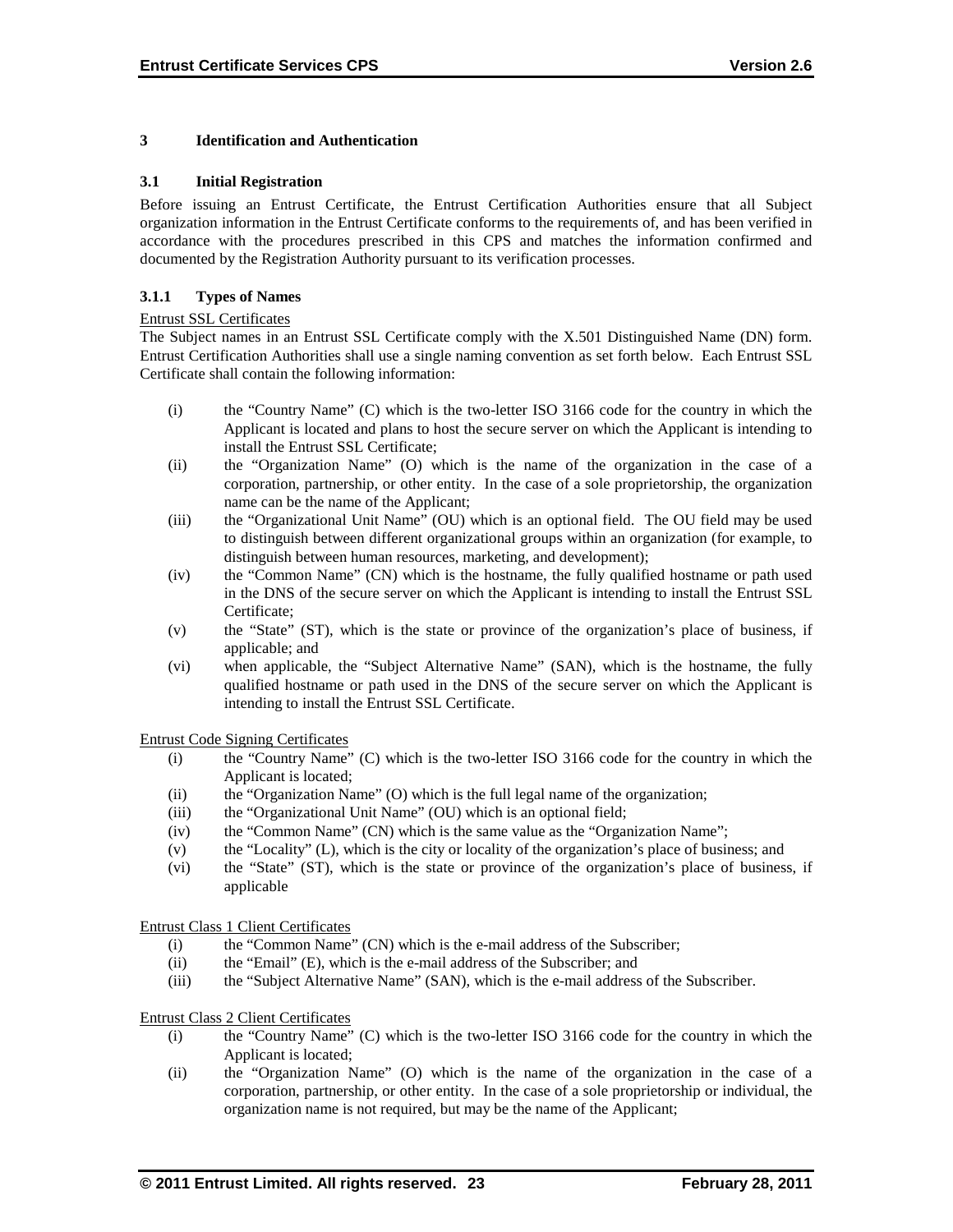- (iii) the "Organizational Unit Name" (OU) which is an optional field;
- (iv) the "Common Name" (CN) which is the name of the Subscriber and is a natural person;
- (v) the "Email" (E), which is the e-mail address of the Subscriber; and
- (vi) the "Subject Alternative Name" (SAN), which is the e-mail address of the Subscriber.

Entrust Document Signing Certificates

- (i) the "Country Name" (C) which is the two-letter ISO 3166 code for the country in which the Applicant is located;
- (ii) the "Organization Name" (O) which is the name of the organization in the case of a corporation, partnership, or other entity. In the case of a sole proprietorship or individual, the organization name is not required, but may be the name of the Applicant;
- (iii) the "Organizational Unit Name" (OU) which is an optional field;
- (iv) the "Common Name" (CN) which may be an individual's name, an organization's name or the name of a specific role within an organization.

Entrust Time-Stamp Certificates

- (i) the "Country Name" (C) which is the two-letter ISO 3166 code for the country in which the Applicant is located;
- (ii) the "Organization Name" (O) which is the full legal name of the organization;
- (iii) the "Organizational Unit Name" (OU) which is an optional field;
- (iv) the "Common Name" (CN) which is an optional field;
- (v) the "Locality" (L), which is the city or locality of the organization's place of business; and
- (vi) the "State" (ST), which is the state or province of the organization's place of business, if applicable

#### **3.1.2 Need for Names to Be Meaningful**

#### Entrust SSL Certificates

The value of the Common Name to be used in an Entrust SSL Certificate shall be the Applicant's fully qualified hostname or path that is used in the DNS of the secure server on which the Applicant is intending to install the Entrust SSL Certificate. Notwithstanding the preceding sentence, the Common Name may include wildcard characters (i.e., an asterisk character) in Entrust's sole discretion.

#### Entrust Code Signing Certificates

The value of the Common Name to be used in an Entrust Code Signing Certificate shall be the Applicant's Organization Name.

#### Entrust Client Certificates

The value of the Common Name to be used in an Entrust Client Certificate shall be the name or the email address of the Subscriber.

#### Entrust Document Signing Certificates

The value of the Common Name to be used in an Entrust Document Signing Certificate shall be the name of the Subscriber, the role of the Subscriber, or the group or organization that the Subscriber represents.

#### Entrust Time-Stamp Certificates

The value of the Common Name to be used in an Entrust Time-Stamp, if present shall be a name of the time-stamp service associated with the Subscriber.

#### **3.1.3 Rules for Interpreting Various Name Forms**

Subject names for Entrust Certificates shall be interpreted as set forth in §3.1.1 and §3.1.2.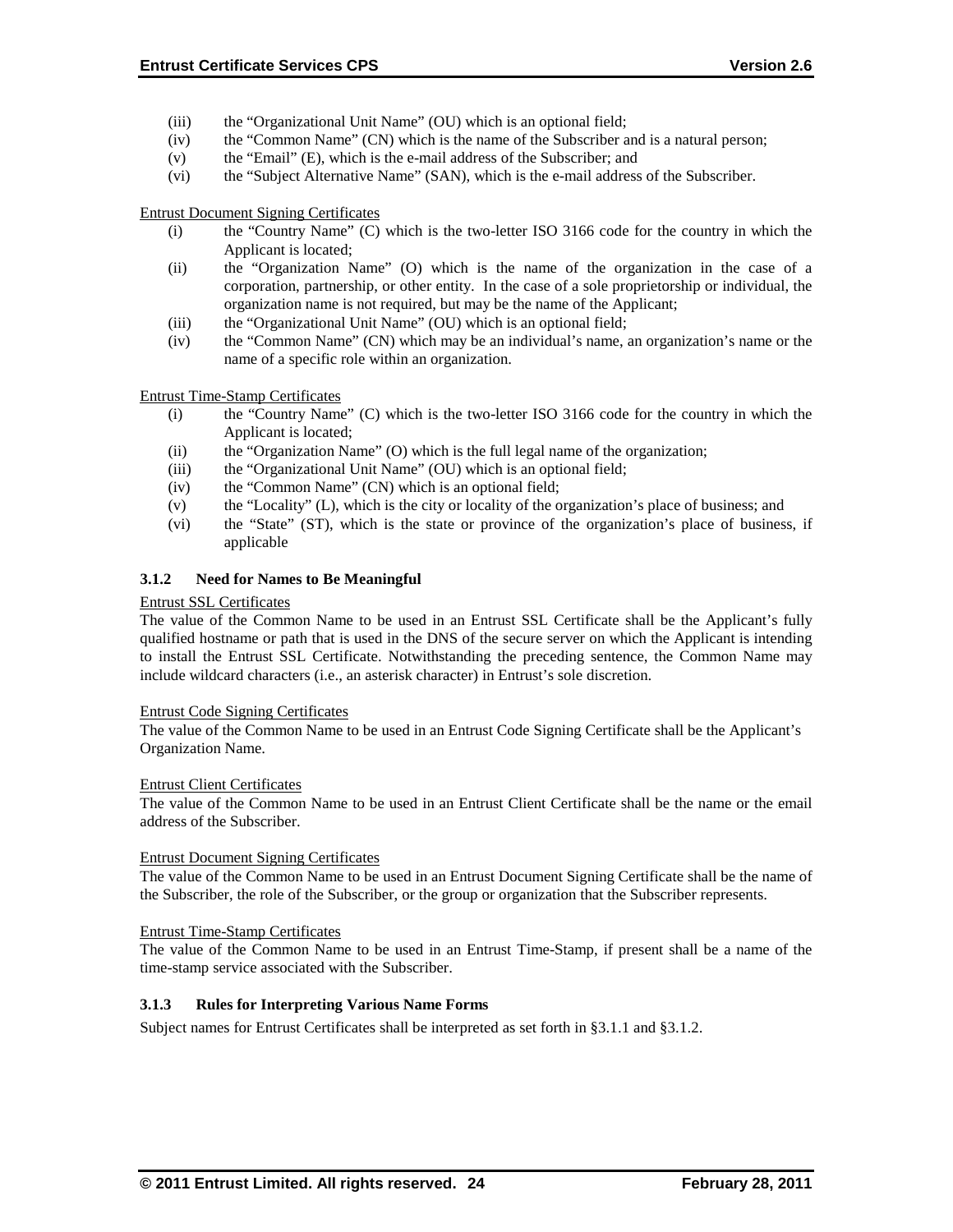# **3.1.4 Uniqueness of Names**

Names shall be defined unambiguously for each Subject in an Entrust Repository. The Distinguished Name attribute will usually be unique to the Subject to which it is issued. Each Entrust Certificate shall be issued a unique serial number within the name space of the issuing Entrust Certification Authority.

# **3.1.5 Name Claim Dispute Resolution Procedure**

The Subject names in Entrust Certificates are issued on a "first come, first served" basis. By accepting a Subject name for incorporation into an Entrust Certificate, a Registration Authority operating under an Entrust Certification Authority does not determine whether the use of such information infringes upon, misappropriates, dilutes, unfairly competes with, or otherwise violates any intellectual property right or any other rights of any person, entity, or organization. The Entrust Certification Authorities and any Registration Authorities operating under the Entrust Certification Authorities neither act as an arbitrator nor provide any dispute resolution between Subscribers or between Subscribers and third-party complainants in respect to the use of any information in an Entrust Certificate. The Entrust CPS does not bestow any procedural or substantive rights on any Subscriber or third-party complainant in respect to any information in an Entrust Certificate. Neither the Entrust Certification Authorities nor any Registration Authorities operating under the Entrust Certification Authorities shall in any way be precluded from seeking legal or equitable relief (including injunctive relief) in respect to any dispute between Subscribers or between Subscribers and third-party complainants or in respect to any dispute between Subscribers and an Entrust Certification Authority or a Registration Authority operating under an Entrust Certification Authority or between a third-party complainant and an Entrust Certification Authority or a Registration Authority operating under an Entrust Certification Authority arising out of any information in an Entrust Certificate. Entrust Certification Authorities and Registration Authorities operating under Entrust Certification Authorities shall respectively have the right to revoke and the right to request revocation of Entrust Certificates upon receipt of a properly authenticated order from an arbitrator or court of competent jurisdiction requiring the revocation of an Entrust Certificate.

# **3.1.6 Recognition, Authentication and Role of Trademarks**

An Entrust Certification Authority or a Registration Authority operating under an Entrust Certification Authority may, in certain circumstances, take action in respect to an Entrust Certificate containing information that possibly violates the trademark rights of a third-party complainant. In the event that a third-party complainant provides an Entrust Certification Authority or a Registration Authority operating under an Entrust Certification Authority with (i) a certified copy that is not more than three (3) months old of a trademark registration from the principal trademark office in any one of the United States, Canada, Japan, Australia or any of the member countries of the European Union, and further provided that such registration is still in full force and effect, and (ii) a copy of a prior written notice to the Subscriber of the Entrust Certificate in dispute, stating that the complainant believes that information in the Subscriber's Entrust Certificate violates the trademark rights of the complainant, and (iii) a representation by the complainant indicating the means of notice and basis for believing that such notice was received by the Subscriber of the Entrust Certificate in dispute, an Entrust Certification Authority or a Registration Authority operating under an Entrust Certification Authority may initiate the following actions. The Entrust Certification Authority or the Registration Authority operating under an Entrust Certification Authority may determine whether the issue date of the Subscriber's Entrust Certificate predates the registration date on the trademark registration provided by the complainant. If the date of issuance of the Subscriber's Certificate predates the trademark registration date, the Entrust Certification Authority or the Registration Authority operating under the Entrust Certification Authority will take no further action unless presented with an authenticated order from an arbitrator or court of competent jurisdiction. If the date of issuance of the Entrust Certificate is after the registration date on the trademark registration provided by the complainant, the Entrust Certification Authority or the Registration Authority operating under the Entrust Certification Authority shall request that the Subscriber provide a proof of ownership for the Subscriber's own corresponding trademark registration from the principal trademark office in any one of the United States, Canada, Japan, Australia or any of the member countries of the European Union. If the Subscriber can provide a certified copy, as set forth above, that predates or was issued on the same date as the complainant's trademark registration, the Entrust Certification Authority or the Registration Authority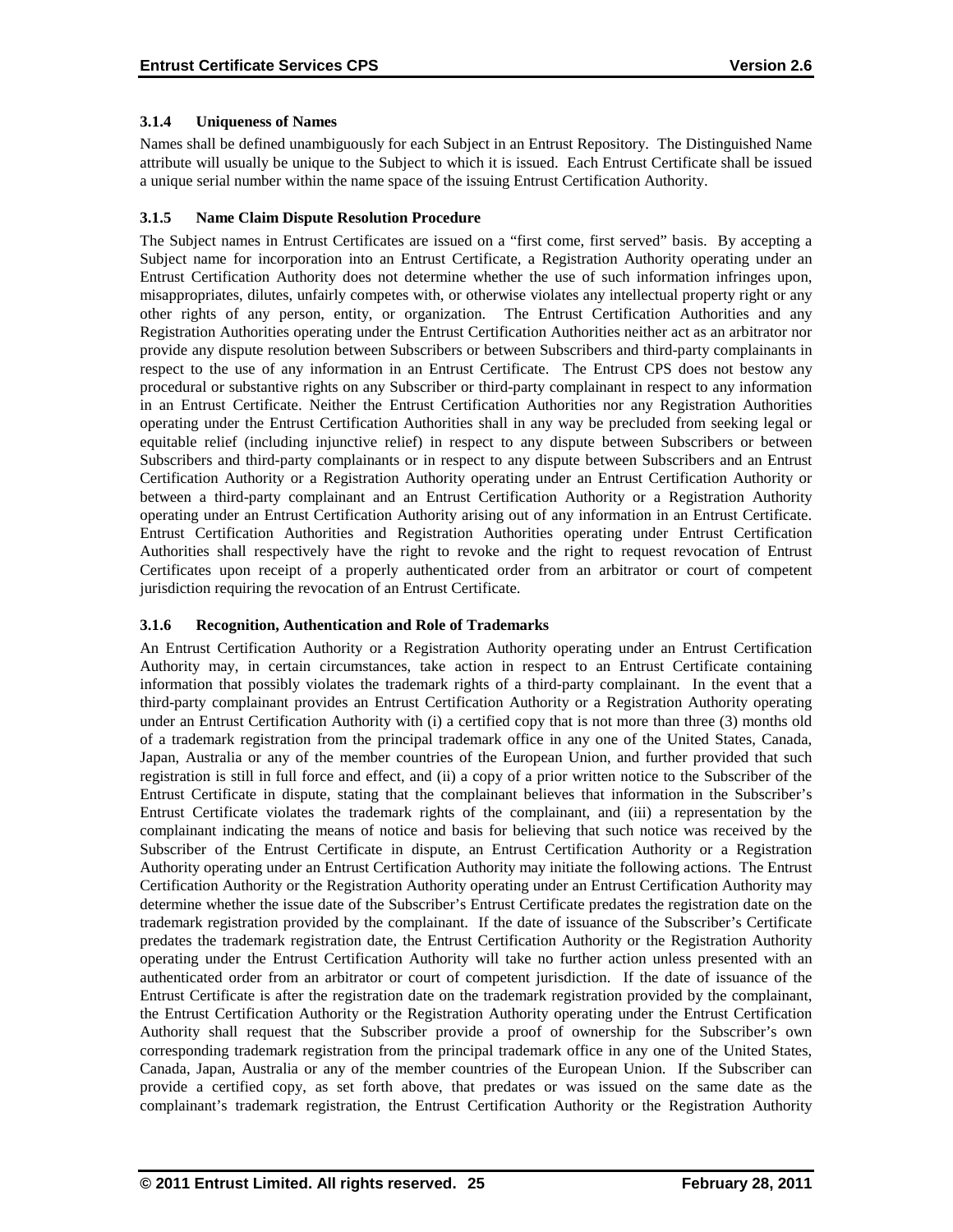operating under the Entrust Certification Authority will take no further action unless presented with an authenticated order from an arbitrator or court of competent jurisdiction. If the Subscriber does not respond within ten (10) Business Days, or if the date on the certified copy of the trademark registration provided by the Subscriber postdates the certified copy of the trademark registration provided by the complainant, the Entrust Certification Authority and the Registration Authorities operating under that Entrust Certification Authority respectively may revoke or may request revocation of the disputed Entrust Certificate.

If a Subscriber files litigation against a complainant, or if a complainant files litigation against a Subscriber, and such litigation is related to any information in an issued Entrust Certificate, and if the party instigating the litigation provides an Entrust Certification Authority or a Registration Authority operating under an Entrust Certification Authority with a copy of the file-stamped complaint or statement of claim, the Entrust Certification Authority will maintain the current status of the Entrust Certificate or the Registration Authority operating under the Entrust Certification Authority will request that the Entrust Certification Authority maintain the current status of the Entrust Certificate, subject to any requirements to change the status of such Entrust Certificate otherwise provided or required under this Entrust CPS, a Subscription Agreement, or any Relying Party Agreement. During any litigation, an Entrust Certification Authority will not revoke and a Registration Authority operating under an Entrust Certification Authority will not request revocation of an Entrust Certificate that is in dispute unless ordered by an arbitrator or a court of competent jurisdiction or as otherwise provided or required under this Entrust CPS, a Subscription Agreement, or any Relying Party Agreement. In the event of litigation as contemplated above, Entrust Certification Authorities and Registration Authorities operating under the Entrust Certification Authorities will comply with any directions by a court of competent jurisdiction in respect to an Entrust Certificate in dispute without the necessity of being named as a party to the litigation. If named as a party in any litigation in respect to an Entrust Certificate, Entrust and/or any third party operating a Registration Authority under an Entrust Certification Authority shall be entitled to take any action that it deems appropriate in responding to or defending such litigation. Any Subscriber or Relying Party that becomes involved in any litigation in respect to an Entrust Certificate shall remain subject to all of the terms and conditions of the Entrust CPS, the Subscriber's Subscription Agreement, and the Relying Party's Relying Party Agreement.

Registration Authorities operating under an Entrust Certification Authority shall notify the Entrust Certification Authority of any disputes of which such Registration Authority is aware and which relate to any information contained in an Entrust Certificate whose issuance was requested by such Registration Authority.

# **3.1.7 Method to Prove Possession of Private Key**

For Key Pairs generated by the Applicant, Entrust Certification Authorities perform proof of possession tests for CSRs created using reversible asymmetric algorithms (such as RSA) by validating the signature on the CSR submitted by the Applicant with the Entrust Certificate Application.

#### **3.1.8 Authentication of Organizational Identity**

Registration Authorities operating under the Entrust Certification Authorities shall perform a limited verification of any organizational identities that are submitted by an Applicant or Subscriber. Registration Authorities operating under the Entrust Certification Authorities shall determine whether the organizational identity, address, and domain name provided with an Entrust Certificate Application are consistent with information contained in third-party databases and/or governmental sources. The information and sources used for the limited verification of Entrust Certificate Applications may vary depending on the jurisdiction of the Applicant or Subscriber.

In the case of organizational identities that are not registered with any governmental sources, Registration Authorities operating under the Entrust Certification Authorities shall use commercially reasonable efforts to confirm the existence of the organization. Such commercially reasonable efforts may include inquiries with banks or other trustworthy persons or institutions. Registration Authorities operating under the Entrust Certification Authorities shall comply with all verification practices mandated by the Entrust Policy Authority.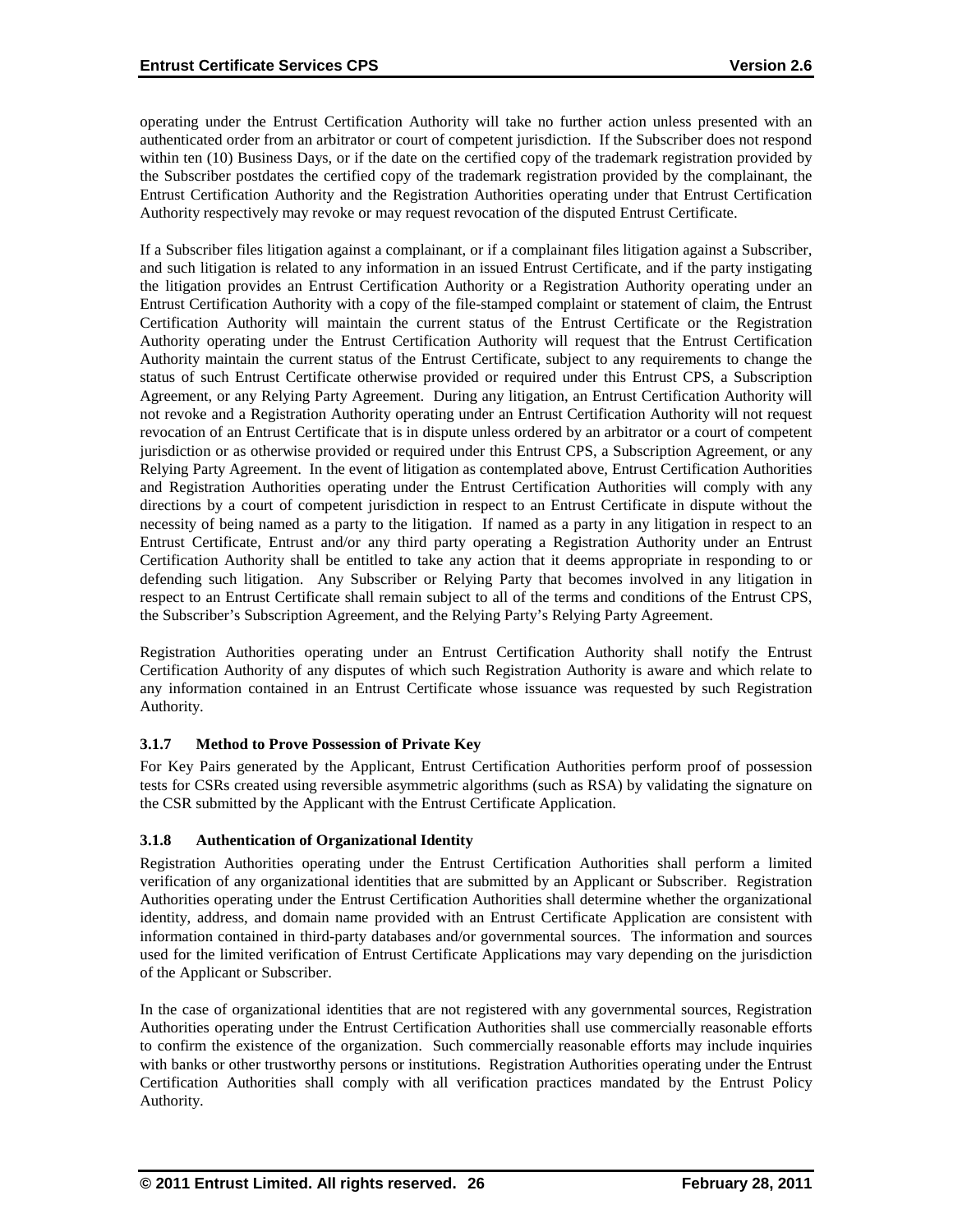# **3.1.9 Authentication of Individual Identity**

Registration Authorities operating under the Entrust Certification Authorities shall use reasonable means to verify any individual identities that are submitted by an Applicant or Subscriber.

#### Class 1 Client Certificates

The identity asserted in Entrust Class 1 Client Certificates is an email address that represents the Subscriber.

#### Class 2 Client Certificates

The identity shall be authenticated by matching the identity provided by the Applicant or Subscriber to:

- (i) information residing in the database of an identity proofing service approved by Entrust, such as a major credit bureau, or
- (ii) information contained in the business records or databases (e.g. employee or customer directories) of a Registration Authority approving certificates to its own affiliated individuals.

#### **3.1.10 Authentication of Email Address**

Registration Authorities operating under the Entrust Certification Authorities shall use reasonable means to confirm the Applicant or Subscriber has control of the e-mail address to be included in the Entrust Certificate.

#### **3.2 Routine Rekey**

Each Entrust Certificate shall contain a Certificate expiration date. The reason for having an expiration date for a Certificate is to minimize the exposure of the Key Pair associated with the Certificate. For this reason, when processing a new Entrust Certificate Application, Entrust recommends that a new Key Pair be generated and that the new Public Key of this Key Pair be submitted with the Applicant's Entrust Certificate Application. Entrust does not renew Entrust Certificates, accordingly, if a Subscriber wishes to continue to use an Entrust Certificate beyond the expiry date for the current Entrust Certificate, the Subscriber must obtain a new Entrust Certificate and replace the Entrust Certificate that is about to expire. Subscribers submitting a new Entrust Certificate Application will be required to complete the initial application process, as described in §4.1.

The Registration Authority that processed the Subscriber's Entrust Certificate Application shall make a commercially reasonable effort to notify Subscribers of the pending expiration of their Entrust Certificate by sending an email to the technical contact listed in the corresponding Entrust Certificate Application. Upon expiration of an Entrust Certificate, the Subscriber shall immediately cease using such Entrust Certificate and shall remove such Entrust Certificate from any devices and/or software in which it has been installed.

#### Entrust SSL Certificates

For Entrust SSL Certificates, the Subscriber may request a replacement certificate using an existing key pair.

#### **3.3 Rekey After Revocation**

Entrust Certification Authorities and Registration Authorities operating under Entrust Certification Authorities do not renew Entrust Certificates that have been revoked. If a Subscriber wishes to use an Entrust Certificate after revocation, the Subscriber must apply for a new Entrust Certificate and replace the Entrust Certificate that has been revoked. In order to obtain another Entrust Certificate, the Subscriber shall be required to complete the initial application process, as described in §4.1. Upon revocation of an Entrust Certificate, the Subscriber shall immediately cease using such Entrust Certificate and shall remove such Entrust Certificate from any devices and/or software in which it has been installed.

#### **3.4 Revocation Request**

A Subscriber may request revocation of their Entrust Certificate at any time provided that the Subscriber can validate to the Registration Authority that processed the Subscriber's Entrust Certificate Application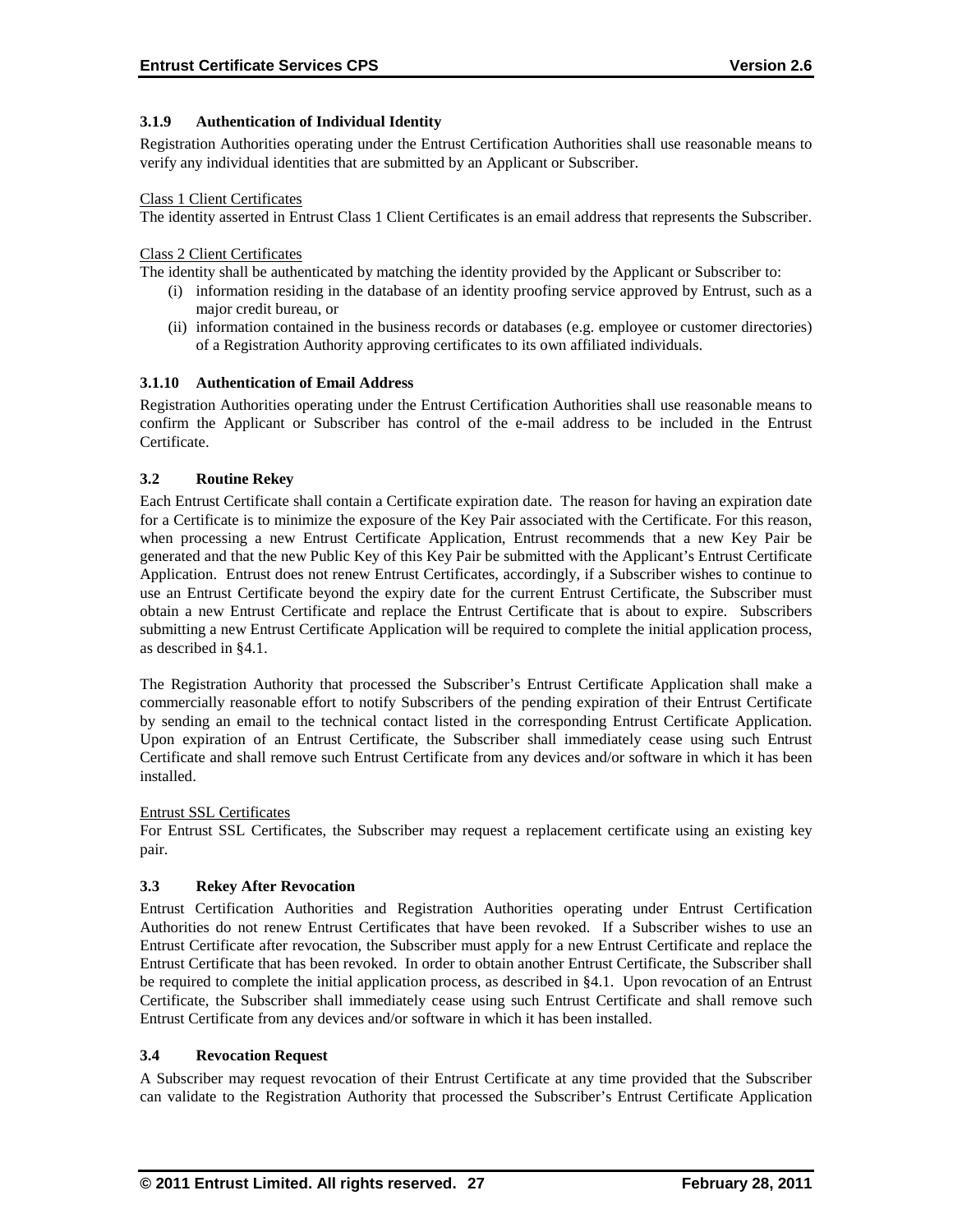that the Subscriber is the person, organization, or entity to whom the Entrust Certificate was issued. The Registration Authority shall authenticate a request from a Subscriber for revocation of their Entrust Certificate by requiring the pass phrase submitted by the Subscriber with the Entrust Certificate Application and/or some subset of the information provided by the Subscriber with the Entrust Certificate Application. Upon receipt and confirmation of such information, the Registration Authority shall then process the revocation request as stipulated in §4.4.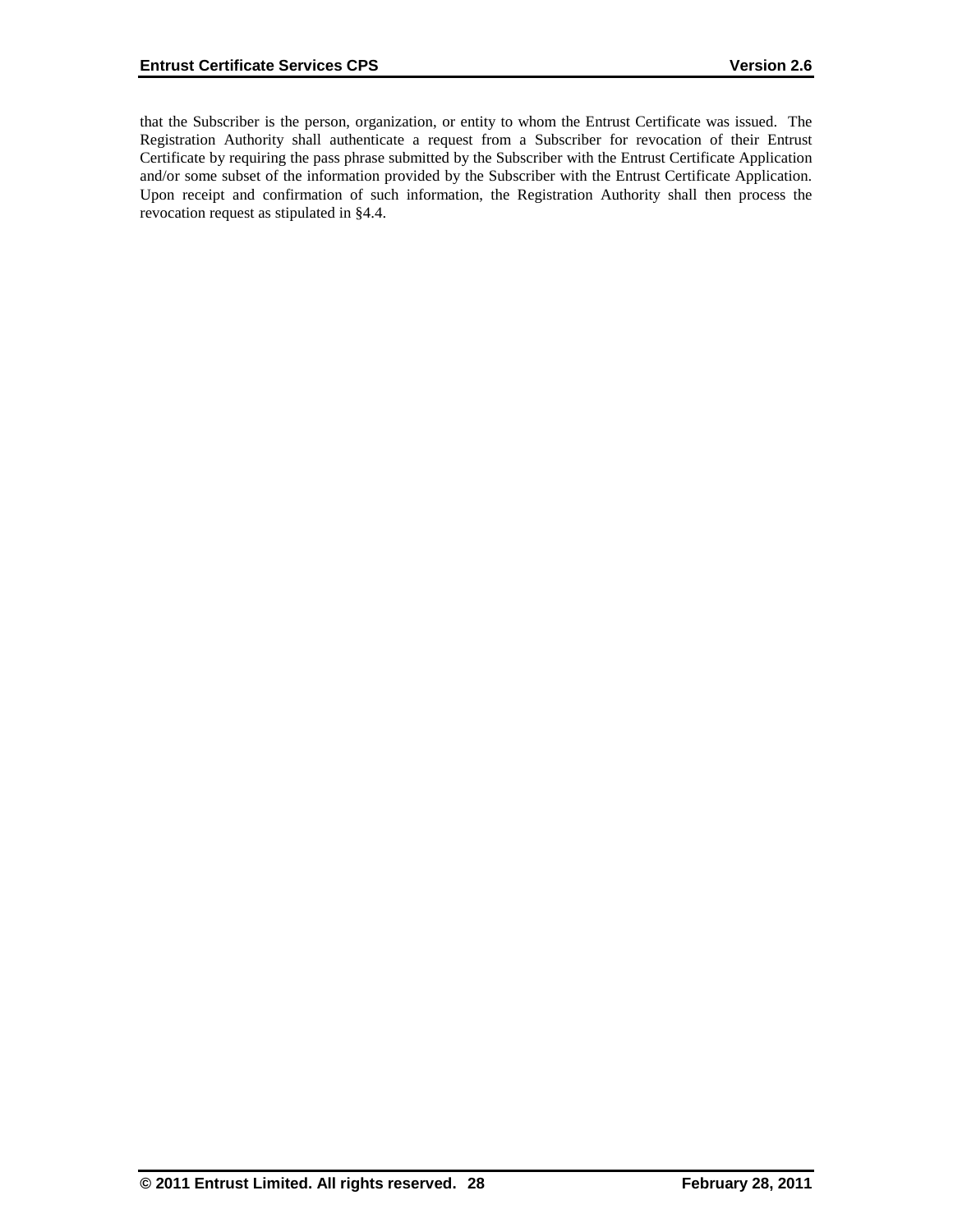#### **4 Operational Requirements**

#### **4.1 Certificate Application**

To obtain an Entrust Certificate, an Applicant must:

- (i) generate a secure and cryptographically sound Key Pair, if not generated by an Entrust Certification Authority
- (ii) agree to all of the terms and conditions of the Entrust CPS and the Subscription Agreement, and
- (iii) complete and submit an Entrust Certificate Application, providing all information requested by an Entrust-operated Registration Authority or by an independent third-party Registration Authority under an Entrust Certification Authority (a "Registration Authority") without any errors, misrepresentation, or omissions.

Upon an Applicant's completion of the Entrust Certificate Application and acceptance of the terms and conditions of this Entrust CPS and the Subscription Agreement, a Entrust-operated Registration Authority or a independent third-party Registration Authority operating under an Entrust Certification Authority shall follow the procedures described in §3.1.8 and §3.1.9 to perform limited verification of the information contained in the Entrust Certificate Application. If the verification performed by a Registration Authority is successful, the Registration Authority may, in its sole discretion, request the issuance to the Applicant of an Entrust Certificate from an Entrust Certification Authority. If a Registration Authority refuses to request the issuance of an Entrust Certificate, the Registration Authority shall (i) use commercially reasonable efforts to notify the Applicant by email of any reasons for refusal, and (ii) promptly refund any amounts that have been paid in connection with the Entrust Certificate Application.

In the event of successful verification of an Entrust Certificate Application, the Registration Authority shall submit a request to an Entrust Certification Authority for the issuance of an Entrust Certificate and shall notify the Applicant by email once an Entrust Certificate has been issued by the Entrust Certification Authority.

#### **4.2 Certificate Issuance**

After performing limited verification of the information provided by an Applicant with an Entrust Certificate Application, a Registration Authority operating under an Entrust Certification Authority may request that an Entrust Certification Authority issue an Entrust Certificate. Upon receipt of a request from a Registration Authority operating under an Entrust Certification Authority, the Entrust Certification Authority may generate and digitally sign an Entrust Certificate in accordance with the Certificate profile described in §7.

Upon issuance of an Entrust Certificate, neither Entrust nor any independent third-party Registration Authority operating under an Entrust Certification Authority, nor any Resellers or Co-marketers, or any subcontractors, distributors, agents, suppliers, employees, or directors of any of the foregoing shall have any obligation to perform any ongoing monitoring, investigation, or verification of the information provided in an Entrust Certificate Application.

#### **4.3 Certificate Acceptance**

Once an Entrust Certificate has been generated and placed in an Entrust Repository, the Registration Authority that requested the issuance of the Entrust Certificate shall use commercially reasonable efforts to notify the Applicant by email that the Applicant's Entrust Certificate is available.

#### **4.4 Certificate Suspension and Revocation**

An Entrust Certification Authority shall revoke an Entrust Certificate after receiving a valid revocation request from a Registration Authority operating under such Entrust Certification Authority. A Registration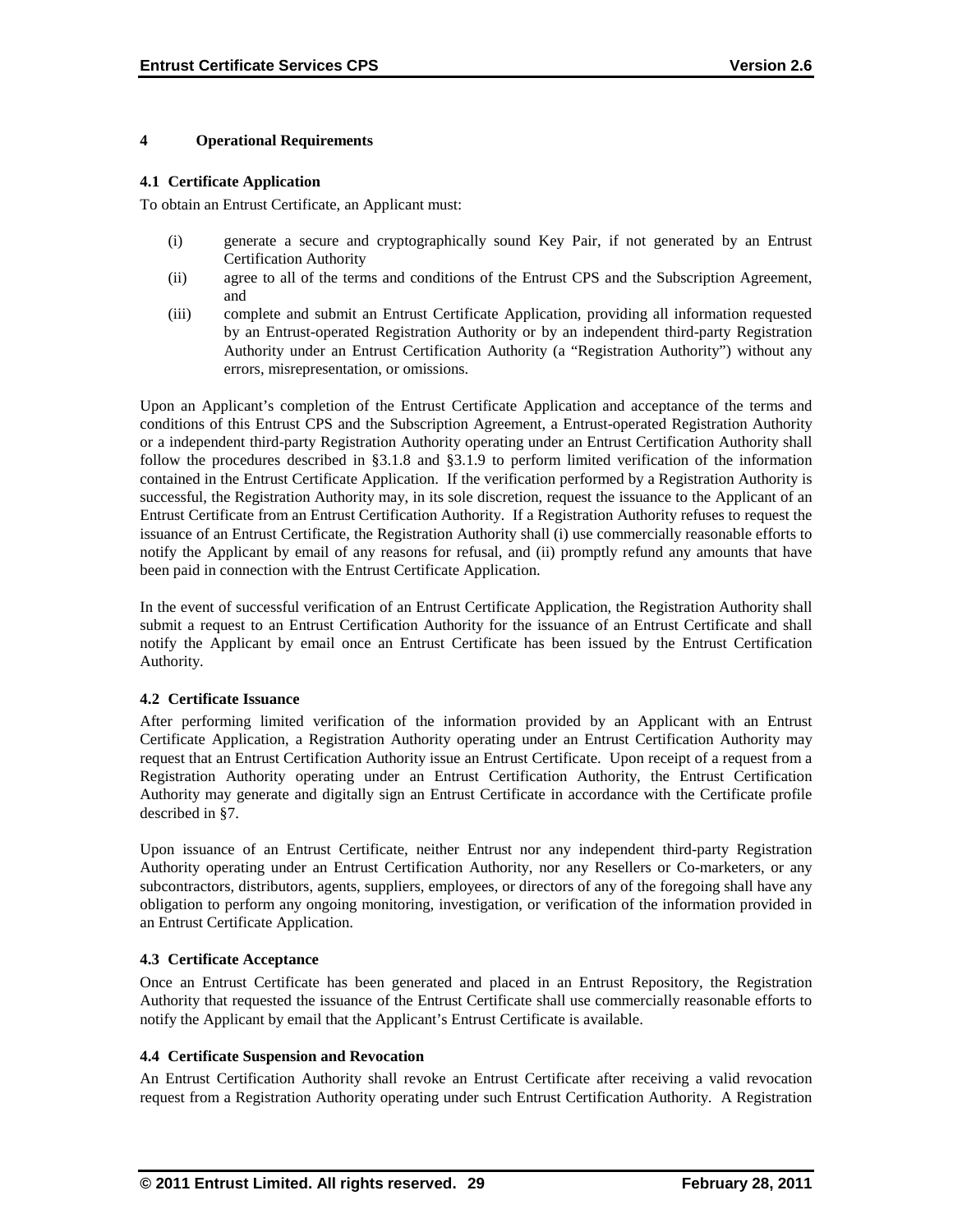Authority operating under an Entrust Certification Authority shall be entitled to request and may request that an Entrust Certification Authority revoke an Entrust Certificate after such Registration Authority receives a valid revocation request from the Subscriber for such Entrust Certificate. A Registration Authority operating under an Entrust Certification Authority shall be entitled to request and shall request that an Entrust Certification Authority revoke an Entrust Certificate if such Registration Authority becomes aware of the occurrence of any event that would require a Subscriber to cease to use such Entrust Certificate.

Entrust Certification Authorities do not allow the suspension of Entrust Certificates.

#### **4.4.1 Circumstances for Revocation**

An Entrust Certification Authority shall be entitled to revoke and may revoke, and a Registration Authority operating under an Entrust Certification Authority shall be entitled to request revocation of and shall request revocation of, a Subscriber's Entrust Certificate if such Entrust Certification Authority or Registration Authority has knowledge of or a reasonable basis for believing that of any of the following events have occurred:

- (i) Compromise of such Entrust Certification Authority's Private Key or Compromise of a superior Certification Authority's Private Key;
- (ii) breach by the Subscriber of any of the terms of the Entrust CPS or the Subscriber's Subscription Agreement;
- (iii) any change in the information contained in an Entrust Certificate issued to a Subscriber;
- (iv) non-payment of any Entrust Certificate fees or service fees;
- (v) a determination that an Entrust Certificate was not issued in accordance with the requirements of the Entrust CPS or the Subscriber's Subscription Agreement;
- (vi) the Entrust Certification Authority receives notice or otherwise become aware that a court or arbitrator has revoked a Subscriber's right to use the domain name listed in an SSL Certificate, or that the Subscriber has failed to renew its domain name;
- (vii) the Entrust Certification Authority receives notice or otherwise become aware that a Subscriber has been added as a denied party or prohibited person to a blacklist, or is operating from a prohibited destination under the laws of the Entrust Certification Authority's jurisdiction of operation as described in §2.4;
- (viii) the Entrust Certification Authority ceases operations for any reason or the Entrust Certification Authority's right to issue Entrust Certificates expires or is revoked or terminated and the Entrust Certification Authority has not arranged for another Certification Authority to provide revocation support for the Entrust Certificates;
- (ix) a Code Signing Certificate is used to digitally sign hostile code, including spyware or other malicious software (malware); or
- (x) any other reason that may be reasonably expected to affect the integrity, security, or trustworthiness of an Entrust Certificate or an Entrust Certification Authority.

A Subscriber shall request revocation of their Entrust Certificate if the Subscriber has a suspicion or knowledge of or a reasonable basis for believing that of any of the following events have occurred:

- (i) Compromise of the Subscriber's Private Key;
- (ii) knowledge that the original Entrust Certificate request was not authorized and such authorization will not be retroactively granted;
- (iii) change in the information contained in the Subscriber's Entrust Certificate;
- (iv) change in circumstances that cause the information contained in Subscriber's Entrust Certificate to become inaccurate, incomplete, or misleading.

Such revocation request shall be submitted by the Subscriber to the Registration Authority that processed the Subscriber's Entrust Certificate Application. If a Subscriber's Entrust Certificate is revoked for any reason, the Registration Authority that processed the Subscriber's Entrust Certificate Application shall make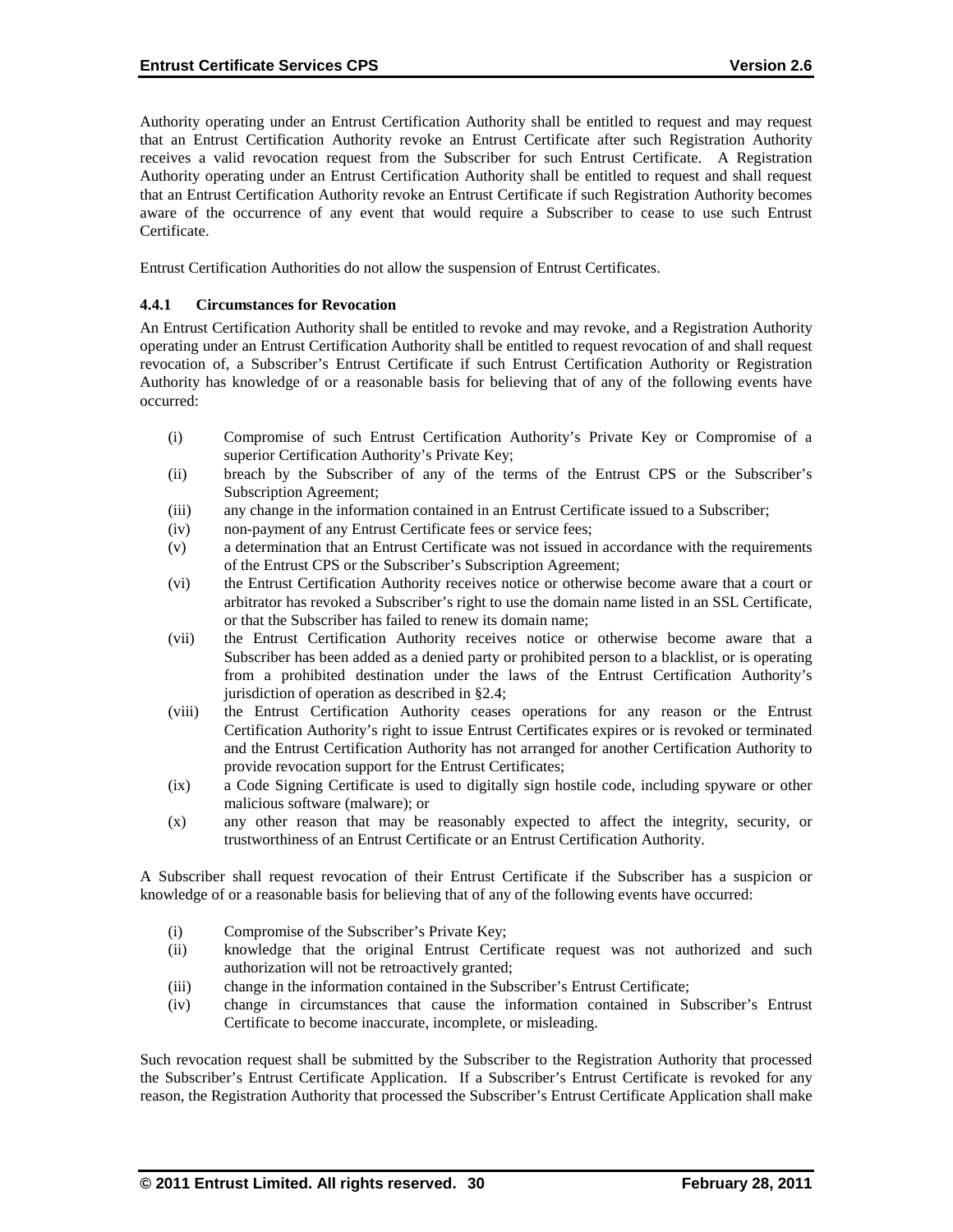a commercially reasonable effort to notify such Subscriber by sending an email to the technical and security contacts listed in the Entrust Certificate Application. Revocation of an Entrust Certificate shall not affect any of the Subscriber's contractual obligations under this Entrust CPS, the Subscriber's Subscription Agreement, or any Relying Party Agreements.

# **4.4.2 Who Can Request Revocation**

A Subscriber may request revocation of their Entrust Certificate at any time for any reason. If a Subscriber requests revocation of their Entrust Certificate, the Subscriber must be able to validate themselves as set forth in §3.4 to the Registration Authority that processed the Subscriber's Entrust Certificate Application. The Entrust Certification Authorities shall not be required to revoke and the Registration Authorities operating under the Entrust Certification Authorities shall not be required to request revocation of an Entrust Certificate until a Subscriber can properly validate themselves as set forth in §3.4 and §4.4.3. An Entrust Certification Authority shall be entitled to revoke and shall revoke, and a Registration Authority operating under an Entrust Certification Authority shall be entitled to request revocation of and shall request revocation of, a Subscriber's Entrust Certificate at any time for any of the reasons set forth in §4.4.1.

# **4.4.3 Procedure for Revocation Request**

A Registration Authority operating under an Entrust Certification Authority shall authenticate a request by a Subscriber for revocation of their Entrust Certificate by requiring (i) some subset of the information provided by the Subscriber with the Subscriber's Entrust Certificate Application, or (ii) the pass phrase submitted by the Subscriber with the Subscriber's Entrust Certificate Application or verification by a contact at the Subscriber. Upon receipt and confirmation of such information, the Registration Authority shall send a revocation request to the Entrust Certification Authority that issued such Entrust Certificate. The Entrust Certification Authority shall make all reasonable efforts to post the serial number of the revoked Entrust Certificate to a CRL in an Entrust Repository within one (1) business day of receiving such revocation request. For Certificate revocation that is not initiated by the Subscriber, the Registration Authority that requested revocation of the Subscriber's Entrust Certificate shall make a commercially reasonable effort to notify the Subscriber by sending an email to the technical and security contacts specified in the Subscriber's Entrust Certificate Application.

# **4.4.4 Revocation Request Grace Period**

In the case of Private Key Compromise, or suspected Private Key Compromise, a Subscriber shall request revocation of the corresponding Entrust Certificate immediately upon detection of the Compromise or suspected Compromise. Revocation requests for other required reasons shall be made as soon as reasonably practicable.

# **4.4.5 Circumstances for Suspension**

Entrust Certification Authorities do not suspend Entrust Certificates.

#### **4.4.6 Who Can Request Suspension**

Entrust Certification Authorities do not suspend Entrust Certificates.

#### **4.4.7 Procedure for Suspension Request**

Entrust Certification Authorities do not suspend Entrust Certificates.

#### **4.4.8 Limits on Suspension Period**

Entrust Certification Authorities do not suspend Entrust Certificates.

#### **4.4.9 CRL Issuance Frequency**

Entrust Certification Authorities shall use commercially reasonable efforts to issue CRLs at least once every twenty-four (24) hours with a validity period of no greater than ten (10) days. In certain circumstances,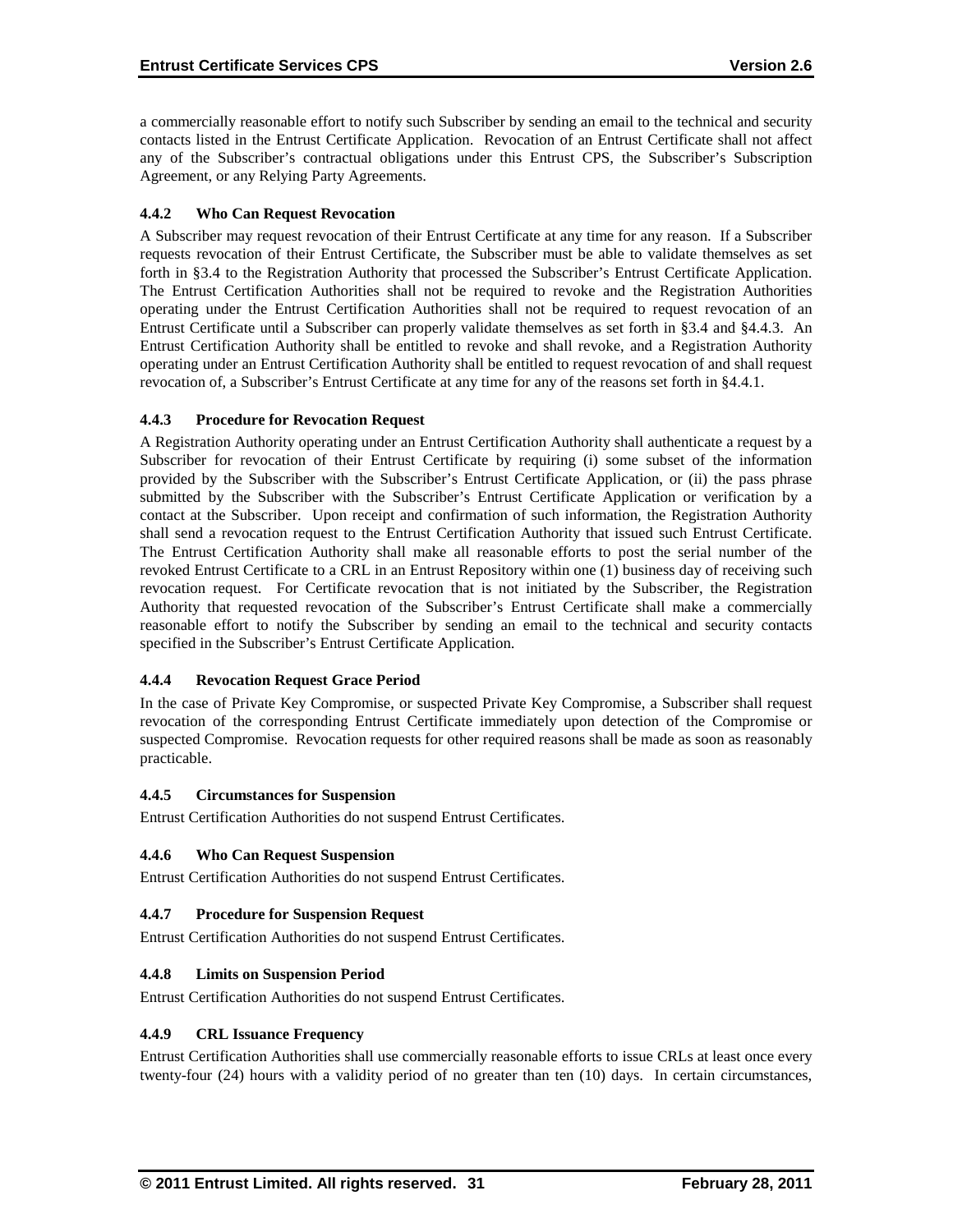CRLs may also be issued between these intervals, such as in the event of the detection of a serious Compromise.

# **4.4.10 CRL Checking Requirements**

A Relying Party shall check whether the Entrust Certificate that the Relying Party wishes to rely on has been revoked. A Relying Party shall check the Certificate Revocation Lists maintained in the appropriate Repository or perform an on-line revocation status check using OCSP to determine whether the Entrust Certificate that the Relying Party wishes to rely on has been revoked. In no event shall Entrust or any independent third-party Registration Authorities operating under an Entrust Certification Authority, or any Resellers or Co-marketers, or any subcontractors, distributors, agents, suppliers, employees, or directors of any of the foregoing be liable for any damages whatsoever due to (i) the failure of a Relying Party to check for revocation or expiration of an Entrust Certificate, or (ii) any reliance by a Relying Party on an Entrust Certificate that has been revoked or that has expired.

# **4.4.11 On-line Revocation/Status Checking Availability**

On-line revocation/status checking of certificates is available on a continuous basis by CRL or On-line Certificate Status Protocol (OCSP). Entrust Certification Authorities shall use commercially reasonable efforts to update CRLs and OCSP responses at least once every twenty-four (24) hours with a validity period of seven (7) days.

Code Signing Certificates that have been revoked due to key compromise or issued to unauthorized person will be maintained in the Repository for at least twenty (20) years following revocation.

The on-line locations of the CRL and the OCSP response are included in the Entrust Certificate to support software applications that perform automatic certificate status checking. A Relying Party can also be check certificate revocation status directly with the Repository at www.entrust.net.

# **4.4.12 On-line Revocation Checking Requirements**

Refer to §4.4.10.

# **4.4.13 Other Forms of Revocation Advertisements Available**

No stipulation.

# **4.4.14 Checking Requirements For Other Forms of Revocation Advertisements**

No stipulation.

# **4.4.15 Special Requirements Re Key Compromise**

If a Subscriber suspects or knows that the Private Key corresponding to the Public Key contained in the Subscriber's Entrust Certificate has been Compromised, the Subscriber shall immediately notify the Registration Authority that processed the Subscriber's Entrust Certificate Application, using the procedures set forth in §4.4.3, of such suspected or actual Compromise. The Subscriber shall immediately stop using such Entrust Certificate and shall remove such Entrust Certificate from any devices and/or software in which such Entrust Certificate has been installed. The Subscriber shall be responsible for investigating the circumstances of such Compromise or suspected Compromise and for notifying any Relying Parties that may have been affected by such Compromise or suspected Compromise.

#### **4.5 Security Audit Procedures**

Significant security events in the Entrust Certification Authorities are automatically time-stamped and recorded as audit logs in audit trail files. The audit trail files are processed (reviewed for policy violations or other significant events) on a regular basis. Authentication codes are used in conjunction with the audit trail files to protect against modification of audit logs. Audit trail files are archived periodically. All files including the latest audit trail file are moved to backup media and stored in a secure archive facility.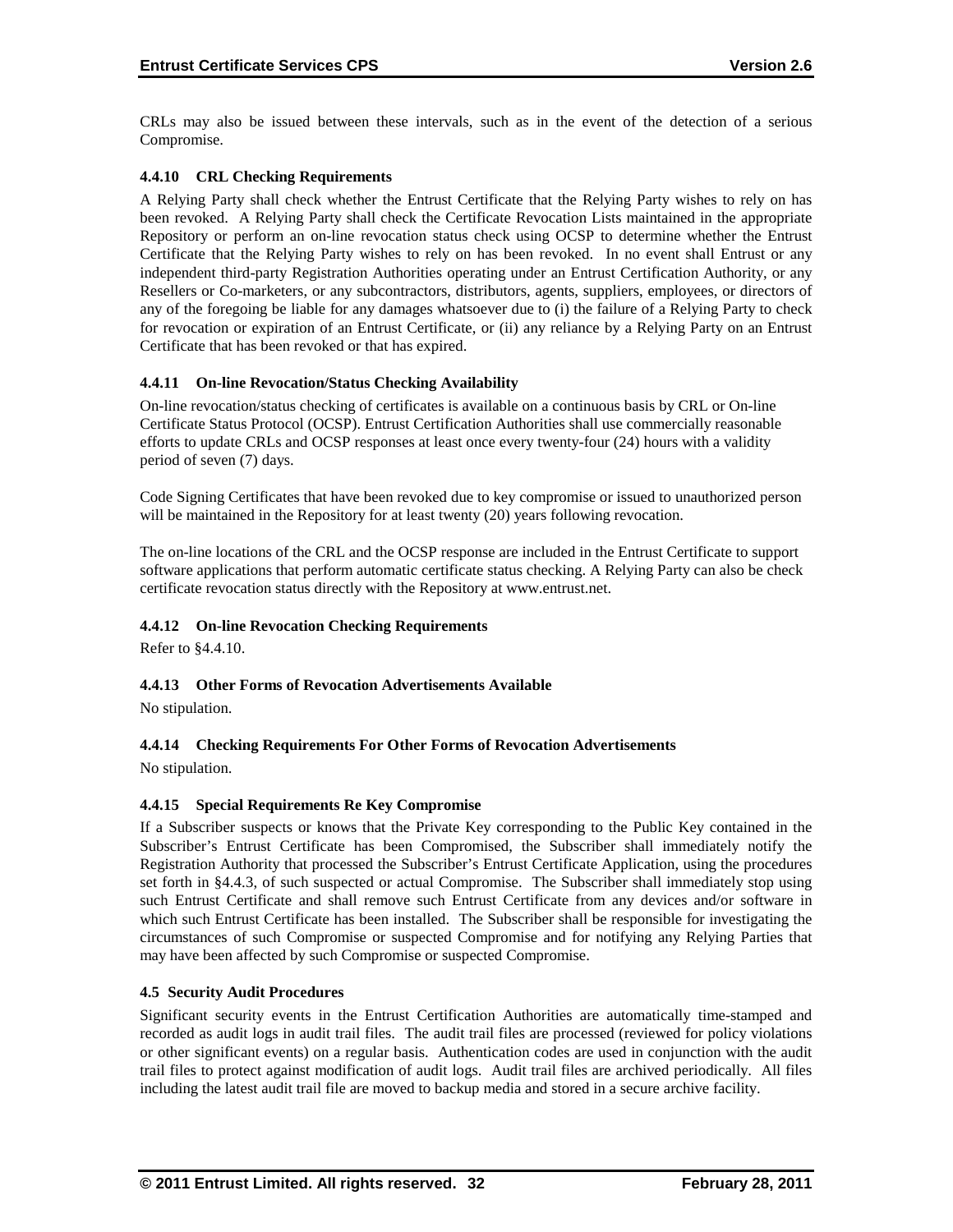The Entrust Certification Authorities and all Registration Authorities operating under an Entrust Certification Authority record in detail every action taken to process an Entrust Certificate Request and to issue an Entrust Certificate, including all information generated or received in connection with an Entrust Certificate Request, and every action taken to process the Request, including time, date, and personnel involved in the action.

The foregoing record requirements include, but are not limited to, an obligation to record the following events:

- (i) Entrust Certification Authority key lifecycle management events, including:
	- a. Key generation, backup, storage, recovery, archival, and destruction; and
	- b. Cryptographic device lifecycle management events.
- (ii) Entrust Certification Authority and Entrust Certificate lifecycle management events, including:
	- a. Certificate Requests, renewal and re-key requests, and revocation;
	- b. All verification activities required by this CPS;
	- c. Date, time, phone number used, persons spoken to, and end results of verification telephone calls;
	- d. Acceptance and rejection of Certificate Requests;
	- e. Issuance of Entrust Certificates; and
	- f. Generation of Certificate Revocation Lists (CRLs) and OCSP messages.
- (iii) Security events, including:
	- a. Successful and unsuccessful PKI system access attempts;
	- b. PKI and security system actions performed;
	- c. Security profile changes;
	- d. System crashes, hardware failures, and other anomalies;
	- e. Firewall and router activities; and
	- f. Entries to and exits from the Entrust Certification Authority facility.
- (iv) Log entries include the following elements:
	- a. Date and time of entry;
		- b. Identity of the person making the journal entry; and
		- c. Description of entry.

#### **4.6 Records Archival**

The audit trail files, databases and revocation information for Entrust Certification Authorities are archived. The archive of an Entrust Certification Authorities' database and the archive of revocation information are retained for at least three (3) years. Archives of audit trail files are retained for at least seven (7) year(s) after any Entrust Certificate based on that documentation ceases to be valid. The databases for Entrust Certification Authorities are encrypted and protected by Entrust software master keys. The archive media is protected through storage in a restricted-access facility to which only Entrust-authorized personnel have access. Archive files are backed up as they are created. Originals are stored on-site and housed with an Entrust Certification Authority system. Backup files are stored at a secure and separate geographic location.

#### **4.7 Key Changeover**

Entrust Certification Authorities' key pairs will be retired from service at the end of their respective lifetimes as defined in §6.3. New Certification Authority key pairs will be created as required to support the continuation of Entrust Certification Authority Services. Each Entrust Certification Authority will continue to publish CRLs signed with the original key pair until all certificates issued using that original key pair have expired. The Certification Authority key changeover process will be performed such that it causes minimal disruption to Subscribers and Relying Parties.

#### **4.8 Compromise and Disaster Recovery**

Entrust Certification Authorities have a disaster recovery plan to provide for timely recovery of services in the event of a system outage. The disaster recovery plan addresses the following: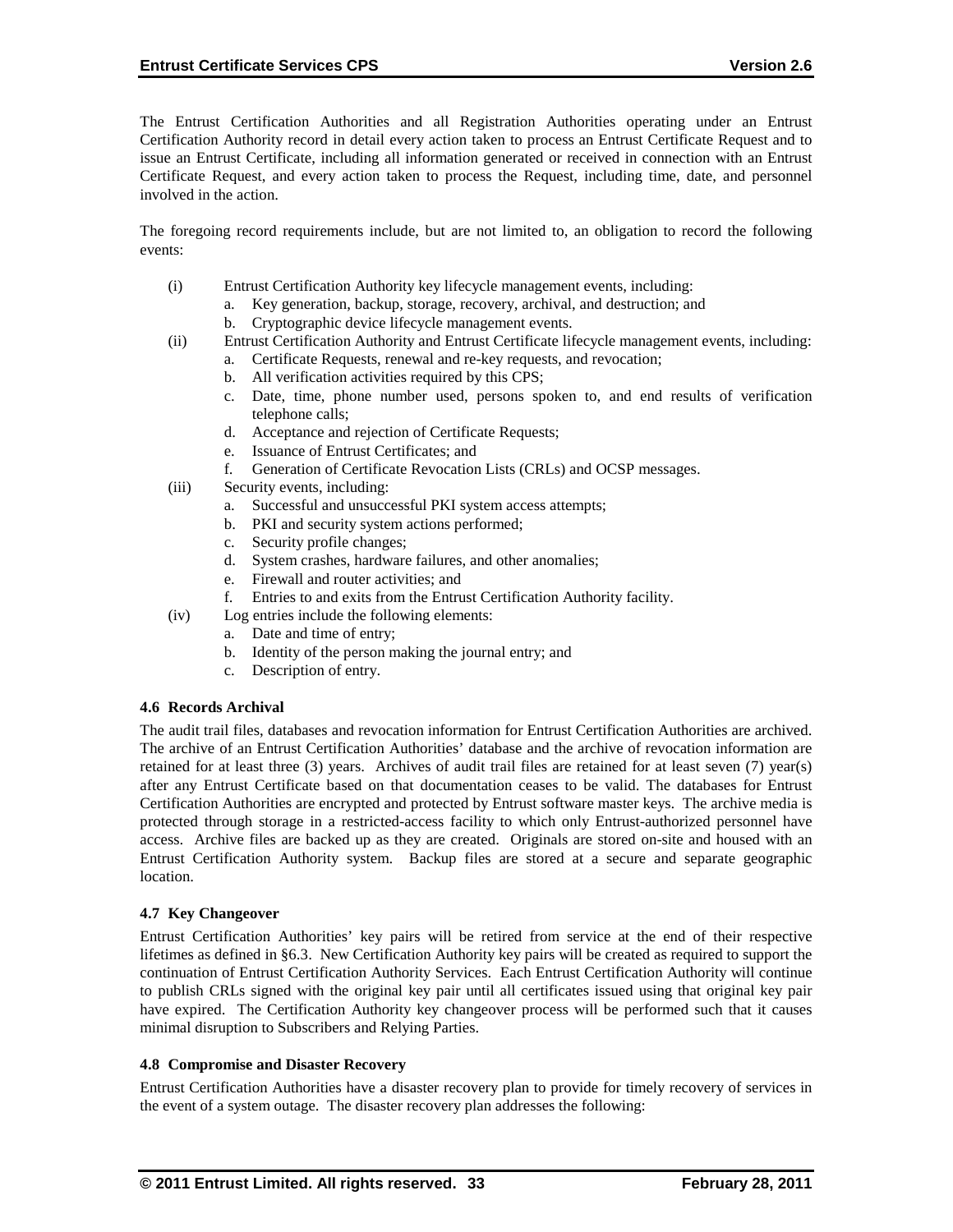- (i) the conditions for activating the plans;
- (ii) resumption procedures;
- (iii) a maintenance schedule for the plan;
- (iv) awareness and education requirements;
- (v) the responsibilities of the individuals;
- (vi) recovery point objective (RPO) of five (5) minutes
- (vii) recovery time objective (RTO) of 24 hours for essential CA operations which include certificate issuance, certificate revocation, and issuance of certificate revocation status; and
- (viii) testing of recovery plans.

In order to mitigate the event of a disaster, Entrust has implemented the following:

- (ix) secure on-site and off-site storage of backup HSMs containing copies of all CA Private Keys
- (x) secure on-site and off-site storage of all requisite activation materials
- (xi) regular synchronization of critical data to the disaster recovery site
- (xii) regular incremental and daily backups of critical data within the primary site
- (xiii) weekly backup of critical data to a secure off-site storage facility
- (xiv) secure off-site storage of disaster recovery plan and disaster recovery procedures
- (xv) environmental controls as described in §5.1
- (xvi) high availability architecture for critical systems

Entrust has implemented a secure disaster recovery facility that is greater than 250 km from the primary secure CA facilities.

Entrust requires rigorous security controls to maintain the integrity of Entrust Certification Authorities. The Compromise of the Private Key used by an Entrust Certification Authority is viewed by Entrust as being very unlikely; however, Entrust has policies and procedures that will be employed in the event of such a Compromise. At a minimum, all Subscribers shall be informed as soon as practicable of such a Compromise and information shall be posted in the Entrust Repository.

#### **4.9 CA Termination**

In the event that an Entrust Certification Authority ceases operation, all Entrust Certificates issued by such Entrust Certification Authority shall be revoked and the CRL life-time will be set to a period that meets any Entrust obligations.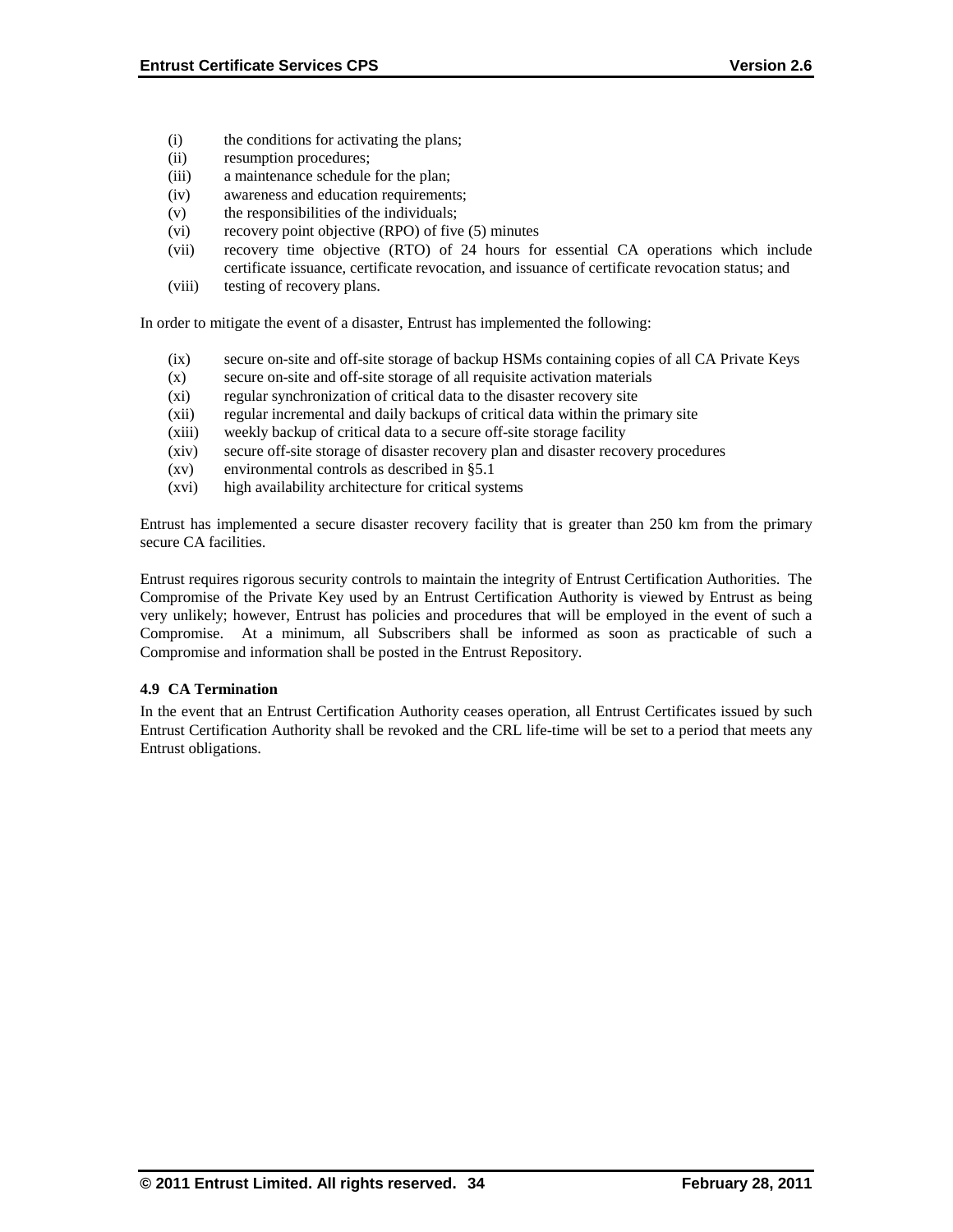## **5 Physical, Procedural, and Personnel Security Controls**

#### **5.1 Physical Controls**

#### **5.1.1 Site Location and Construction**

The hardware and software for an Entrust Certification Authority is located in a secure facility with physical security and access control procedures that meet or exceed industry standards. The CA equipment is located in a Security zone that is physically separated from Entrust's other systems so that only authorized CA personnel can access it.

#### **5.1.2 Physical Access**

The room containing the Entrust Authority software is designated a two (2) person zone, and controls are used to prevent a person from being in the room alone. Alarm systems are used to notify security personnel of any violation of the rules for access to an Entrust Certificate Authority.

#### **5.1.3 Power and Air Conditioning**

The Security zone is equipped with:

- Filtered, conditioned, power connected to an appropriately sized UPS and generator;
- Heating, ventilation, and air conditioning appropriate for a commercial data processing facility; and
- Emergency lighting.

The environmental controls conform to local standards and are appropriately secured to prevent unauthorized access and/or tampering with the equipment. Temperature control alarms and alerts are activated upon detection of threatening temperature conditions.

#### **5.1.4 Water Exposures**

No liquid, gas, exhaust, etc. pipes traverse the controlled space other than those directly required for the area's HVAC system and for the pre-action fire suppression system. Water pipes for the pre-action fire suppression system are only filled on the activation of multiple fire alarms.

#### **5.1.5 Fire Prevention and Protection**

The Entrust facility is fully wired for fire detection, alarm and suppression. Routine, frequent inspections of all systems are made to assure adequate operation.

#### **5.1.6 Media Storage**

All media is stored away from sources of heat and from obvious sources of water or other obvious hazards. Electromagnetic media (e.g. tapes) are stored away from obvious sources of strong magnetic fields. Archived material is stored in a room separate from the CA equipment until it is transferred to the archive storage facility.

#### **5.1.7 Waste Disposal**

Waste is removed or destroyed in accordance with industry best practice. Media used to store sensitive data is destroyed, such that the information is unrecoverable, prior to disposal.

#### **5.1.8 Off-site Backup**

As stipulated in §4.6.

#### **5.2 Procedural Controls**

An Entrust Certification Authority has a number of trusted roles for sensitive operations of the Entrust Certification Authority software. To gain access to the Entrust Authority software used in an Entrust Certification Authority, operational personnel must undergo background investigations. Entrust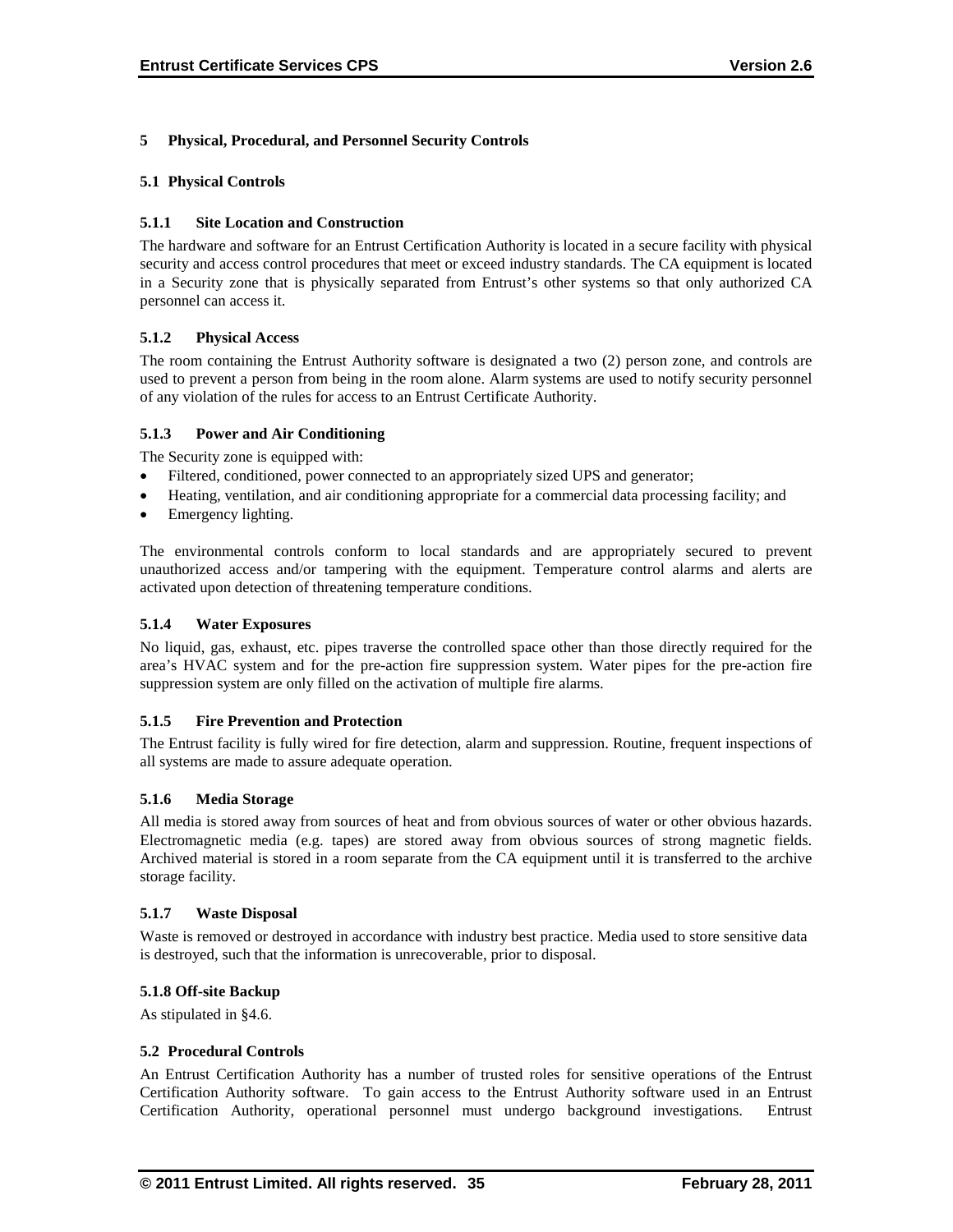Certification Authority operations related to adding administrative personnel or changing Certification Authority policy settings require more than one (1) person to perform the operation.

# **5.3 Personnel Controls**

Operational personnel for an Entrust Certification Authority will not be assigned other responsibilities that conflict with their operational responsibilities for the Entrust Certification Authority. The privileges assigned to operational personnel for an Entrust Certification Authority will be limited to the minimum required to carry out their assigned duties.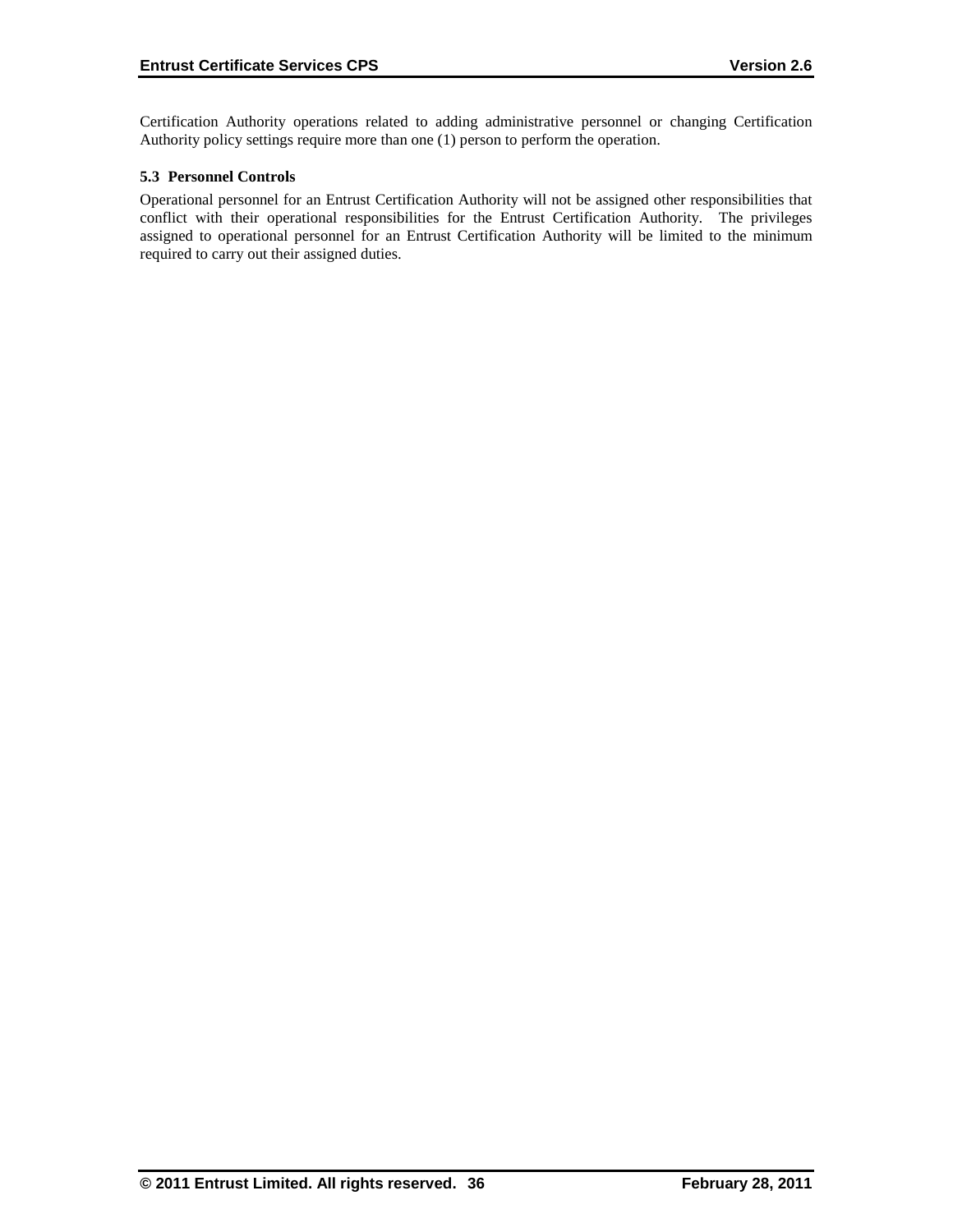#### **6 Technical Security Controls**

#### **6.1 Key Pair Generation and Installation**

#### **6.1.1 Key Pair Generation**

The signing Key Pair for an Entrust Certification Authority is created during the initial start up of the Entrust Master Control application and is protected by the master key for such Entrust Certification Authority.

When not generated by Entrust, the Applicant or Subscriber is required to generate a new, secure, and cryptographically sound Key Pair to be used in association with the Subscriber's Entrust Certificate or Applicant's Entrust Certificate Application.

In order to support key backup, Entrust may optionally provide a service to generate the Key Pair on behalf of the Applicant or Subscriber.

#### **6.1.2 Private Key Delivery to Entity**

In the case where the Key Pair is generated on behalf of the Subscriber by the Entrust Certification Authority, the Private Key shall be delivered to the Subscriber in a cryptographically secure manner.

#### **6.1.3 Public Key Delivery to Certificate Issuer**

The Public Key to be included in an Entrust Certificate is delivered to Entrust Certification Authorities in a signed Certificate Signing Request (CSR) as part of the Entrust Certificate Application process. The signature on the CSR will be verified by the Entrust Certification Authority prior to issuing the Entrust Certificate.

#### **6.1.4 CA Public Key Delivery to Users**

The Public-Key Certificate for Entrust Certification Authorities are made available to Subscribers and Relying parties through inclusion in third party software as distributed by the applicable software manufacturers. The Public Key Certificate for cross certified issuing Certification Authorities is provided to the Subscriber with the Subscriber certificate.

Public Key Certificates for Entrust Certification Authorities are also available for download from the Repository.

#### **6.1.5 Key Sizes**

For legacy reasons the minimum key size for Entrust Certificate Authorities is 1024 bit RSA. For new Entrust Certification Authorities, the minimum key size is 2048 bit RSA.

The use of Keys Pairs in Entrust Certificates of less than 2048-bit RSA is deprecated.

Entrust SSL Certificates The minimum key size is RSA 1024 bits. All Certificates expiring after 31 December 2013 shall have a minimum key size of RSA 2048 bits.

Entrust Code Signing Certificates The minimum key size is RSA 2048 bits.

Entrust Client Certificates The minimum key size is RSA 2048 bits.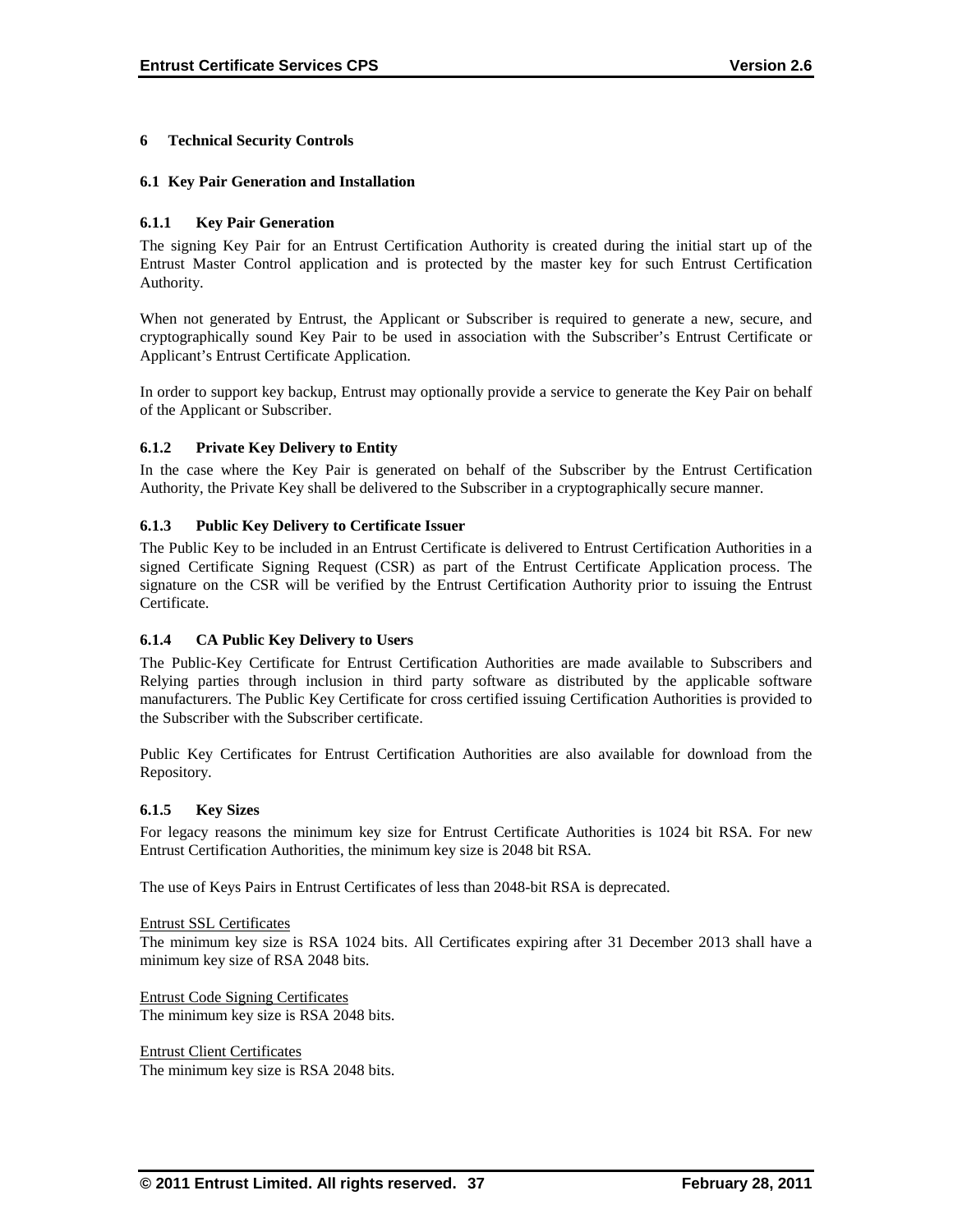Entrust Document Signing Certificates The minimum key size is RSA 2048 bits.

#### **6.1.6 Public-Key Parameters Generation**

No stipulation.

#### **6.1.7 Parameter Quality Checking**

No stipulation.

#### **6.1.8 Hardware/Software Key Generation**

Certification Authority Key Pairs must be generated on a cryptomodule that meets or exceeds the requirements as defined in §6.8.

#### Entrust Document Signing Certificates

Subscriber Key Pairs must be generated in a manner that ensures that the Private Key is not known to or accessible by anybody other than the Subscriber or a Subscriber's Authorized Representative. Subscriber Key Pairs must be generated in a cryptomodule that prevents exportation or duplication and that meets or exceed the requirements as defined in §6.8.

Temporary Key Pairs and corresponding Entrust Document Signing Certificates may be generated by the Entrust Certification Authority for the limited purpose of testing. The test certificates must not contain actual identities and must be clearly marked for testing purposes only. These temporary test Key Pairs are exempt from the requirements in §6.8.

#### **6.1.9 Key Usage Purposes**

Entrust Certificates issued by an Entrust Certification Authority contain the keyUsage and the extendkeyUsage Certificate extensions restricting the purpose for which an Entrust Certificate can be used as listed in Appendix A. Subscribers and Relying Parties shall only use Entrust Certificates in compliance with this Entrust CPS and applicable laws.

#### **6.2 Private Key Protection**

Entrust Certification Authorities Private Keys must be stored and protected on cryptomodules that meet or exceed the requirements as defined in §6.8. Private Keys on cryptomodules are held in secure facilities under two-person control. Entrust does not escrow the Entrust Certification Authorities' Private Keys.

Subscribers are responsible for protecting the Private Key associated with the Public Key in the Subscriber's Entrust Certificate.

For cases where the Entrust Certification Authority has generated the Key Pair on behalf of the Subscriber, the Entrust Certification Authority shall securely maintain a backup copy of the Private Key during the term of services.

#### Entrust Document Signing Certificates

Subscribers are responsible for protecting the Private Key associated with the Public Key in the Subscriber's Entrust Certificate. Subscribers must use cryptographic hardware modules that meet or exceed the requirements as defined in §6.8.

Temporary key pairs generated by the Entrust Certification Authority for testing purposes pursuant to §6.1.1 are exempt from the requirements in §6.8.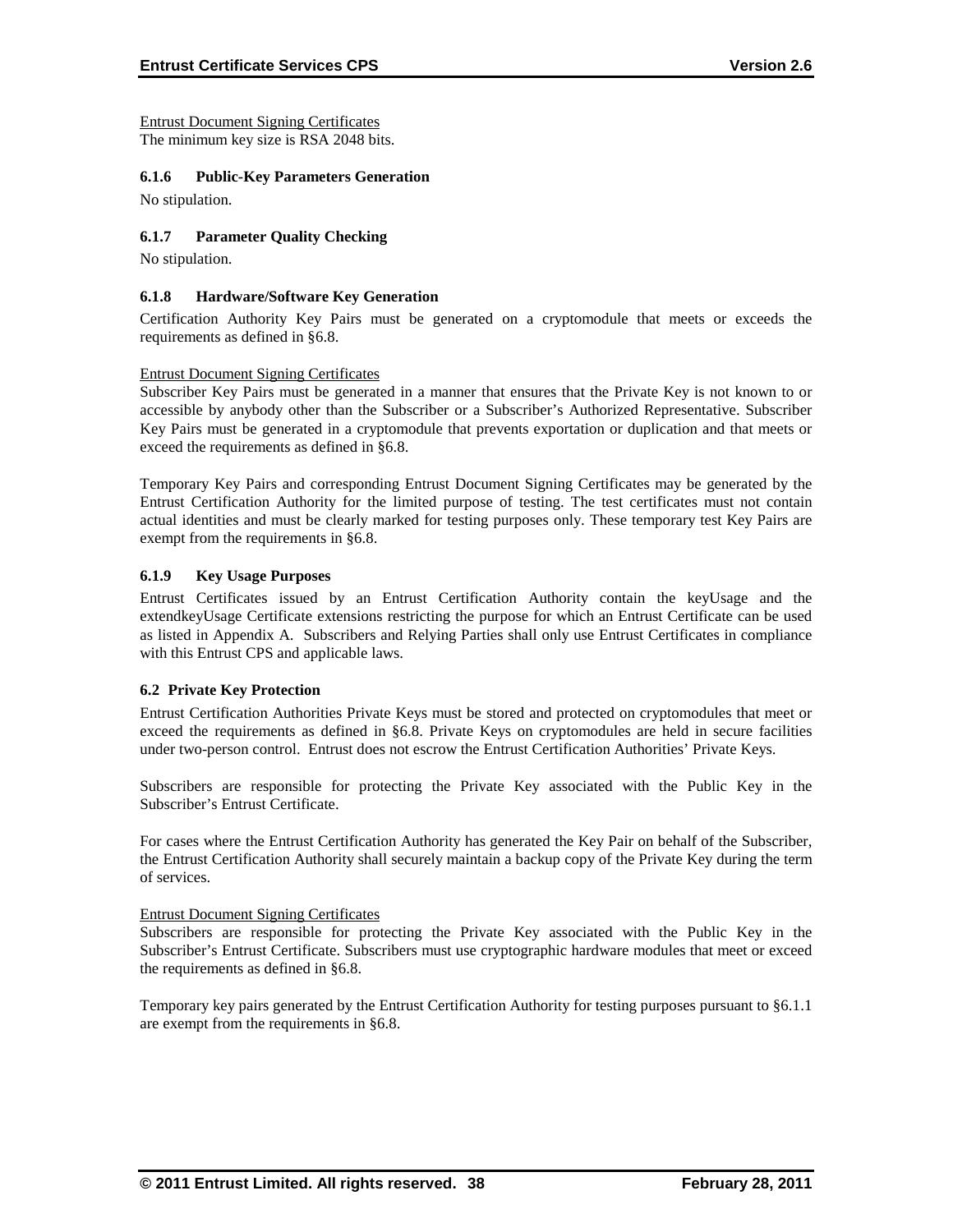#### **6.3 Other Aspects of Key Pair Management**

The maximum lifetime for Entrust Certification Authorities' 1024-bit RSA Key Pairs is 20 years. Entrust Certification Authority 2048-bit RSA Key Pairs may have a validity period expiring no later than 31 December 2030.

#### **6.4 Activation Data**

No stipulation.

#### **6.5 Computer Security Controls**

The workstations on which the Entrust Certification Authorities operate are physically secured as described in §5.1. The operating systems on the workstations on which the Entrust Certification Authorities operate enforce identification and authentication of users. Access to Entrust Authority software databases and audit trails is restricted as described in this Entrust CPS. All operational personnel that are authorized to have access to the Entrust Certification Authorities are required to use hardware tokens in conjunction with a PIN to gain access to the physical room that contains the Entrust Authority software being used for such Entrust Certification Authorities.

#### **6.6 Life Cycle Technical Controls**

#### **6.6.1 System Development Controls**

The Entrust Certification Authority makes use of Commercial Off The Shelf (COTS) products for the hardware, software, and network components. Systems developed by the Entrust Certification Authority are deployed in accordance with Entrust software lifecycle development standards.

#### **6.6.2 Security Management Controls**

The configuration of the Entrust Certification Authority system as well as any modifications and upgrades are documented and controlled. Methods of detecting unauthorized modifications to the CA equipment and configuration are in place to ensure the integrity of the security software, firmware, and hardware for correct operation. A formal configuration management methodology is used for installation and ongoing maintenance of the CA system.

When first loaded, the CA software is verified as being that supplied from the vendor, with no modifications, and be the version intended for use.

#### **6.6.3 Life Cycle Security Ratings**

No stipulation.

#### **6.7 Network Security Controls**

Remote access to Entrust Certification Authority application via the Administration software interface is secured.

#### **6.8 Cryptographic Module Engineering Controls**

Certification Authority Key Pairs must be generated and protected on a cryptomodule that is compliant to at least FIPS 140-1 Level 3 certification standards.

#### Entrust Document Signing Certificates

Subscriber Key Pairs must be generated and protected in a cryptomodule that meets or exceed FIPS 140-2 Level 2 certification standards.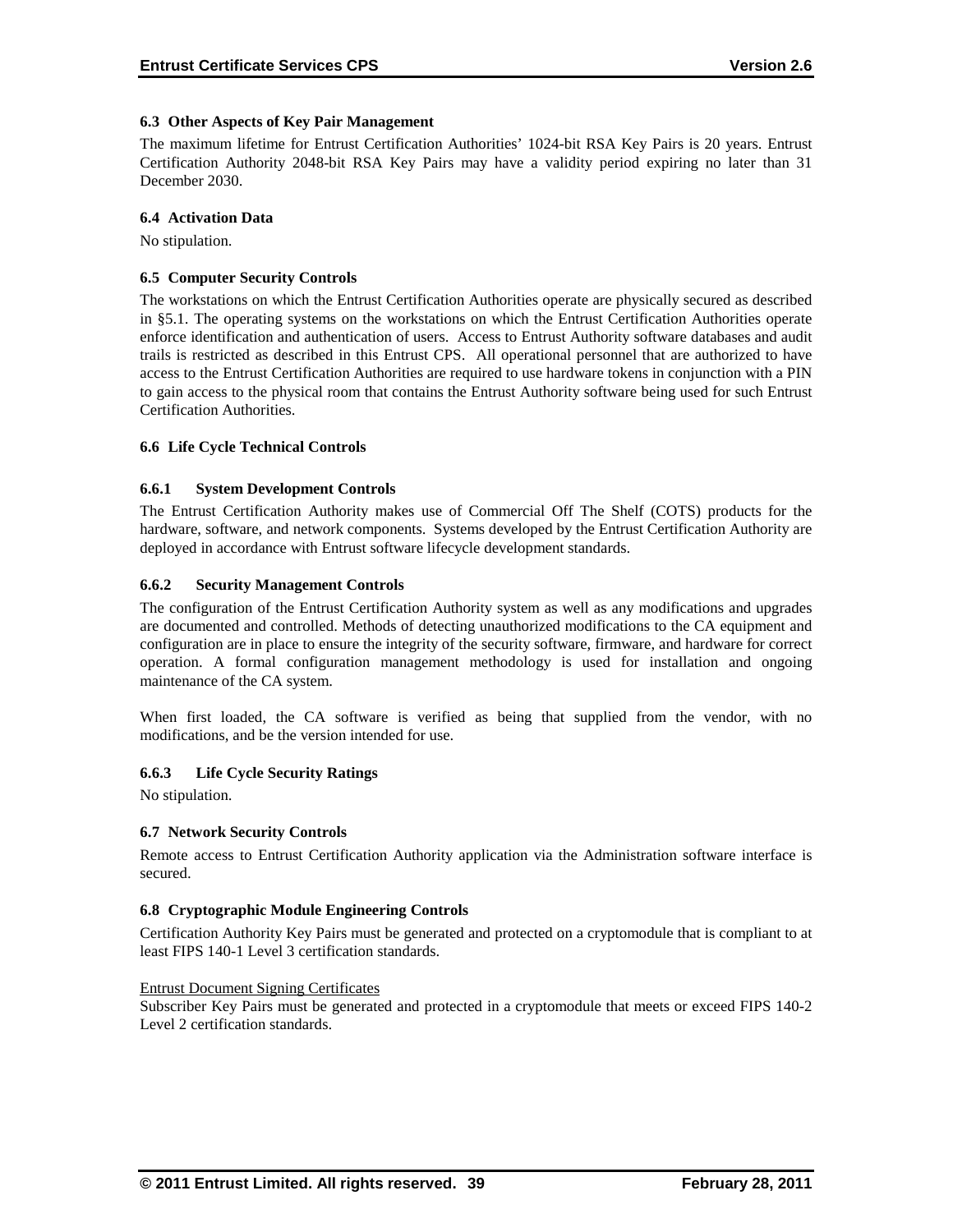## **6.9 Time-Stamping**

Entrust provides a Time-Stamp Authority (TSA) service for use with specific Entrust products such as Entrust Code Signing and Document Signing Certificates. The TSA authority supports RFC 3161 "Internet X.509 Public Key Infrastructure Time-Stamp Protocol" and Microsoft Authenticode<sup>TM</sup> time-stamp requests.

Details of any acceptable use policy or limitations are included in the Subscription Agreement.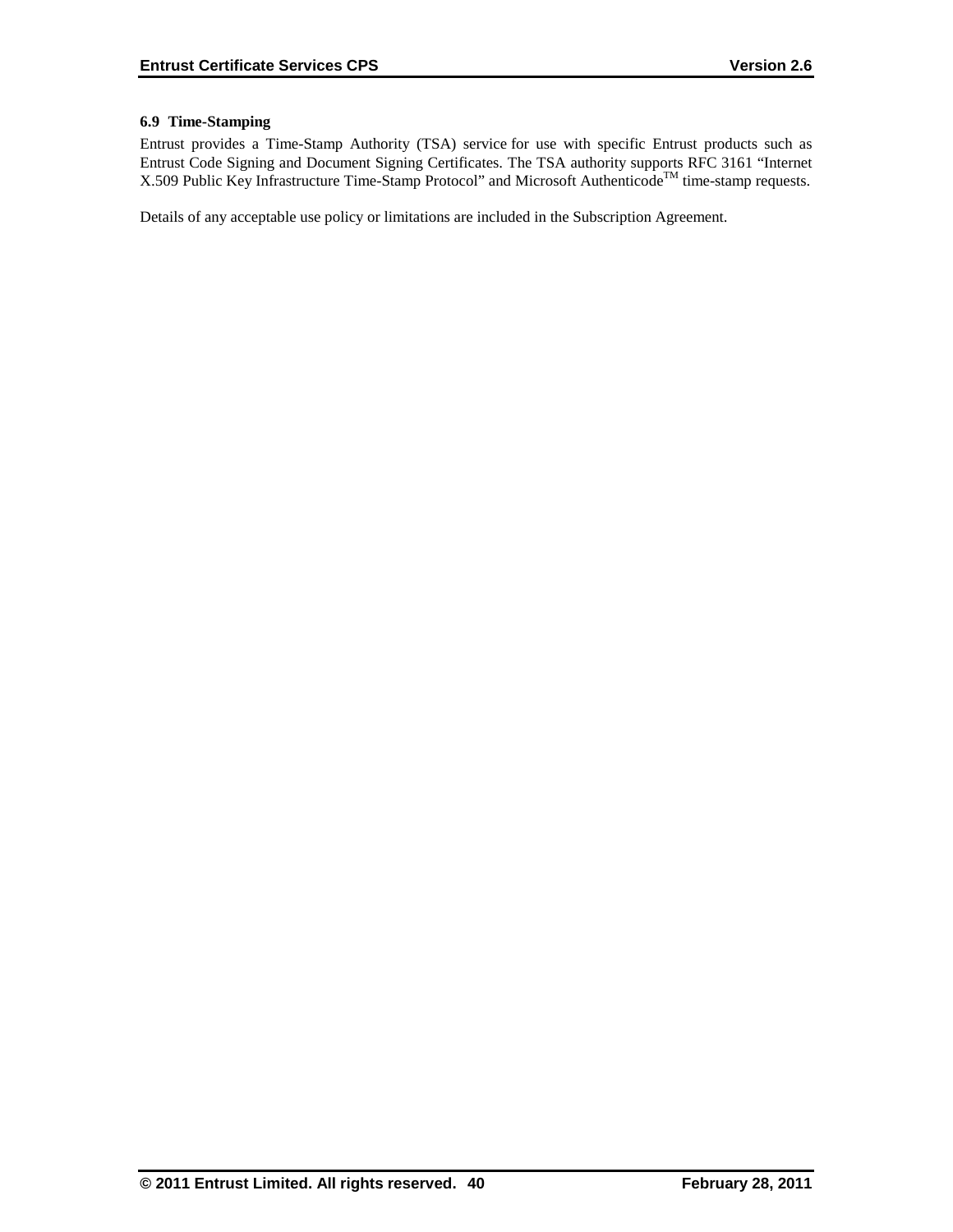# **7 Certificate and CRL Profiles**

The profile for the Entrust Certificates and Certificate Revocation List (CRL) issued by an Entrust Certification Authority conform to the specifications contained in the IETF RFC 5280 Internet X.509 PKI Certificate and Certificate Revocation List (CRL) Profile.

# **7.1 Certificate Profile**

Entrust Certification Authorities issue certificates in accordance with the X.509 version 3. Certificate profiles for Entrust Root CA certificate, Subordinate CA certificates, and end entity certificates are described in Appendix A and the sections below.

# **7.1.1 Version Number(s)**

All certificates issued by Entrust Certification Authorities are X.509 version 3 certificates.

# **7.1.2 Certificate Extensions**

Certificate extensions are as stipulated in IETF RFC 5280. See Appendix A.

# **7.1.3 Algorithm Object Identifiers**

Algorithm object identifiers are as specified in IETF RFC 3279 Algorithms and Identifiers for the Internet X.509 PKI Certificate and Certificate Revocation List (CRL) Profile. See Appendix A.

# **7.1.4 Name Forms**

Name forms are as stipulated in §3.1.1.

# **7.1.5 Name Constraints**

No stipulation.

# **7.1.6 Certificate Policy Object Identifier**

Certificate policy object identifiers (OIDs) are listed in §1.2 and in the Certificate Profile attached as Appendix A.

# **7.1.7 Usage of Policy Constraints Extension**

No stipulation.

#### **7.1.8 Policy Qualifiers Syntax and Semantics**

Entrust includes policy qualifiers in all end entity certificates as stipulated in Appendix A.

# **7.1.9 Processing Semantics for the Critical Certificate Policies Extension**

Certificate policies extension is marked Not Critical

# **7.2 CRL Profile**

The following fields of the X.509 version 2 CRL format are used by the Entrust Certification Authorities:

- version: set to v2
- signature: identifier of the algorithm used to sign the CRL
- issuer: the full Distinguished Name of the Certification Authority issuing the CRL
- this update: time of CRL issuance
- next update: time of next expected CRL update
- revoked certificates: list of revoked Certificate information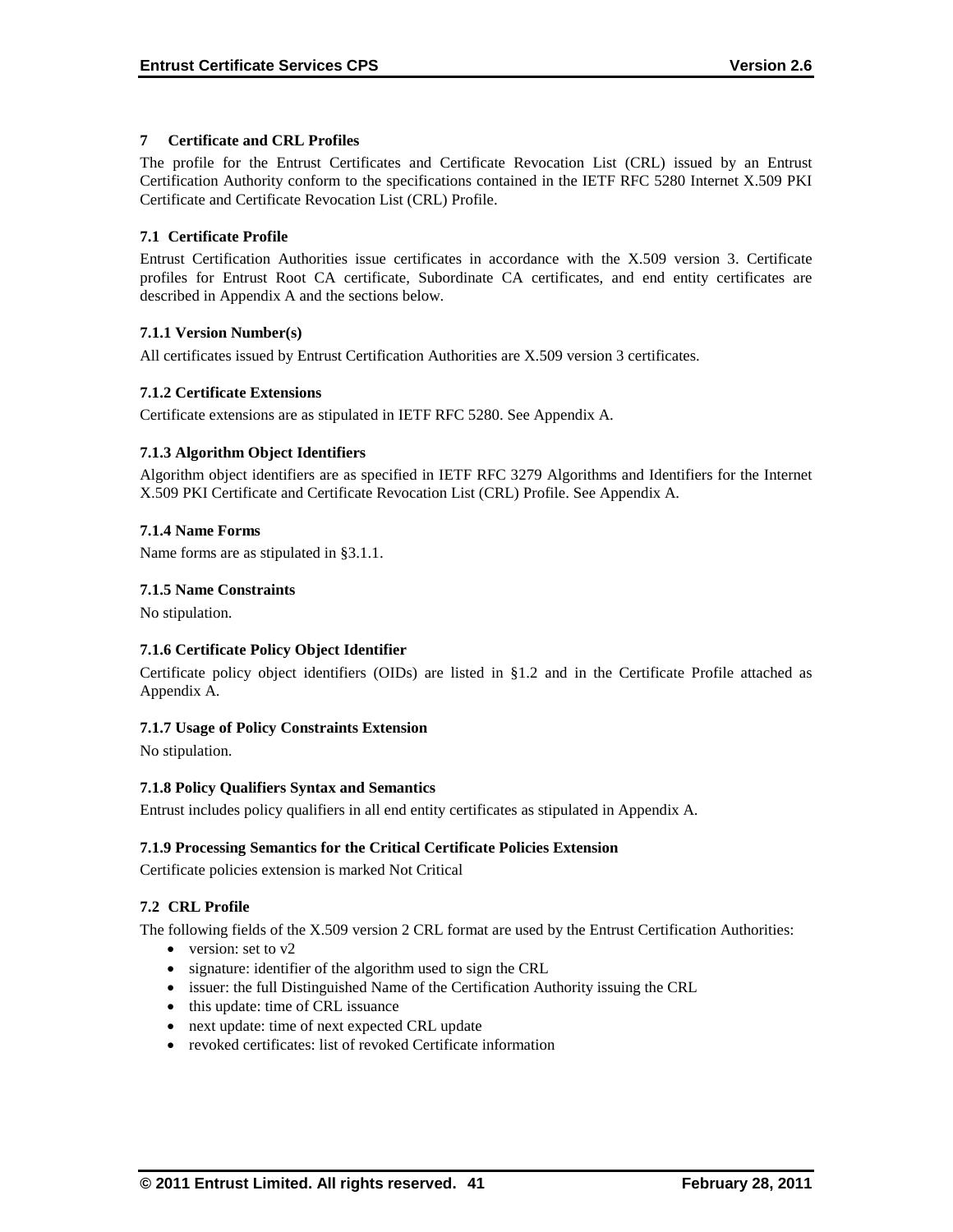# **7.3 OCSP Profile**

The profile for the Entrust SSL Online Certificate Status Protocol (OCSP) messages issued by an Entrust Certification Authority conform to the specifications contained in the IETF RFC 2560 Internet X.509 PKI Online Certificate Status Protocol (OCSP) Profile.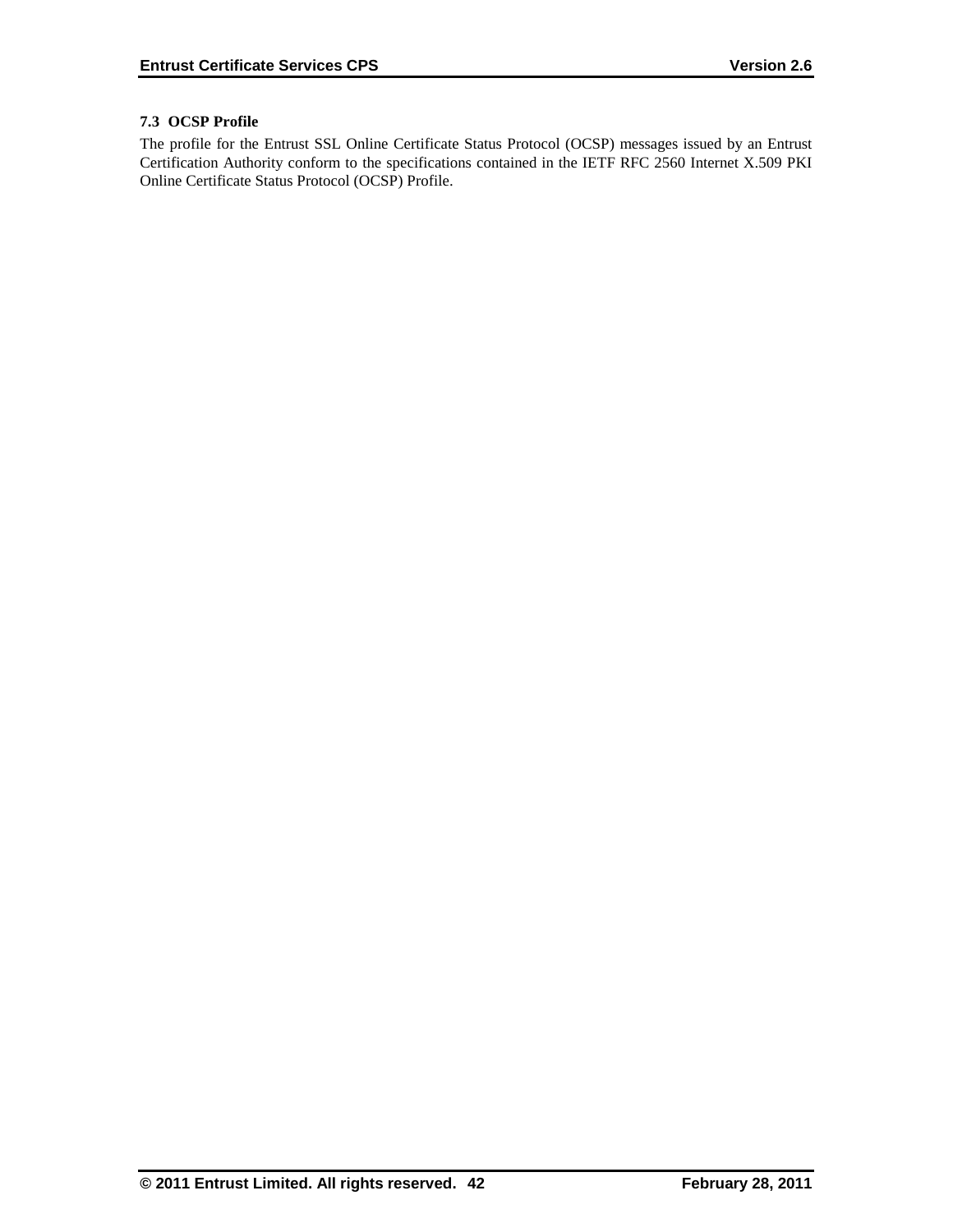# **8 Specification Administration**

#### **8.1 Specification Change Procedures**

Entrust may, in its discretion, modify the Entrust CPS and the terms and conditions contained herein from time to time. Modifications to the Entrust CPS that, in the judgment of Entrust, will have little or no impact on Applicants, Subscribers, and Relying Parties, may be made with no change to the Entrust CPS version number and no notification to Applicants, Subscribers, and Relying Parties. Such changes shall become effective immediately upon publication in the Entrust Repository.

Modifications to the Entrust CPS that, in the judgment of Entrust may have a significant impact on Applicants, Subscribers, and Relying Parties, shall be published in the Entrust Repository and shall become effective fifteen (15) days after publication in the Entrust Repository unless Entrust withdraws such modified Entrust CPS prior to such effective date. In the event that Entrust makes a significant modification to Entrust CPS, the version number of the Entrust CPS shall be updated accordingly. Unless a Subscriber ceases to use, removes, and requests revocation of such Subscriber's Entrust Certificate(s) prior to the date on which an updated version of the Entrust CPS becomes effective, such Subscriber shall be deemed to have consented to the terms and conditions of such updated version of the Entrust CPS and shall be bound by the terms and conditions of such updated version of the Entrust CPS.

#### **8.2 Publication and Notification Policies**

Prior to major changes to this Entrust CPS, notification of the upcoming changes will be posted in the Entrust Repository.

#### **8.3 CPS Approval Procedures**

This Entrust CPS and any subsequent changes shall be approved by the Entrust Policy Authority.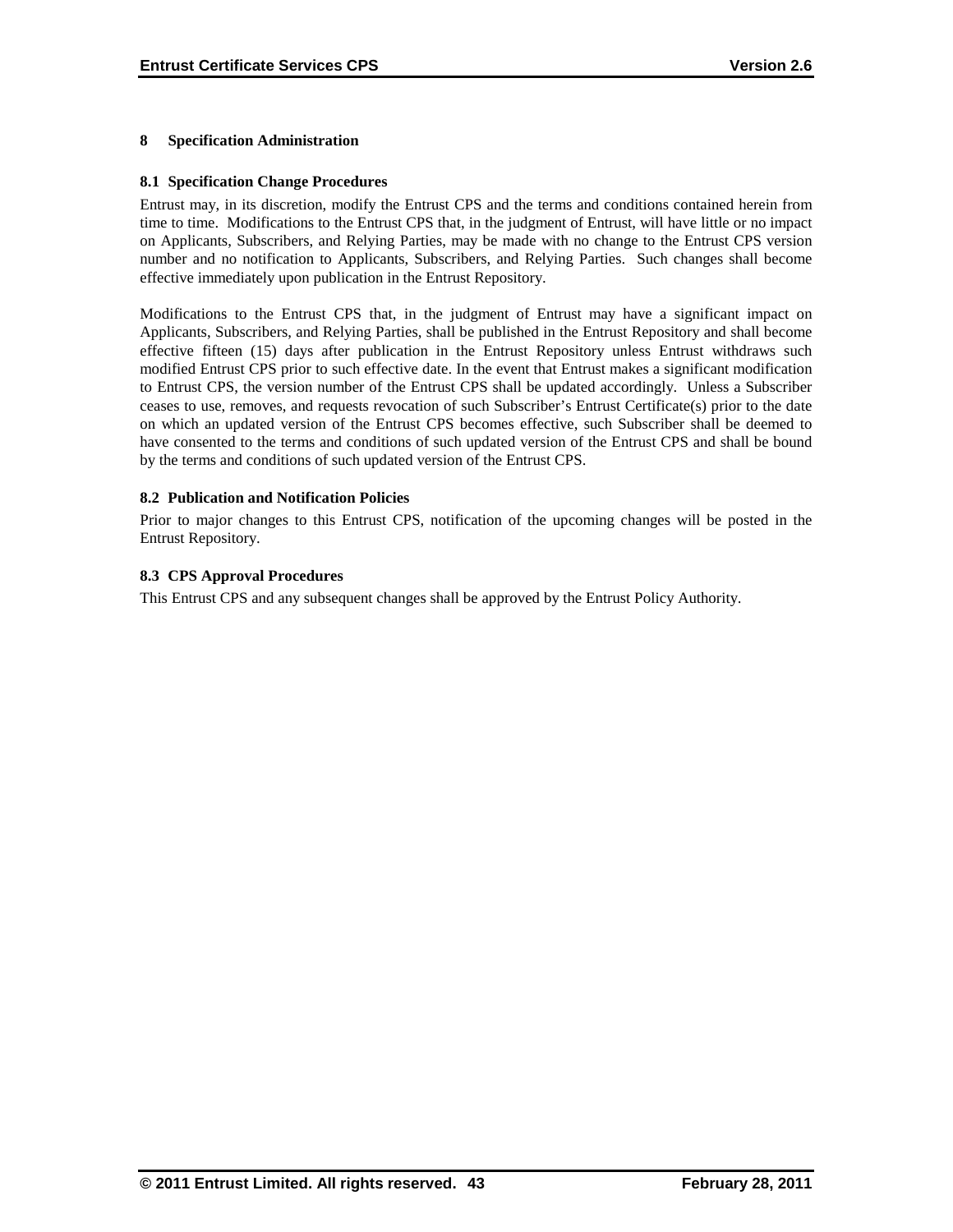# **9 Acronyms**

| CA           | <b>Certification Authority</b>                                                   |
|--------------|----------------------------------------------------------------------------------|
| <b>CPS</b>   | <b>Certification Practice Statement</b>                                          |
| <b>CRL</b>   | <b>Certificate Revocation List</b>                                               |
| <b>CSR</b>   | Certificate Signing Request                                                      |
| DN           | Distinguished Name                                                               |
| <b>DNS</b>   | Domain Name Server                                                               |
| <b>DSA</b>   | Digital Signature Algorithm                                                      |
| <b>HTTP</b>  | <b>Hypertext Transfer Protocol</b>                                               |
| <b>IETF</b>  | <b>Internet Engineering Task Force</b>                                           |
| <b>ITU-T</b> | International Telecommunication Union - Telecommunication Standardization Sector |
| <b>MAC</b>   | <b>Message Authentication Code</b>                                               |
| <b>OCSP</b>  | <b>Online Certificate Status Protocol</b>                                        |
| <b>OA</b>    | <b>Operational Authority</b>                                                     |
| <b>OID</b>   | Object Identifier                                                                |
| PA.          | Policy Authority                                                                 |
| <b>PIN</b>   | <b>Personal Identification Number</b>                                            |
| PKI          | Public-Key Infrastructure                                                        |
| RA           | <b>Registration Authority</b>                                                    |
| <b>RDN</b>   | <b>Relative Distinguished Name</b>                                               |
| <b>RFC</b>   | <b>Request for Comment</b>                                                       |
| SEP          | Secure Exchange Protocol                                                         |
| <b>SSL</b>   | Secure Sockets Layer                                                             |
| <b>TSA</b>   | Time-Stamp Authority                                                             |
| <b>URL</b>   | Universal Resource Locator                                                       |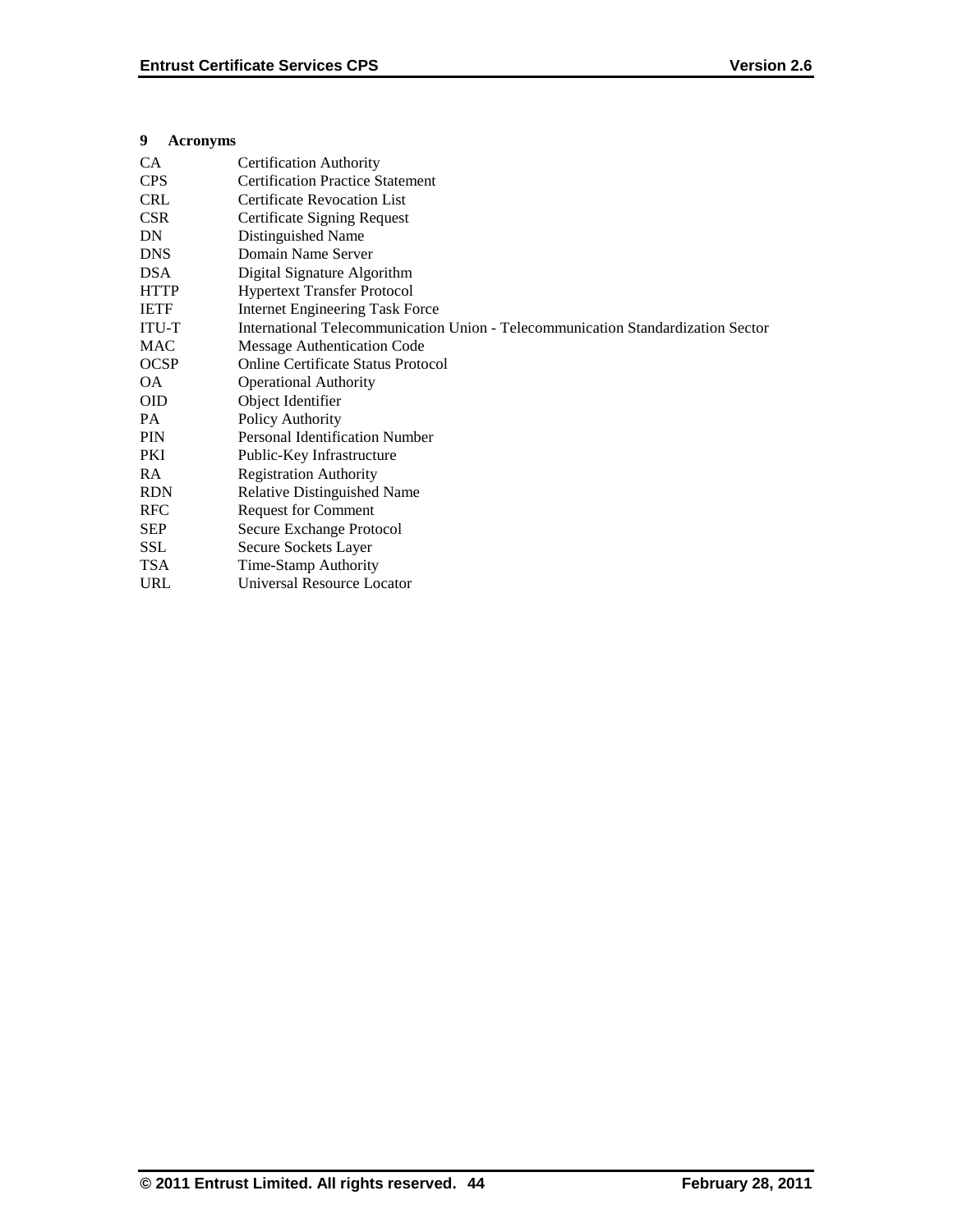#### **10 Definitions**

**Affiliate:** means Entrust, and any corporation or other entity that Entrust directly or indirectly controls. In this context, a party "controls" a corporation or another entity if it directly or indirectly owns or controls fifty percent (50%) or more of the voting rights for the board of directors or other mechanism of control.

**Applicant:** means a person, entity, or organization applying for an Entrust Certificate, but which has not yet been issued an Entrust Certificate, or a person, entity, or organization that currently has an Entrust Certificate or Entrust Certificates and that is applying for renewal of such Entrust Certificate or Entrust Certificates or for an additional Entrust Certificate or Entrust Certificates.

**Application Software Vendor or ASV**: means a developer of Internet browser software or other software that displays or uses certificates, including but not limited to KDE, Microsoft, Mozilla Corporation, Nokia Corporation, Opera Software ASA, and Red Hat, Inc.

**ASV**: see Application Software Vendor.

**Business Day:** means any day, other than a Saturday, Sunday, statutory or civic holiday in the City of Ottawa, Ontario.

**Certificate:** means a digital document that at a minimum: (a) identifies the Certification Authority issuing it, (b) names or otherwise identifies a Subject, (c) contains a Public Key of a Key Pair, (d) identifies its operational period, and (e) contains a serial number and is digitally signed by a Certification Authority.

**Certificate Approver:** means an employee or agent authorized to approve a request for an Entrust Certificate for an organization.

**Certificate Beneficiaries**: means, collectively, all Application Software Vendors with whom Entrust has entered into a contract to include its root certificate(s) in software distributed by such Application Software Vendors, and all Relying Parties that actually rely on such Certificate during the Operational Period of such Certificate.

**Certificate Requester:** means an employee or agent authorized to request an Entrust Certificate for an organization.

**Certificate Revocation List:** means a time-stamped list of the serial numbers of revoked Certificates that has been digitally signed by a Certification Authority.

**Certification Authority:** means an entity or organization that (i) creates and digitally signs Certificates that contain among other things a Subject's Public Key and other information that is intended to identify the Subject, (ii) makes Certificates available to facilitate communication with the Subject identified in the Certificate, and (iii) creates and digitally signs Certificate Revocation Lists containing information about Certificates that have been revoked and which should no longer be used or relied upon.

**Certification Practice Statement:** means a statement of the practices that a Certification Authority uses in issuing, managing, revoking, renewing, and providing access to Certificates, and the terms and conditions under which the Certification Authority makes such services available.

**Co-marketers:** means any person, entity, or organization that has been granted by Entrust or a Registration Authority operating under an Entrust Certification Authority the right to promote Entrust Certificates.

**Compromise:** means a suspected or actual loss, disclosure, or loss of control over sensitive information or data.

**Contract Signer:** means an employee or agent authorized to sign the subscription agreement on behalf of the organization.

**CPS:** see Certification Practice Statement.

**CRL:** see Certificate Revocation List.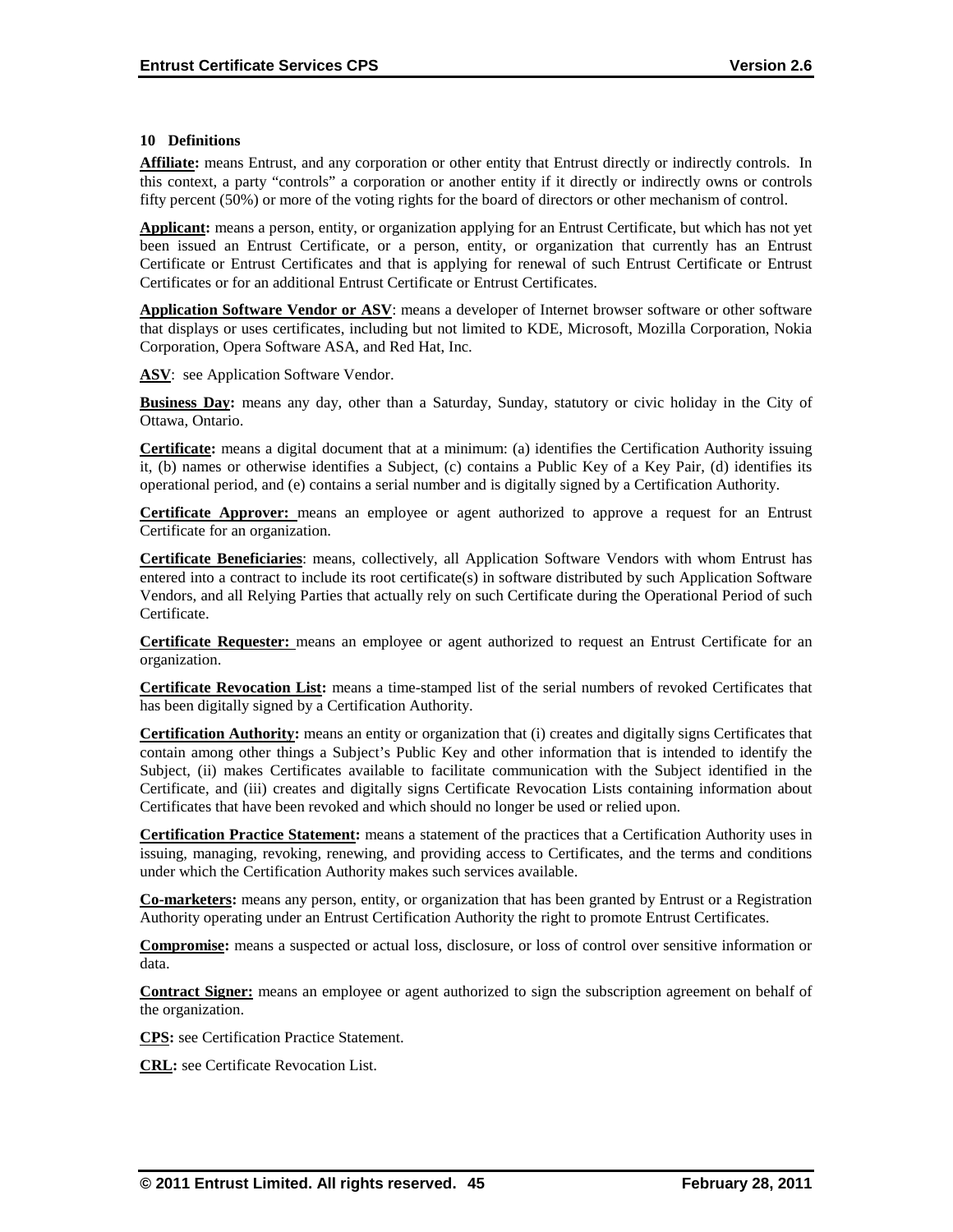**Cross Certificate(s)**: shall mean a Certificate(s) that (i) includes the Public Key of a Public-Private Key Pair generated by an Entrust Certification Authority; and (ii) includes the digital signature of an Entrust Root Certification Authority.

**Entrust:** means Entrust Limited.

**Entrust.net**: means Entrust Limited.

**Entrust Operational Authority:** means those personnel who work for or on behalf of Entrust and who are responsible for the operation of the Entrust Certification Authorities.

**Entrust Policy Authority:** means those personnel who work for or on behalf of Entrust and who are responsible for determining the policies and procedures that govern the operation of the Entrust Certification Authorities.

**Entrust Repository:** means a collection of databases and web sites that contain information about Entrust Certificates and services provided by Entrust in respect to Entrust Certificates, including among other things, the types of Entrust Certificates issued by the Entrust Certification Authorities, the services provided by Entrust in respect to Entrust Certificates, the fees charged by Entrust for Entrust Certificates and for the services provided by Entrust in respect to Entrust Certificates, Certificate Revocation Lists, the Entrust Certification Practice Statement, and other information and agreements that are intended to govern the use of Entrust Certificates.

**Entrust Certificate:** A Certificate issued by an Entrust Certification Authority

**Entrust Certification Authority:** means a Certification Authority operated by or on behalf of Entrust for the purpose of issuing, managing, revoking, renewing, and providing access to Entrust Certificates.

**Entrust Certification Practice Statement:** means this document.

**Entrust CPS:** See Entrust Certification Practice Statement.

**Entrust Client Certificate:** means a Certificate issued by an Entrust Certificate Authority for use by individuals to digitally sign and encrypt electronic messages via an S/MIME compliant application.

**Entrust Code Signing Certificate:** means a Certificate issued by an Entrust Certification Authority for use by content and software developers and publishers to digitally sign executables and other content.

**Entrust SSL Certificate:** means an SSL Certificate issued by an Entrust Certification Authority for use on secure servers.

**Entrust Certificate Application:** means the form and application information requested by a Registration Authority operating under an Entrust Certification Authority and submitted by an Applicant when applying for the issuance of an Entrust Certificate.

**FIPS:** means the Federal Information Processing Standards. These are U.S. Federal standards that prescribe specific performance requirements, practices, formats, communication protocols, and other requirements for hardware, software, data, and telecommunications operation.

**IETF:** means the Internet Engineering Task Force. The Internet Engineering Task Force is an international community of network designers, operators, vendors, and researchers concerned with the evolution of the Internet architecture and the efficient operation of the Internet.

**Key Pair:** means two mathematically related cryptographic keys, having the properties that (i) one key can be used to encrypt a message that can only be decrypted using the other key, and (ii) even knowing one key, it is believed to be computationally infeasible to discover the other key.

**Object Identifier:** means a specially-formatted sequence of numbers that is registered in accordance with internationally-recognized procedures for object identifier registration.

**OID:** see Object Identifier.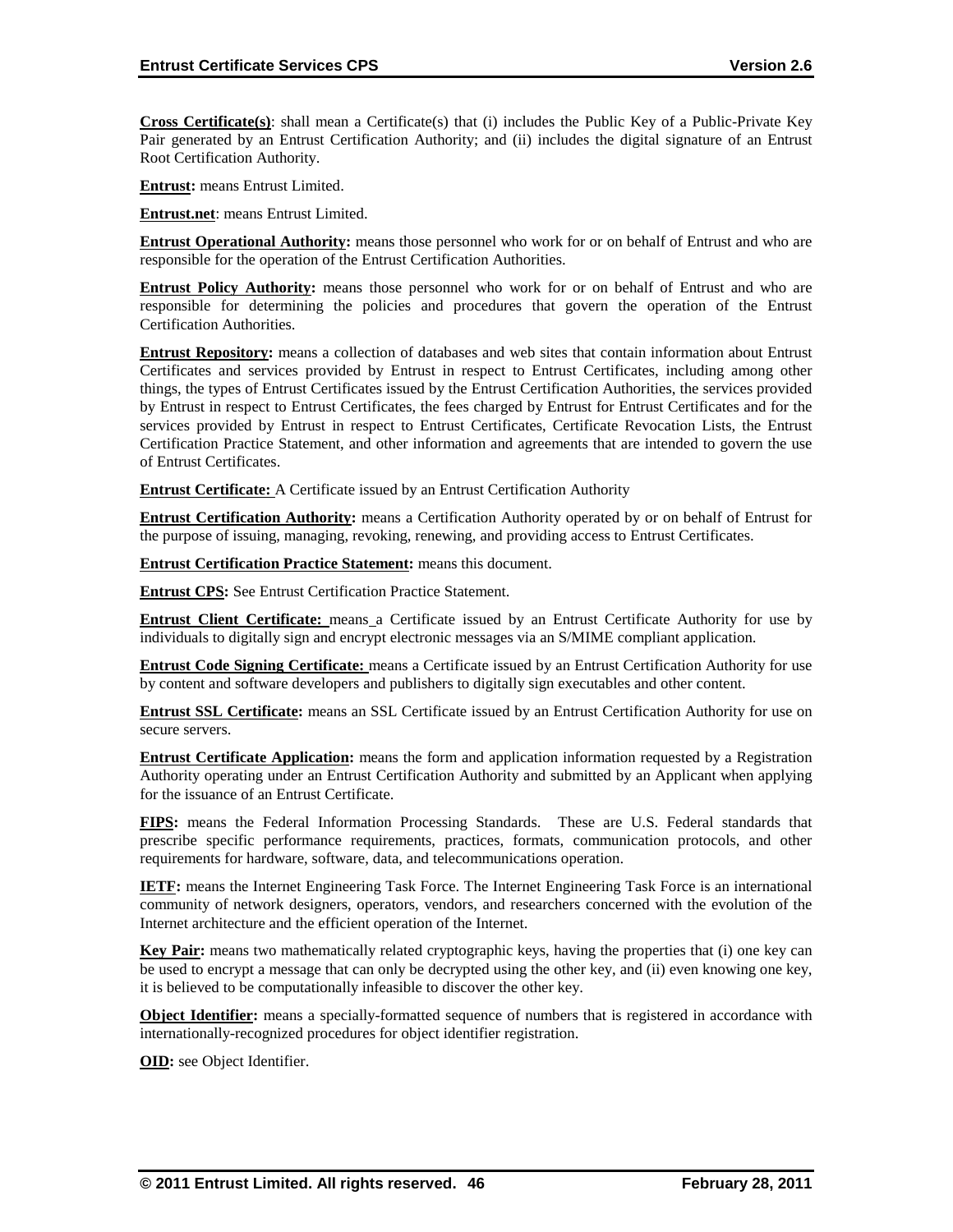**Operational Period:** means, with respect to a Certificate, the period of its validity. The Operational Period would typically begin on the date the Certificate is issued (or such later date as specified in the Certificate), and ends on the date and time it expires as noted in the Certificate or earlier if the Certificate is Revoked.

**PKIX:** means an IETF Working Group developing technical specifications for PKI components based on X.509 Version 3 Certificates.

**Private Key:** means the key of a Key Pair used to decrypt an encrypted message. This key must be kept secret.

**Public Key:** means the key of a Key Pair used to encrypt a message. The Public Key can be made freely available to anyone who may want to send encrypted messages to the holder of the Private Key of the Key Pair. The Public Key is usually made publicly available in a Certificate issued by a Certification Authority and is often obtained by accessing a repository or database. A Public Key is used to encrypt a message that can only be decrypted by the holder of the corresponding Private Key.

**RA:** see Registration Authority.

**Registration Authority:** means an entity that performs two functions: (1) the receipt of information from a Subject to be named in an Entrust Certificate, and (2) the performance of limited verification of information provided by the Subject following the procedures prescribed by the Entrust Certification Authorities. In the event that the information provided by a Subject satisfies the criteria defined by the Entrust Certification Authorities, a Registration Authority may send a request to a Entrust Certification Authority requesting that the Entrust Certification Authority generate, digitally sign, and issue a Entrust Certificate containing the information verified by the Registration Authority.

**Relying Party:** means a person, entity, or organization that relies on or uses an Entrust Certificate and/or any other information provided in a Repository under an Entrust Certification Authority to obtain and confirm the Public Key and identity of a Subscriber. For avoidance of doubt, an ASV is not a "Relying Party" when software distributed by such ASV merely displays information regarding a certificate.

**Relying Party Agreement:** means the agreement between a Relying and Entrust or between a Relying Party and an independent third-party Registration Authority or Reseller under an Entrust Certification Authority in respect to the provision and use of certain information and services in respect to Entrust Certificates.

**Repository:** means a collection of databases and web sites that contain information about Certificates issued by a Certification Authority including among other things, the types of Certificates and services provided by the Certification Authority, fees for the Certificates and services provided by the Certification Authority, Certificate Revocation Lists, descriptions of the practices and procedures of the Certification Authority, and other information and agreements that are intended to govern the use of Certificates issued by the Certification Authority.

**Resellers:** means any person, entity, or organization that has been granted by Entrust or a Registration Authority operating under an Entrust Certification Authority the right to license the right to use Entrust Certificates.

**Revoke or Revocation:** means, with respect to a Certificate, to prematurely end the Operational Period of that Certificate from a specified time forward.

**Subject:** means a person, entity, or organization whose Public Key is contained in a Certificate.

**Subscriber:** means a person, entity, or organization that has applied for and has been issued an Entrust Certificate.

**Subscription Agreement:** means the agreement between a Subscriber and Entrust or between a Subscriber and an independent third-party Registration Authority or Reseller under an Entrust Certification Authority in respect to the issuance, management, and provision of access to an Entrust Certificate and the provision of other services in respect to such Entrust Certificate.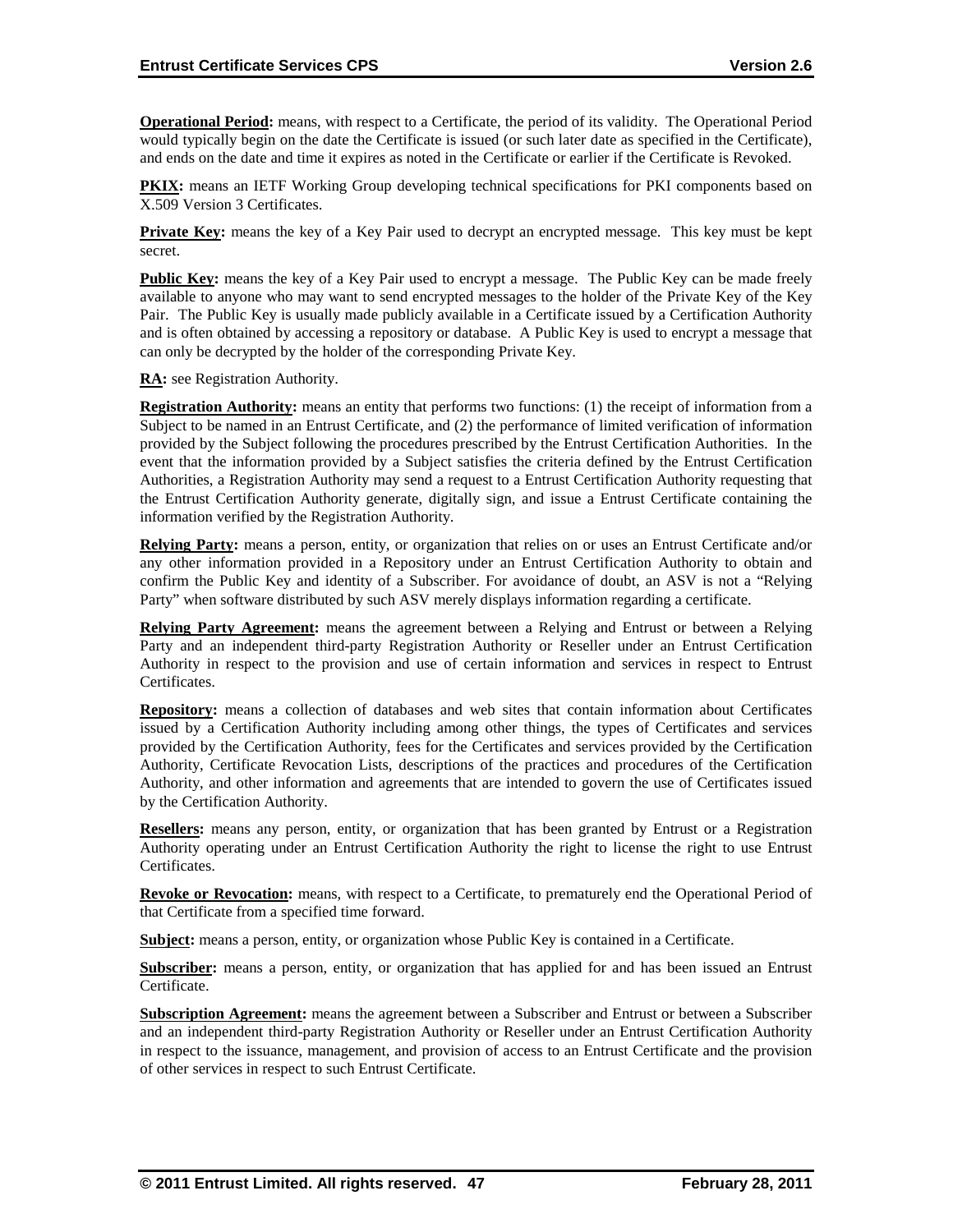# **Appendix A – Certificate Profiles**

|  |  |  | <b>Root Certificate: Entrust.net Secure Server Certification Authority</b> |
|--|--|--|----------------------------------------------------------------------------|
|--|--|--|----------------------------------------------------------------------------|

| Field                  |                 | <b>Value</b>                                                |
|------------------------|-----------------|-------------------------------------------------------------|
| <b>Attributes</b>      |                 |                                                             |
| Version                |                 | V <sub>3</sub>                                              |
| Serial Number          |                 | 37 4a d2 43                                                 |
| Signature Algorithm    |                 | sha-1 WithRSAEncryption {1.2.840.113549.1.1.5}              |
| <b>Issuer DN</b>       |                 | $CN =$ Entrust.net Secure Server Certification Authority    |
|                        |                 | $OU = (c)$ 1999 Entrust.net Limited                         |
|                        |                 | $OU = www.entrust.net/CPS incorp. by ref. (limits liab.)$   |
|                        |                 | $Q =$ Entrust.net                                           |
|                        |                 | $C = US$                                                    |
| <b>Validity Period</b> |                 | Valid from: May 25, 1999                                    |
|                        |                 | Valid to: May 25, 2019                                      |
| Subject DN             |                 | $CN =$ Entrust.net Secure Server Certification Authority    |
|                        |                 | $OU = (c)$ 1999 Entrust.net Limited                         |
|                        |                 | $OU = www.entrust.net/CPS incorp. by ref. (limits liab.)$   |
|                        |                 | $Q =$ Entrust.net                                           |
|                        |                 | $C = US$                                                    |
| Subject Public Key     |                 | 1024-bit RSA key modulus                                    |
| Info                   |                 | rsaEncryption {1.2.840.113549.1.1.1}                        |
| <b>Extension</b>       | <b>Critical</b> |                                                             |
| Authority Key          | N <sub>0</sub>  | KeyID=f0 17 62 13 55 3d b3 ff 0a 00 6b fb 50 84 97 f3 ed 62 |
| Identifier             |                 | $d0$ 1a                                                     |
| Subject Key Identifier | No              | f0 17 62 13 55 3d b3 ff 0a 00 6b fb 50 84 97 f3 ed 62 d0 1a |
| Thumbprint (SHA1)      |                 | 99 a6 9b e6 1a fe 88 6b 4d 2b 82 00 7c b8 54 fc 31 7e 15 39 |
|                        |                 |                                                             |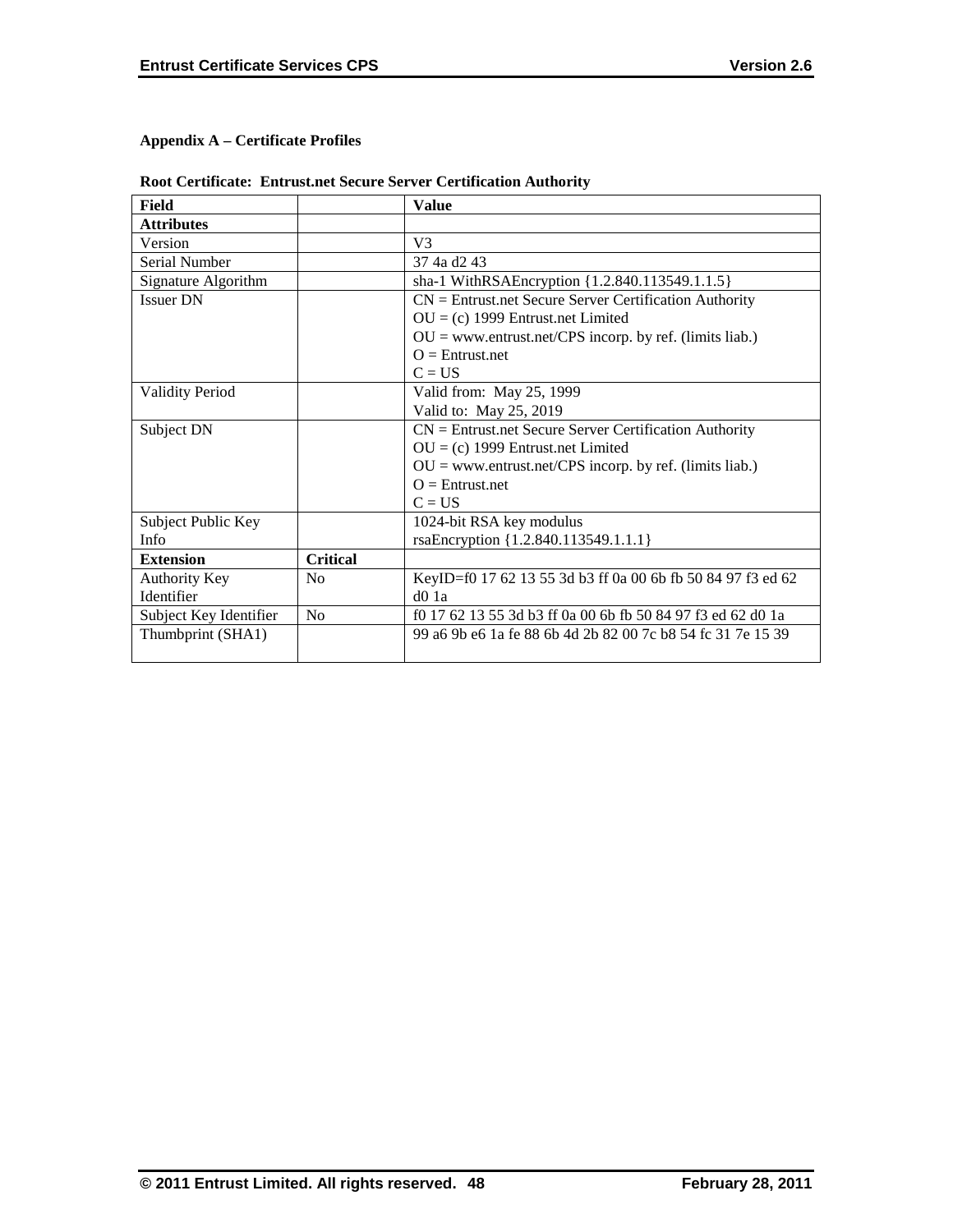| Field                  |                 | <b>Value</b>                                                   |
|------------------------|-----------------|----------------------------------------------------------------|
| <b>Attributes</b>      |                 |                                                                |
| Version                |                 | V <sub>3</sub>                                                 |
| Serial Number          |                 | 38 63 b9 66                                                    |
| Signature Algorithm    |                 | sha-1 WithRSAEncryption {1.2.840.113549.1.1.5}                 |
| <b>Issuer DN</b>       |                 | $CN =$ Entrust.net Certification Authority (2048)              |
|                        |                 | $OU = (c)$ 1999 Entrust.net Limited                            |
|                        |                 | $OU = www.entrust.net/CPS_2048 incorp. by ref. (limits liab.)$ |
|                        |                 | $Q =$ Entrust.net                                              |
| <b>Validity Period</b> |                 | Valid from: December 24, 1999                                  |
|                        |                 | Valid to: December 24, 2019                                    |
| Subject DN             |                 | $CN =$ Entrust.net Certification Authority (2048)              |
|                        |                 | $OU = (c)$ 1999 Entrust.net Limited                            |
|                        |                 | $OU = www.entrust.net/CPS_2048 incorp. by ref. (limits liab.)$ |
|                        |                 | $Q =$ Entrust.net                                              |
| Subject Public Key     |                 | 2048-bit RSA key modulus                                       |
| Info                   |                 | rsaEncryption {1.2.840.113549.1.1.1}                           |
| <b>Extension</b>       | <b>Critical</b> |                                                                |
| Authority Key          | N <sub>0</sub>  | KeyID=55 e4 81 d1 11 80 be d8 89 b9 08 a3 31 f9 a1 24 09 16    |
| Identifier             |                 | b970                                                           |
| Subject Key Identifier | No              | 55 e4 81 d1 11 80 be d8 89 b9 08 a3 31 f9 a1 24 09 16 b9 70    |
| Thumbprint (SHA1)      |                 | 80 1d 62 d0 7b 44 9d 5c 5c 03 5c 98 ea 61 fa 44 3c 2a 58 fe    |
|                        |                 |                                                                |

**Root Certificate: Entrust.net Certification Authority (2048)**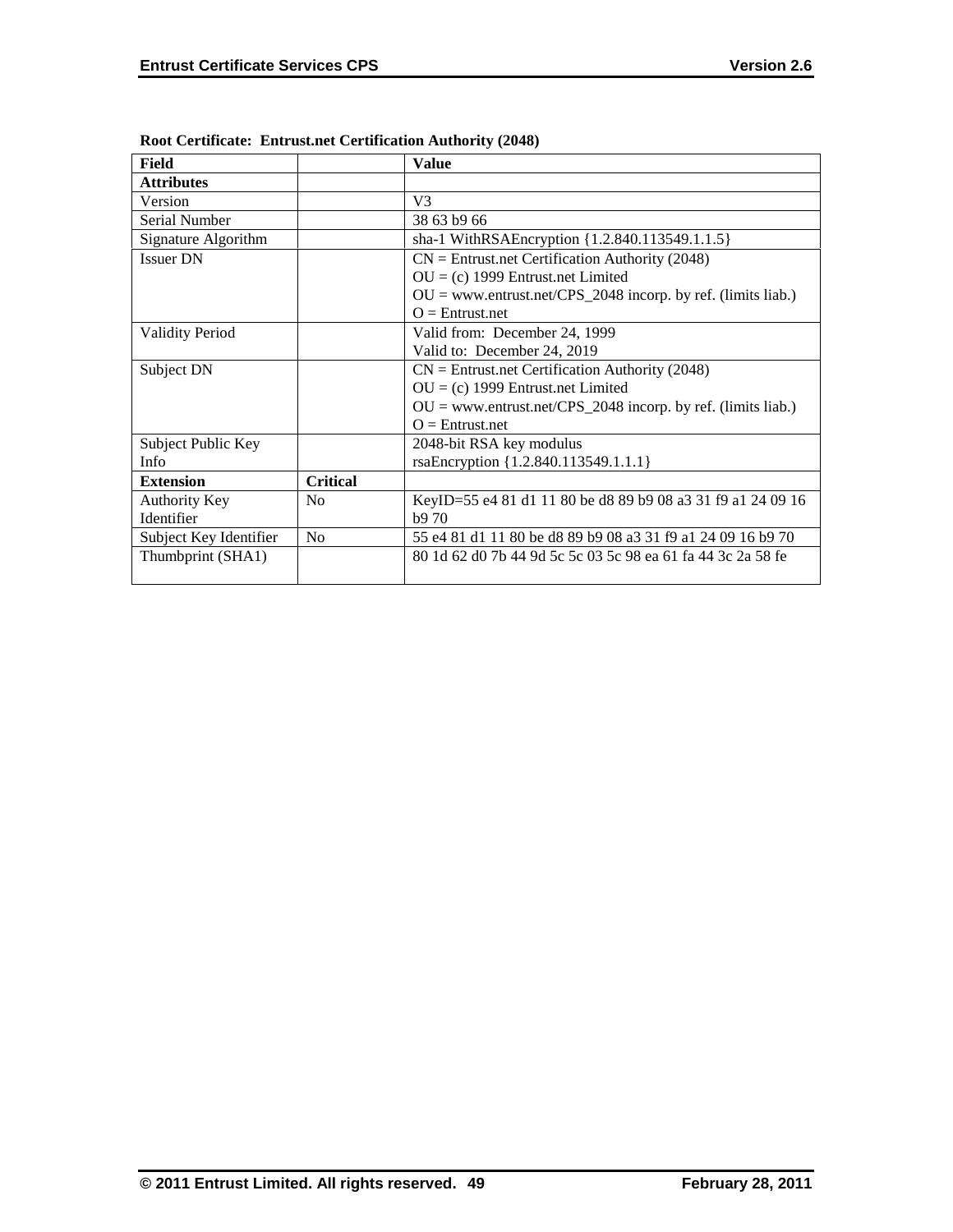| Field                       |                 | <b>Value</b>                                                   |
|-----------------------------|-----------------|----------------------------------------------------------------|
| <b>Attributes</b>           |                 |                                                                |
| Version                     |                 | V <sub>3</sub>                                                 |
| Serial Number               |                 | 38 63 de f8                                                    |
| Signature Algorithm         |                 | sha-1 WithRSAEncryption {1.2.840.113549.1.1.5}                 |
| <b>Issuer DN</b>            |                 | $CN =$ Entrust.net Certification Authority (2048)              |
|                             |                 | $OU = (c)$ 1999 Entrust.net Limited                            |
|                             |                 | $OU = www.entrust.net/CPS_2048 incorp. by ref. (limits liab.)$ |
|                             |                 | $O =$ Entrust.net                                              |
| <b>Validity Period</b>      |                 | Valid from: December 24, 1999                                  |
|                             |                 | Valid to: July 24, 2029                                        |
| Subject DN                  |                 | $CN =$ Entrust.net Certification Authority (2048)              |
|                             |                 | $OU = (c)$ 1999 Entrust.net Limited                            |
|                             |                 | $OU = www.entrust.net/CPS_2048 incorp. by ref. (limits liab.)$ |
|                             |                 | $O =$ Entrust.net                                              |
| Subject Public Key          |                 | 2048-bit RSA key modulus                                       |
| Info                        |                 | rsaEncryption {1.2.840.113549.1.1.1}                           |
| <b>Extension</b>            | <b>Critical</b> |                                                                |
| Authority Key               |                 | Not present                                                    |
| Identifier                  |                 |                                                                |
| Subject Key Identifier      | No              | 55 e4 81 d1 11 80 be d8 89 b9 08 a3 31 f9 a1 24 09 16 b9 70    |
| Key Usage                   | Yes             | Certificate Signing, CRL Signing                               |
| <b>Certificate Policies</b> |                 | Not present                                                    |
| <b>Basic Constraints</b>    |                 | Subject Type=CA                                                |
|                             |                 | Path Length Constraint=None                                    |
| <b>CRL</b> Distribution     |                 | Not present                                                    |
| Points                      |                 |                                                                |
| Thumbprint (SHA1)           |                 | 50 30 06 09 1d 97 d4 f5 ae 39 f7 cb e7 92 7d 7d 65 2d 34 31    |

**Root Certificate: Entrust.net Certification Authority (2048) - (Updated)**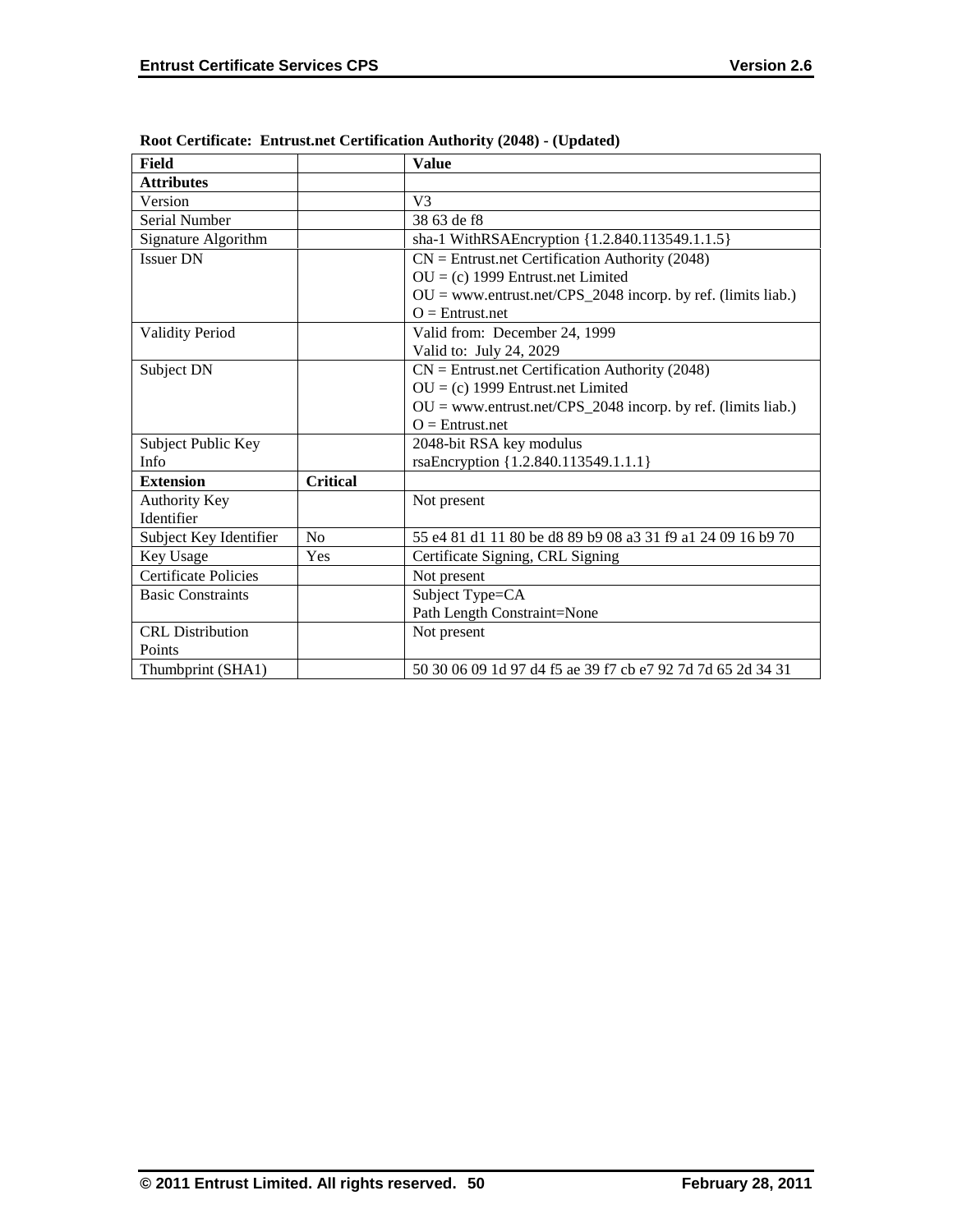| Field                    |                 | <b>Value</b>                                                |
|--------------------------|-----------------|-------------------------------------------------------------|
| <b>Attributes</b>        |                 |                                                             |
| Version                  |                 | V <sub>3</sub>                                              |
| Serial Number            |                 | 4a 53 8c 28                                                 |
| Signature Algorithm      |                 | sha-256 WithRSAEncryption {1.2.840.113549.1.1.5}            |
| <b>Issuer DN</b>         |                 | $CN =$ Entrust Root Certification Authority - G2            |
|                          |                 | $OU = (c) 2009$ Entrust, Inc. - for authorized use only     |
|                          |                 | $OU = See$ www.entrust.net/legal-terms                      |
|                          |                 | $O =$ Entrust, Inc.                                         |
|                          |                 | $C = US$                                                    |
| <b>Validity Period</b>   |                 | Valid from: July 7, 2009                                    |
|                          |                 | Valid to: December 7, 2030                                  |
| Subject DN               |                 | $CN =$ Entrust Root Certification Authority - G2            |
|                          |                 | $OU = (c) 2009$ Entrust, Inc. - for authorized use only     |
|                          |                 | $OU = See$ www.entrust.net/legal-terms                      |
|                          |                 | $O =$ Entrust, Inc.                                         |
|                          |                 | $C = US$                                                    |
| Subject Public Key Info  |                 | 2048-bit RSA key modulus                                    |
|                          |                 | rsaEncryption {1.2.840.113549.1.1.1}                        |
| <b>Extension</b>         | <b>Critical</b> |                                                             |
| <b>Authority Key</b>     |                 | Not present                                                 |
| Identifier               |                 |                                                             |
| Subject Key Identifier   | N <sub>o</sub>  | 6a 72 26 7a d0 1e ef 7d e7 3b 69 51 d4 6c 8d 9f 90 12 66 ab |
| Key Usage                | Yes             | Certificate Signing, CRL Signing                            |
| <b>Basic Constraints</b> | Yes             | Subject Type=CA                                             |
|                          |                 | Path Length Constraint=None                                 |
| <b>CRL</b> Distribution  |                 | Not present                                                 |
| Points                   |                 |                                                             |
| Thumbprint (SHA1)        |                 | 8c f4 27 fd 79 0c 3a d1 66 06 8d e8 1e 57 ef bb 93 22 72 d4 |

**Root Certificate: Entrust Root Certification Authority – G2**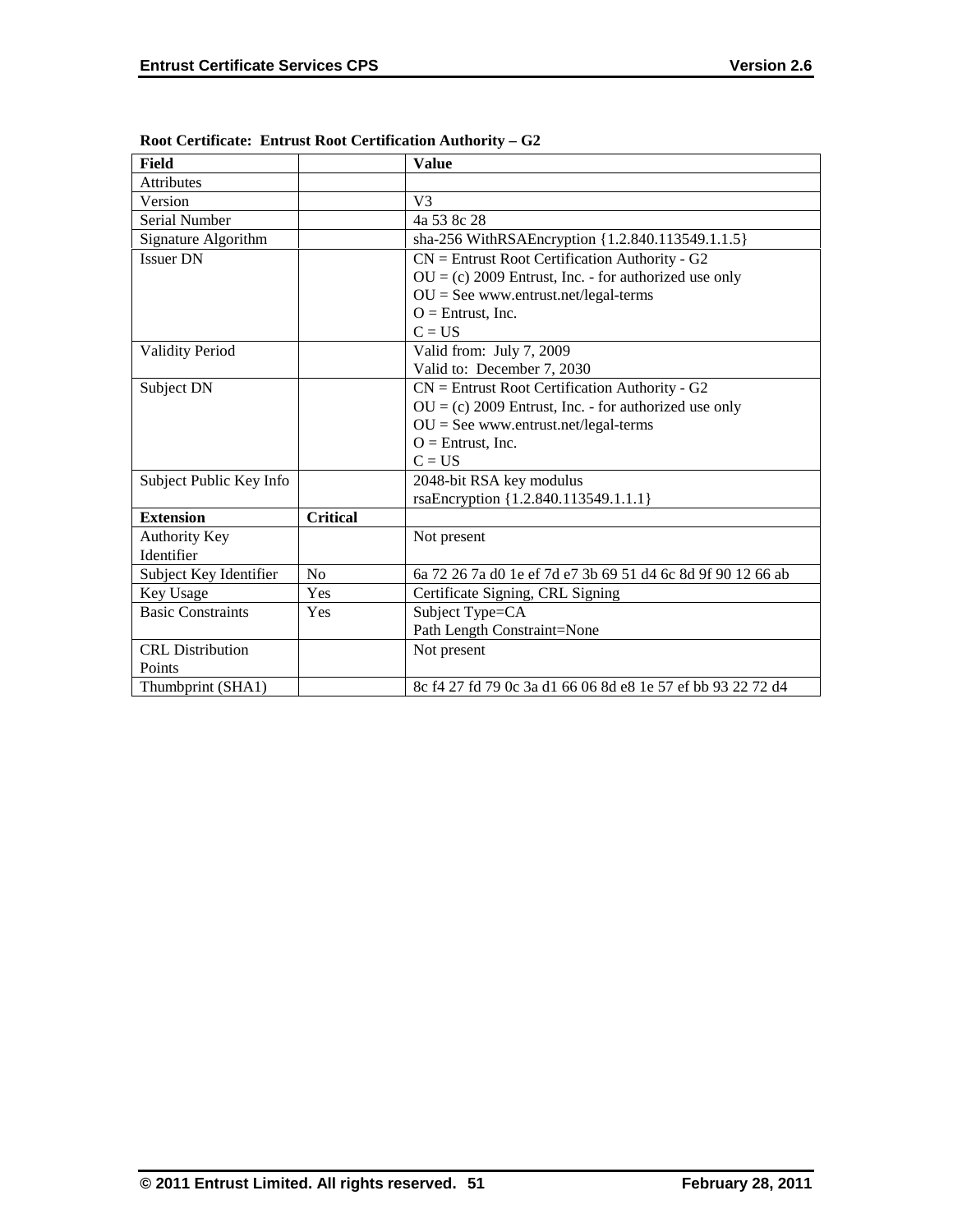| <b>Field</b>                |                 | <b>Value</b>                                                |
|-----------------------------|-----------------|-------------------------------------------------------------|
| <b>Attributes</b>           |                 |                                                             |
| Version                     |                 | V <sub>3</sub>                                              |
| Serial Number               |                 | Unique number to PKI domain                                 |
| Signature Algorithm         |                 | sha-1 WithRSAEncryption {1.2.840.113549.1.1.5}              |
| <b>Issuer DN</b>            |                 | Unique X.500 CA DN                                          |
| <b>Validity Period</b>      |                 | No later than 2030                                          |
|                             |                 | notBefore and notAfter are specified                        |
| Subject DN                  |                 | Unique X.500 CA DN                                          |
| Subject Public Key          |                 | 2048-bit RSA key modulus                                    |
| Info                        |                 | rsaEncryption {1.2.840.113549.1.1.1}                        |
| <b>Extension</b>            | <b>Critical</b> |                                                             |
| Authority Key               | No              | Contains 20 byte SHA-1 hash of the Root CA Public Key       |
| Identifier                  |                 |                                                             |
| Subject Key Identifier      | No              | Contains 20 byte SHA-1 hash of the subjectPublicKey in this |
|                             |                 | certificate                                                 |
| Key Usage                   | Yes             | Certificate Signing, CRL Signing                            |
| <b>Extended Key Usage</b>   | No              | As applicable from the following:                           |
|                             |                 | None present                                                |
|                             |                 | Server Authentication (1.3.6.1.5.5.7.3.1)                   |
|                             |                 | Client Authentication (1.3.6.1.5.5.7.3.2)                   |
|                             |                 | Code Signing (1.3.6.1.5.5.7.3.3)                            |
|                             |                 | Secure Email (1.3.6.1.5.5.7.3.4)                            |
| <b>Certificate Policies</b> | No              | Policy Identifier = All Issuance Policies                   |
| (optional)                  |                 | uri: set as applicable                                      |
| <b>Basic Constraints</b>    | Yes             | Subject Type = $CA$                                         |
|                             |                 | Path Length Constraint $=$ value set as required            |
| Authority Information       | No              | Access Method = On-line Certificate Status Protocol         |
| Access (optional)           |                 | (1.3.6.1.5.5.7.48.1)                                        |
|                             |                 | accessLocation=http://ocsp.entrust.net                      |
| <b>CRL</b> Distribution     | No              | http://crl.entrust.net/server1.crl or                       |
| Points                      |                 | http://crl.entrust.net/2048ca.crl                           |

# **Subordinate CA Certificate**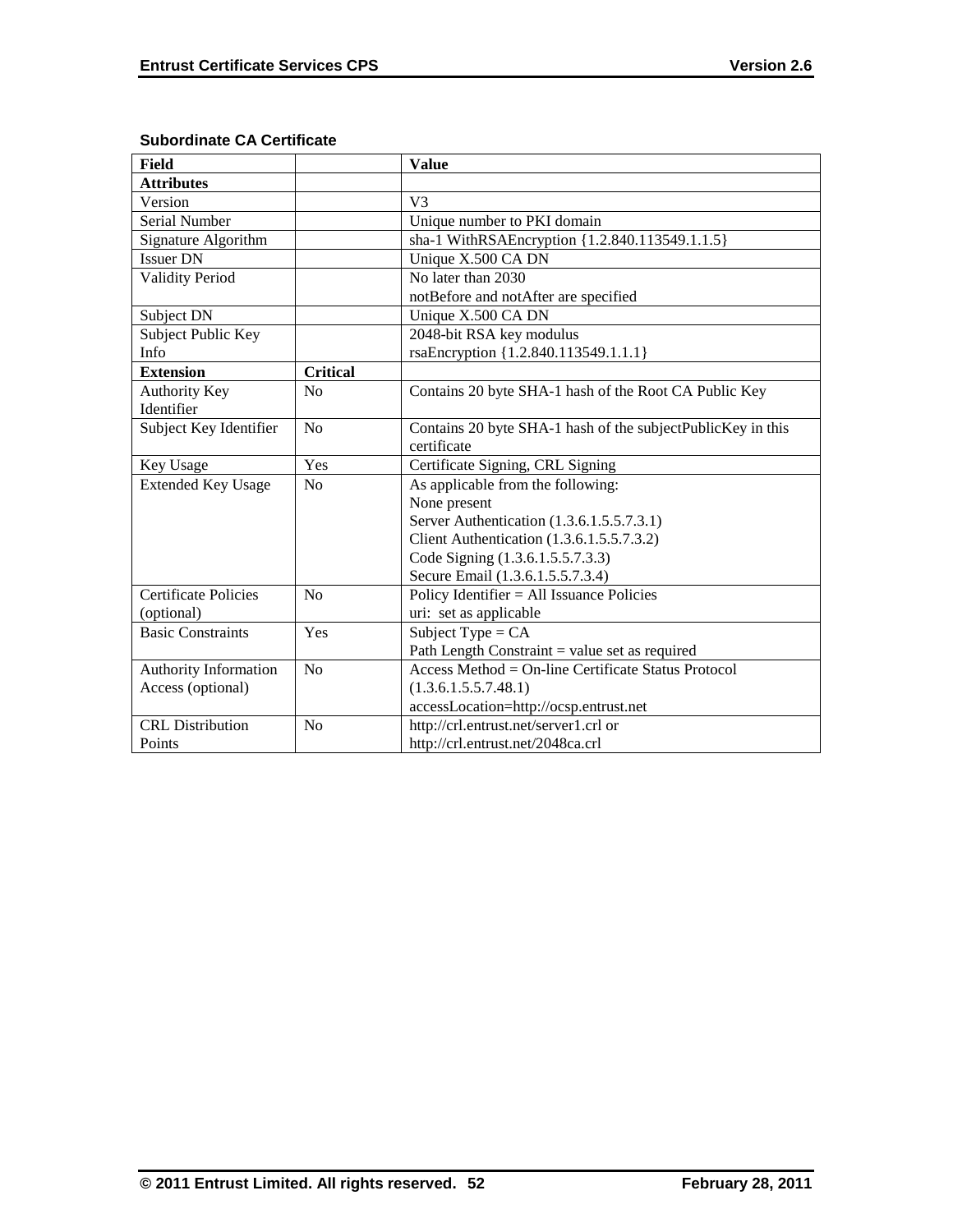# **SSL End Entity Certificate**

| <b>Field</b>                |                 | <b>Value</b>                                                             |
|-----------------------------|-----------------|--------------------------------------------------------------------------|
| <b>Attributes</b>           |                 |                                                                          |
| Version                     |                 | V <sub>3</sub>                                                           |
| Serial Number               |                 | Unique number to PKI domain                                              |
| <b>Issuer Signature</b>     |                 | sha-1 WithRSAEncryption {1.2.840.113549.1.1.5}                           |
| Algorithm                   |                 |                                                                          |
| <b>Issuer DN</b>            |                 | Unique X.500 CA DN                                                       |
| <b>Validity Period</b>      |                 | No greater than 5 years                                                  |
|                             |                 | notBefore and notAfter are specified                                     |
| Subject DN                  |                 | $CN = <$ DNS name of secure server>                                      |
|                             |                 | $OU = corganization unit of subscripter > (optional)$                    |
|                             |                 | $Q = \text{full legal name of subscriber}$                               |
|                             |                 | $L =$ <locality of="" subscriber=""> (optional)</locality>               |
|                             |                 | $S = \text{state}$ or province of subscriber $\text{in}$ (if applicable) |
|                             |                 | $C = \langle$ country of subscriber>                                     |
| Subject Public Key          |                 | Minimum 1024-bit RSA key modulus                                         |
| Info                        |                 | rsaEncryption {1.2.840.113549.1.1.1}                                     |
| <b>Extension</b>            | <b>Critical</b> |                                                                          |
| <b>Authority Key</b>        | N <sub>0</sub>  | Contains 20 byte SHA-1 hash of the CA Public Key                         |
| Identifier                  |                 |                                                                          |
| Subject Key Identifier      | N <sub>o</sub>  | Contains 20 byte SHA-1 hash of the subjectPublicKey in this              |
|                             |                 | certificate                                                              |
| Subject Alternative         | No              | DNS name(s) of secure server.                                            |
| Name                        |                 |                                                                          |
| Key Usage                   | No              | Digital Signature, Key Encipherment                                      |
| <b>Extended Key Usage</b>   | N <sub>0</sub>  | Server Authentication (1.3.6.1.5.5.7.3.1)                                |
|                             |                 | Client Authentication (1.3.6.1.5.5.7.3.2) - optional                     |
| <b>Certificate Policies</b> | N <sub>0</sub>  | [1] Certificate Policy:                                                  |
|                             |                 | Policy Identifier=1.2.840.113533.7.75.2                                  |
|                             |                 | or 2.16.840.1.114028.10.1.5                                              |
|                             |                 | [1,1] Policy Qualifier Info:                                             |
|                             |                 | Policy Qualifier Id=CPS                                                  |
|                             |                 | Qualifier:                                                               |
|                             |                 | http://www.entrust.net/rpa                                               |
| <b>Basic Constraints</b>    | N <sub>0</sub>  | Subject Type = End Entity                                                |
|                             |                 | Path Length Constraint = None                                            |
| Authority Information       | N <sub>o</sub>  | Access Method = On-line Certificate Status Protocol                      |
| Access (optional)           |                 | (1.3.6.1.5.5.7.48.1)                                                     |
|                             |                 | accessLocation: http://ocsp.entrust.net                                  |
|                             |                 | Access Method = Certification Authority Issuer                           |
|                             |                 | (1.3.6.1.5.5.7.48.2)                                                     |
|                             |                 | accessLocation: http://aia.entrust.net/2048-11b.cer                      |
| <b>CRL</b> Distribution     | N <sub>o</sub>  | http://crl.entrust.net/server1.crl                                       |
| Points                      |                 | or http://crl.entrust.net/level1b.crl                                    |
|                             |                 | or http://crl.entrust.net/level1c.crl                                    |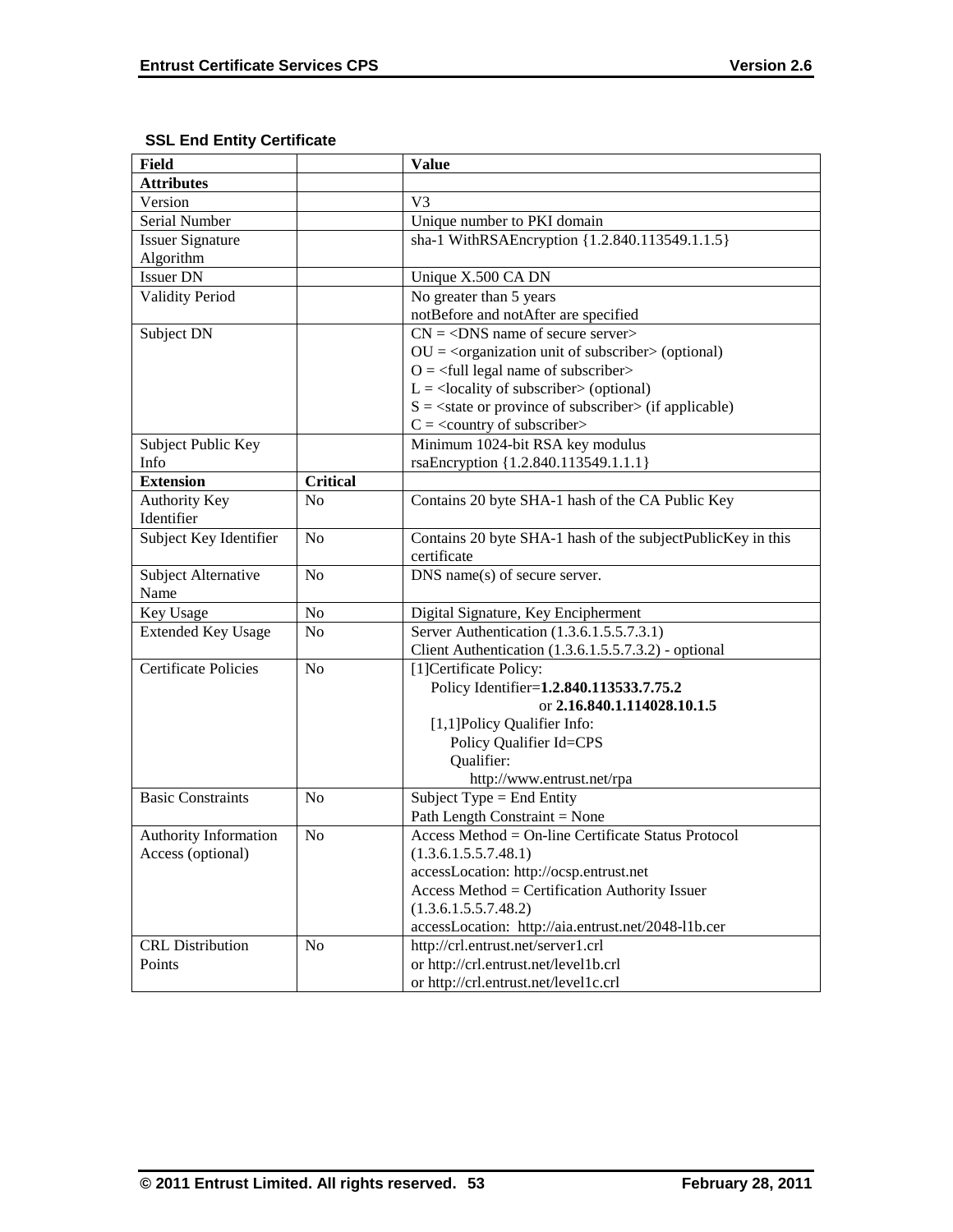| <b>Field</b>                |                 | <b>Value</b>                                                 |
|-----------------------------|-----------------|--------------------------------------------------------------|
| <b>Attributes</b>           |                 |                                                              |
| Version                     |                 | V <sub>3</sub>                                               |
| Serial Number               |                 | Unique number to PKI domain                                  |
| <b>Issuer Signature</b>     |                 | sha-1 WithRSAEncryption {1.2.840.113549.1.1.5}               |
| Algorithm                   |                 |                                                              |
| <b>Issuer DN</b>            |                 | Unique X.500 CA DN                                           |
| <b>Validity Period</b>      |                 | No greater than 5 years                                      |
|                             |                 | notBefore and notAfter are specified                         |
| Subject DN                  |                 | $CN =$ < full legal name of subscriber >                     |
|                             |                 | $OU = coganization unit of subscripter > (optional)$         |
|                             |                 | $Q = \text{full legal name of subscriber}$                   |
|                             |                 | $L =$ <locality of="" subscriber=""> (optional)</locality>   |
|                             |                 | $S = \text{state}$ or province of subscriber (if applicable) |
|                             |                 | $C = \langle$ country of subscriber>                         |
| Subject Public Key          |                 | Minimum 2048-bit RSA key modulus                             |
| Info                        |                 | rsaEncryption {1.2.840.113549.1.1.1}                         |
| <b>Extension</b>            | <b>Critical</b> |                                                              |
| <b>Authority Key</b>        | No              | Contains 20 byte SHA-1 hash of the CA Public Key             |
| Identifier                  |                 |                                                              |
| Subject Key Identifier      | N <sub>o</sub>  | Contains 20 byte SHA-1 hash of the subjectPublicKey in this  |
|                             |                 | certificate                                                  |
| Key Usage                   | Yes             | Digital Signature                                            |
| <b>Extended Key Usage</b>   | N <sub>0</sub>  | Code Signing (1.3.6.1.5.5.7.3.3)                             |
|                             |                 | Kernel Mode (1.3.6.1.4.1.311.61.1.1) (optional)              |
| <b>Certificate Policies</b> | N <sub>o</sub>  | [1] Certificate Policy:                                      |
|                             |                 | Policy Identifier= 2.16.840.1.114028.10.1.3                  |
|                             |                 | [1,1] Policy Qualifier Info:                                 |
|                             |                 | Policy Qualifier Id=CPS                                      |
|                             |                 | Qualifier:                                                   |
|                             |                 | http://www.entrust.net/rpa                                   |
| <b>Basic Constraints</b>    | No              | Subject Type = End Entity                                    |
|                             |                 | Path Length Constraint = None                                |
| Authority Information       |                 | Access Method = On-line Certificate Status Protocol          |
| Access (optional)           |                 | (1.3.6.1.5.5.7.48.1)                                         |
|                             |                 | accessLocation: http://ocsp.entrust.net                      |
|                             |                 | Access Method = Certification Authority Issuer               |
|                             |                 | (1.3.6.1.5.5.7.48.2)                                         |
|                             |                 | accessLocation: http://aia.entrust.net/2048-11d.cer          |
| <b>CRL</b> Distribution     | N <sub>o</sub>  | http://crl.entrust.net/level1d.crl                           |
| Points                      |                 |                                                              |

# **Code Signing End Entity Certificate**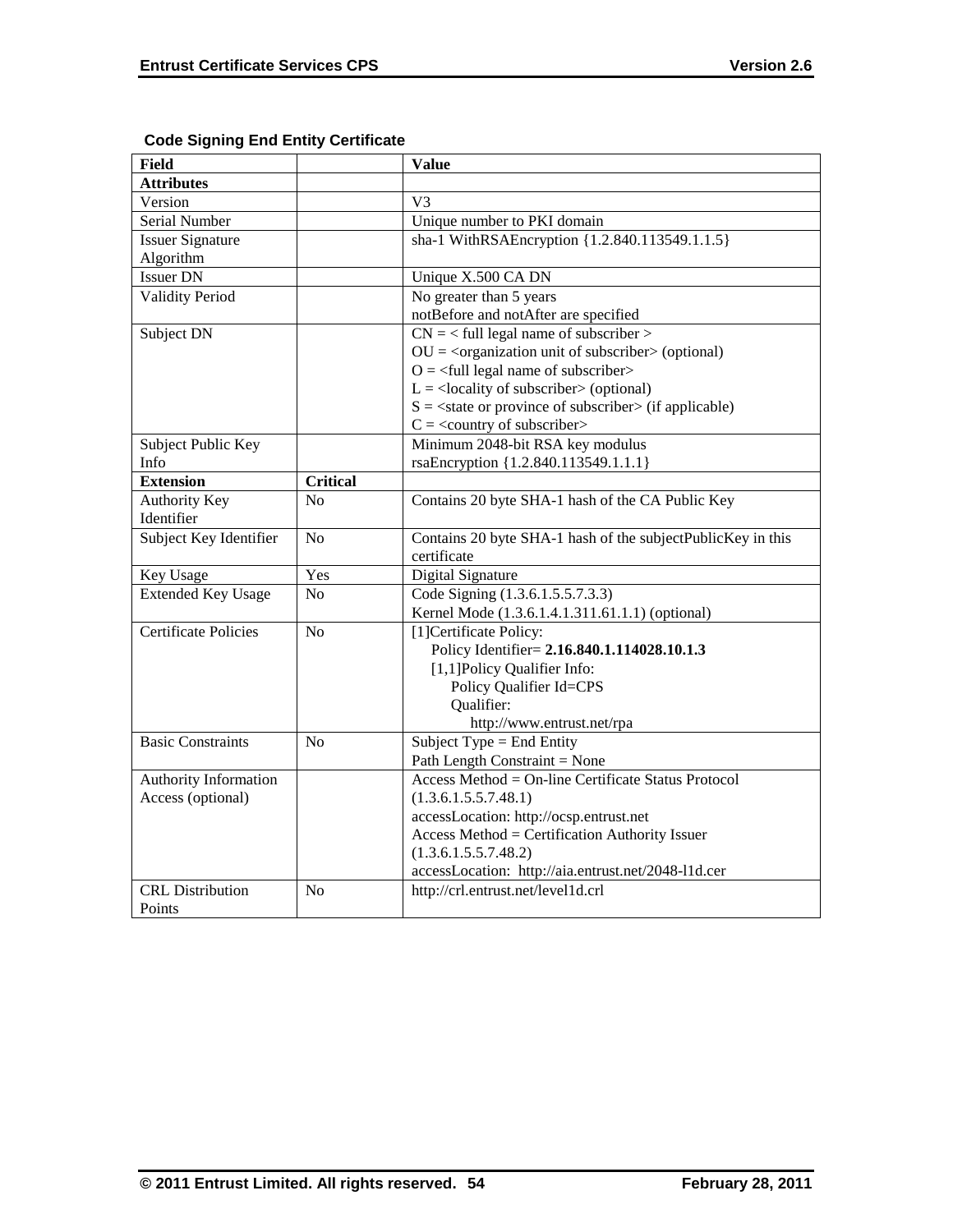| <b>Field</b>                |                 | <b>Value</b>                                                |
|-----------------------------|-----------------|-------------------------------------------------------------|
| <b>Attributes</b>           |                 |                                                             |
| Version                     |                 | V <sub>3</sub>                                              |
| Serial Number               |                 | Unique number to PKI domain                                 |
| <b>Issuer Signature</b>     |                 | sha-1 WithRSAEncryption {1.2.840.113549.1.1.5}              |
| Algorithm                   |                 |                                                             |
| <b>Issuer DN</b>            |                 | Unique X.500 CA DN                                          |
| <b>Validity Period</b>      |                 | Not greater than 5 years                                    |
|                             |                 | notBefore and notAfter are specified                        |
| Subject DN                  |                 | $E = \langle RFC822 \text{ email address} \rangle$          |
|                             |                 | $CN =  email address>$                                      |
|                             |                 | $OU = Persona Not Validated >$                              |
|                             |                 | $OU = \leq$ Entrust Class 1 Identity Certification Service> |
| Subject Public Key          |                 | Minimum 2048-bit RSA key modulus                            |
| Info                        |                 | rsaEncryption {1.2.840.113549.1.1.1}                        |
| <b>Extension</b>            | <b>Critical</b> |                                                             |
| <b>Authority Key</b>        | No              | Contains 20 byte SHA-1 hash of the CA Public Key            |
| Identifier                  |                 |                                                             |
| Subject Key Identifier      | N <sub>o</sub>  | Contains 20 byte SHA-1 hash of the subjectPublicKey in this |
|                             |                 | certificate                                                 |
| Subject Alternative         |                 | <rfc822 address="" email=""></rfc822>                       |
| Name                        |                 |                                                             |
| Key Usage                   | Yes             | Digital Signature, Key Encipherment                         |
| <b>Extended Key Usage</b>   | N <sub>o</sub>  | Client Authentication (1.3.6.1.5.5.7.3.2)                   |
|                             |                 | Secure Email (1.3.6.1.5.5.7.3.4)                            |
| <b>Certificate Policies</b> | No              | [1] Certificate Policy:                                     |
|                             |                 | Policy Identifier= 2.16.840.1.114028.10.1.4.1               |
|                             |                 | [1,1] Policy Qualifier Info:                                |
|                             |                 | Policy Qualifier Id=CPS                                     |
|                             |                 | Qualifier:                                                  |
|                             |                 | http://www.entrust.net/rpa                                  |
| <b>Basic Constraints</b>    | N <sub>o</sub>  | Subject Type = End Entity, Path Length Constraint = None    |
| Authority Information       |                 | Access Method = On-line Certificate Status Protocol<br>1.   |
| Access                      |                 | (1.3.6.1.5.5.7.48.1)                                        |
|                             |                 | Alternative Name: URL=http://ocsp.entrust.net               |
|                             |                 | Access Method=Certification Authority Issuer<br>2.          |
|                             |                 | (1.3.6.1.5.5.7.48.2)                                        |
|                             |                 | <b>Alternative Name:</b>                                    |
|                             |                 | URL=http://aia.entrust.net/2048class1.cer                   |
| <b>CRL</b> Distribution     | N <sub>0</sub>  | uri: http://crl.entrust.net/class1.crl                      |
| Points                      |                 |                                                             |

# **Client Class 1 End Entity Certificate**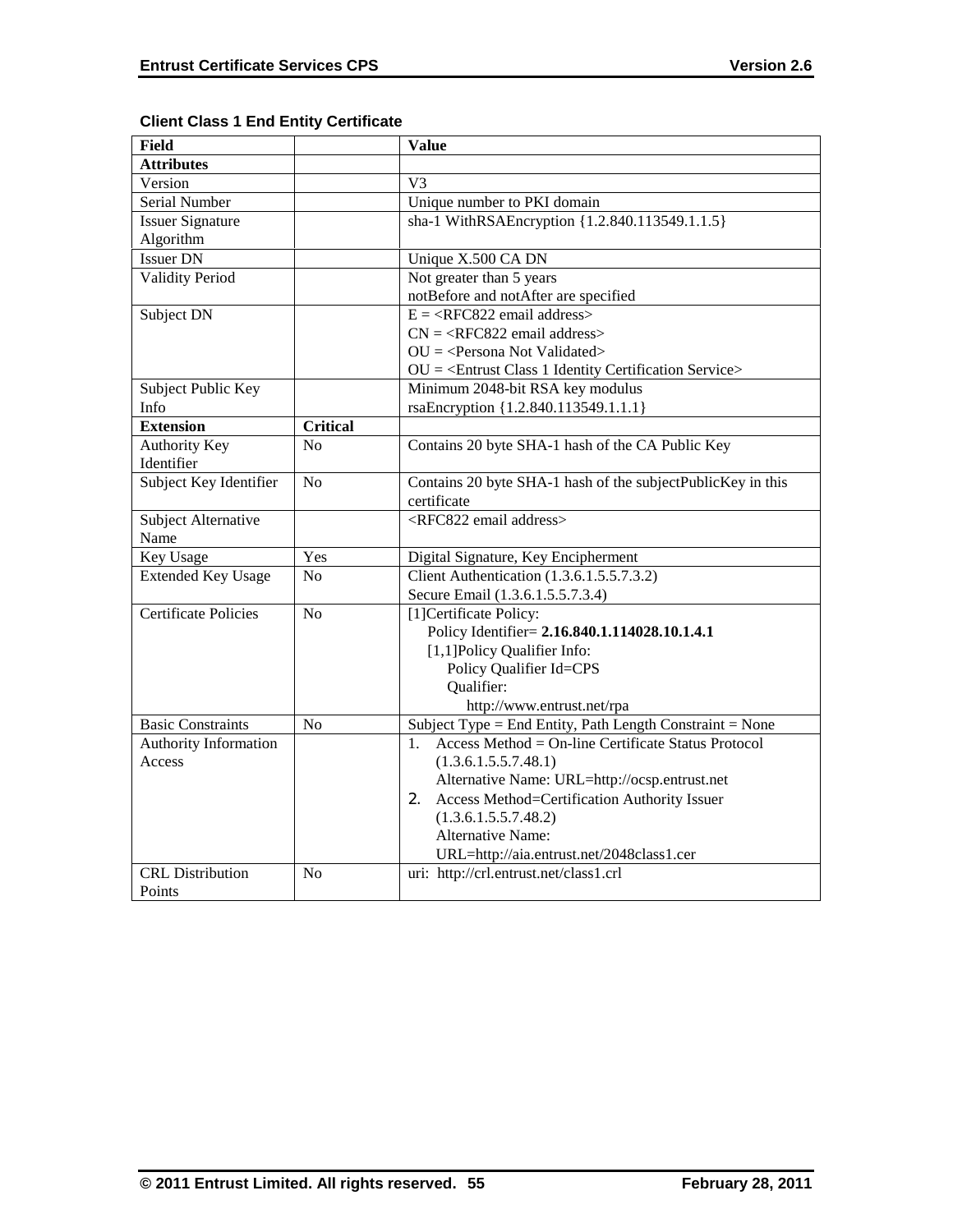| <b>Field</b>                |                 | <b>Value</b>                                                             |
|-----------------------------|-----------------|--------------------------------------------------------------------------|
| <b>Attributes</b>           |                 |                                                                          |
| Version                     |                 | V <sub>3</sub>                                                           |
| Serial Number               |                 | Unique number to PKI domain                                              |
| <b>Issuer Signature</b>     |                 | sha-1 WithRSAEncryption {1.2.840.113549.1.1.5}                           |
| Algorithm                   |                 |                                                                          |
| <b>Issuer DN</b>            |                 | Unique X.500 CA DN                                                       |
| <b>Validity Period</b>      |                 | Not greater than 5 years                                                 |
|                             |                 | notBefore and notAfter are specified                                     |
| Subject DN                  |                 | $E = \langle RFC822 \text{ email address} \rangle$                       |
|                             |                 | $CN =$ < individual name, organization name or role name >               |
|                             |                 | $OU = coganization unit of subscripter > (optional)$                     |
|                             |                 | $O = \text{full legal name of subscriber organization}$                  |
|                             |                 | $L =$ <locality of="" subscriber=""> (optional)</locality>               |
|                             |                 | $S = \text{state}$ or province of subscriber $\text{in}$ (if applicable) |
|                             |                 | $C =$ < country of subscriber>                                           |
| Subject Public Key          |                 | Minimum 2048-bit RSA key modulus                                         |
| Info                        |                 | rsaEncryption {1.2.840.113549.1.1.1}                                     |
| <b>Extension</b>            | <b>Critical</b> |                                                                          |
| Authority Key               | No              | Contains 20 byte SHA-1 hash of the CA Public Key                         |
| Identifier                  |                 |                                                                          |
| Subject Key Identifier      | No              | Contains 20 byte SHA-1 hash of the subjectPublicKey in this              |
|                             |                 | certificate                                                              |
| Subject Alternative         |                 | <rfc822 address="" email=""></rfc822>                                    |
| Name                        |                 |                                                                          |
| Key Usage                   | Yes             | Digital Signature                                                        |
|                             |                 | Key Encipherment                                                         |
|                             |                 | Data Encipherment (optional)                                             |
| <b>Extended Key Usage</b>   | No              | Client Authentication (1.3.6.1.5.5.7.3.2)                                |
|                             |                 | Secure Email (1.3.6.1.5.5.7.3.4)                                         |
| <b>Certificate Policies</b> | No              | [1] Certificate Policy:                                                  |
|                             |                 | Policy Identifier= 2.16.840.1.114028.10.1.4.2                            |
|                             |                 | [1,1] Policy Qualifier Info:                                             |
|                             |                 | Policy Qualifier Id=CPS                                                  |
|                             |                 | Qualifier:                                                               |
|                             |                 | http://www.entrust.net/rpa                                               |
| <b>Basic Constraints</b>    | N <sub>0</sub>  | Subject Type = End Entity, Path Length Constraint = None                 |
| Authority Information       |                 | 1.<br>Access Method = On-line Certificate Status Protocol                |
| Access                      |                 | (1.3.6.1.5.5.7.48.1)                                                     |
|                             |                 | Alternative Name: URL=http://ocsp.entrust.net                            |
|                             |                 | Access Method=Certification Authority Issuer<br>2.                       |
|                             |                 | (1.3.6.1.5.5.7.48.2)<br><b>Alternative Name:</b>                         |
|                             |                 |                                                                          |
|                             |                 | URL=http://aia.entrust.net/2048class2.cer                                |
| <b>CRL</b> Distribution     | N <sub>0</sub>  | uri: http://crl.entrust.net/class2ca.crl                                 |
| Points                      |                 |                                                                          |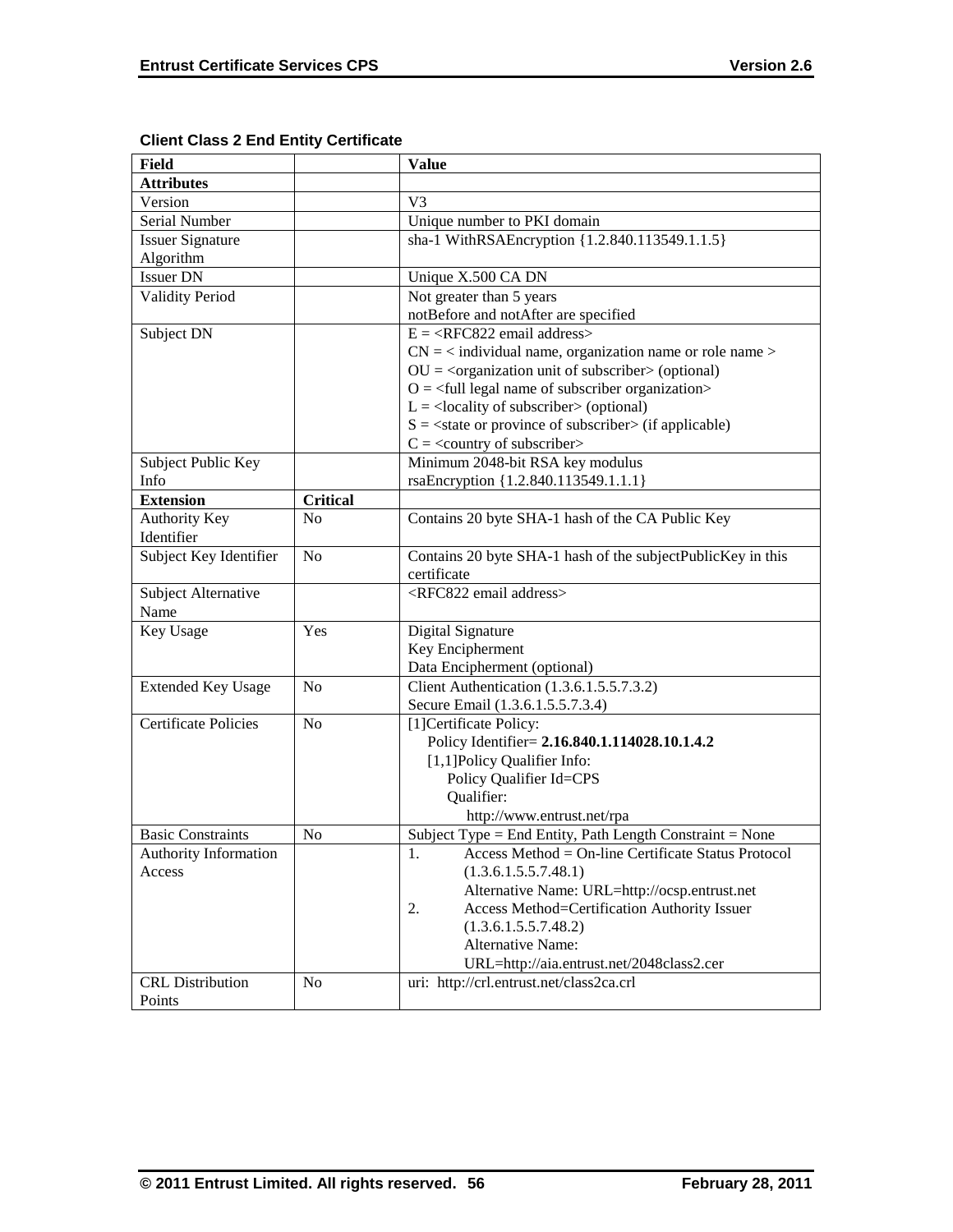| <b>Field</b>                 |                 | <b>Value</b>                                                             |
|------------------------------|-----------------|--------------------------------------------------------------------------|
| <b>Attributes</b>            |                 |                                                                          |
| Version                      |                 | V <sub>3</sub>                                                           |
| Serial Number                |                 | Unique number to PKI domain                                              |
| <b>Issuer Signature</b>      |                 | sha-1 WithRSAEncryption {1.2.840.113549.1.1.5}                           |
| Algorithm                    |                 |                                                                          |
| <b>Issuer DN</b>             |                 | Unique X.500 CA DN                                                       |
| <b>Validity Period</b>       |                 | Not greater than 5 years                                                 |
|                              |                 | notBefore and notAfter are specified                                     |
| Subject DN                   |                 | $E = \langle RFC822 \text{ email address} \rangle$                       |
|                              |                 | $CN =$ < individual name, organization name or role name >               |
|                              |                 | $OU = corganization unit of subscripter > (optional)$                    |
|                              |                 | $O = \text{full legal name of subscriber organization}$                  |
|                              |                 | $L =$ <locality of="" subscriber=""> (optional)</locality>               |
|                              |                 | $S = \text{state}$ or province of subscriber $\text{in}$ (if applicable) |
|                              |                 | $C = \langle$ country of subscriber>                                     |
| Subject Public Key           |                 | Minimum 2048-bit RSA key modulus                                         |
| Info                         |                 | rsaEncryption {1.2.840.113549.1.1.1}                                     |
| <b>Extension</b>             | <b>Critical</b> |                                                                          |
| Authority Key                | N <sub>0</sub>  | Contains 20 byte SHA-1 hash of the CA Public Key                         |
| Identifier                   |                 |                                                                          |
| Subject Key Identifier       | N <sub>o</sub>  | Contains 20 byte SHA-1 hash of the subjectPublicKey in this              |
|                              |                 | certificate                                                              |
| Subject Alternative          |                 | <rfc822 address="" email=""> (optional)</rfc822>                         |
| Name                         |                 |                                                                          |
| <b>Key Usage</b>             | Yes             | Digital Signature                                                        |
|                              |                 | Key Encipherment                                                         |
|                              |                 | Data Encipherment (optional)                                             |
| <b>Extended Key Usage</b>    | No              | 2.16.840.1.114027.40.11                                                  |
| <b>Certificate Policies</b>  | N <sub>o</sub>  | [1]Certificate Policy:                                                   |
|                              |                 | Policy Identifier= 2.16.840.1.114028.10.1.6                              |
|                              |                 | [1,1]Policy Qualifier Info:                                              |
|                              |                 | Policy Qualifier Id=CPS                                                  |
|                              |                 | Qualifier:                                                               |
|                              |                 | http://www.entrust.net/rpa                                               |
| <b>Basic Constraints</b>     | N <sub>o</sub>  | Subject Type = End Entity, Path Length Constraint = None                 |
| <b>Authority Information</b> |                 | Access Method = On-line Certificate Status Protocol                      |
| Access (optional)            |                 | (1.3.6.1.5.5.7.48.1)                                                     |
|                              |                 | accessLocation: http://ocsp.entrust.net                                  |
| <b>CRL</b> Distribution      | N <sub>o</sub>  | to be determined                                                         |
| Points                       |                 |                                                                          |

# **Document Signing End Entity Certificate**